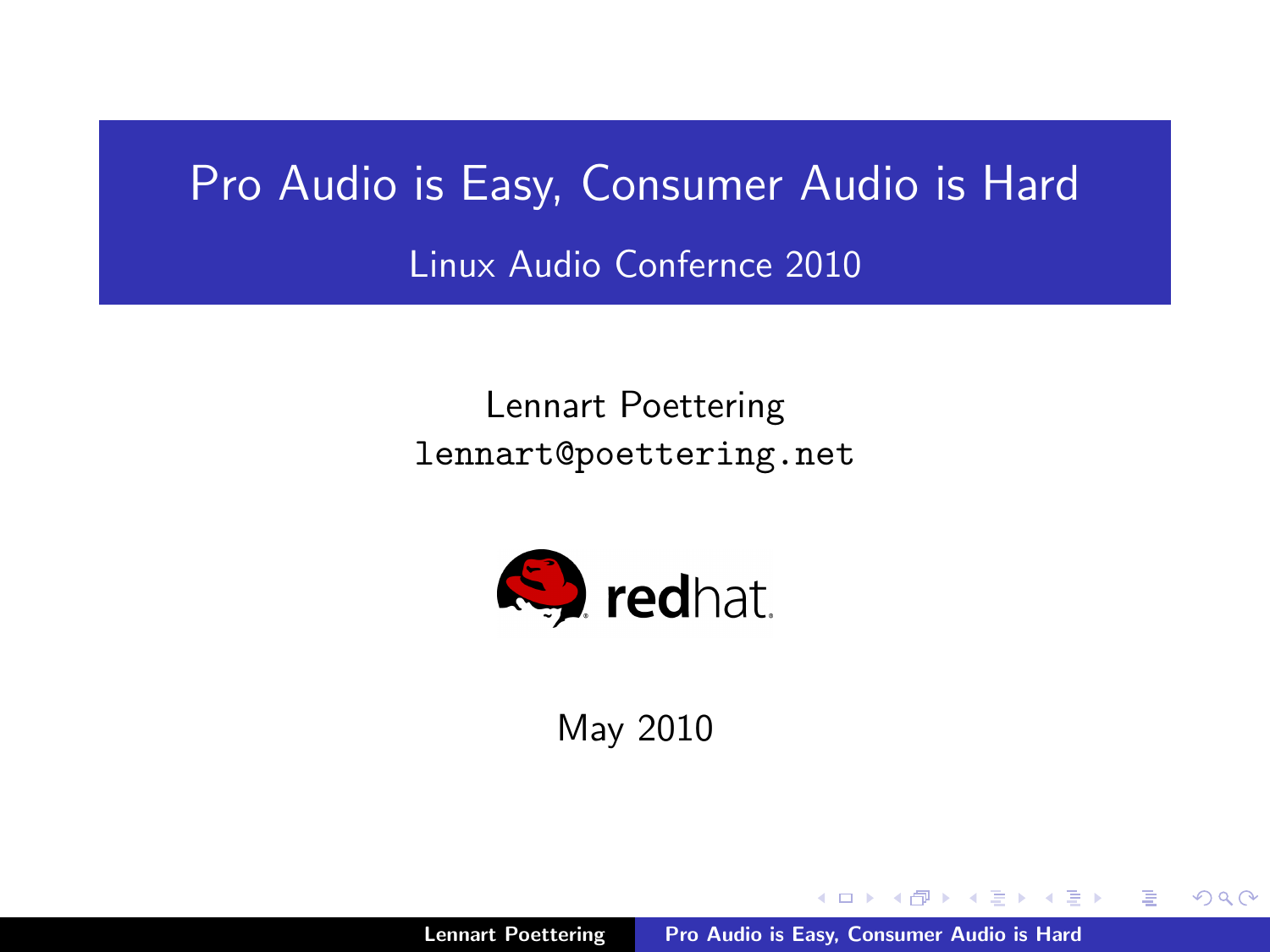Software Engineer at Red Hat, Inc.

Developer of PulseAudio, Avahi and a few other Free Software projects

<http://0pointer.de/lennart/>

lennart@poettering.net

IRC: mezcalero

 $\rightarrow$   $\pm$   $\rightarrow$ 

 $\rightarrow$   $\pm$   $\rightarrow$ 

 $2Q$ 

扂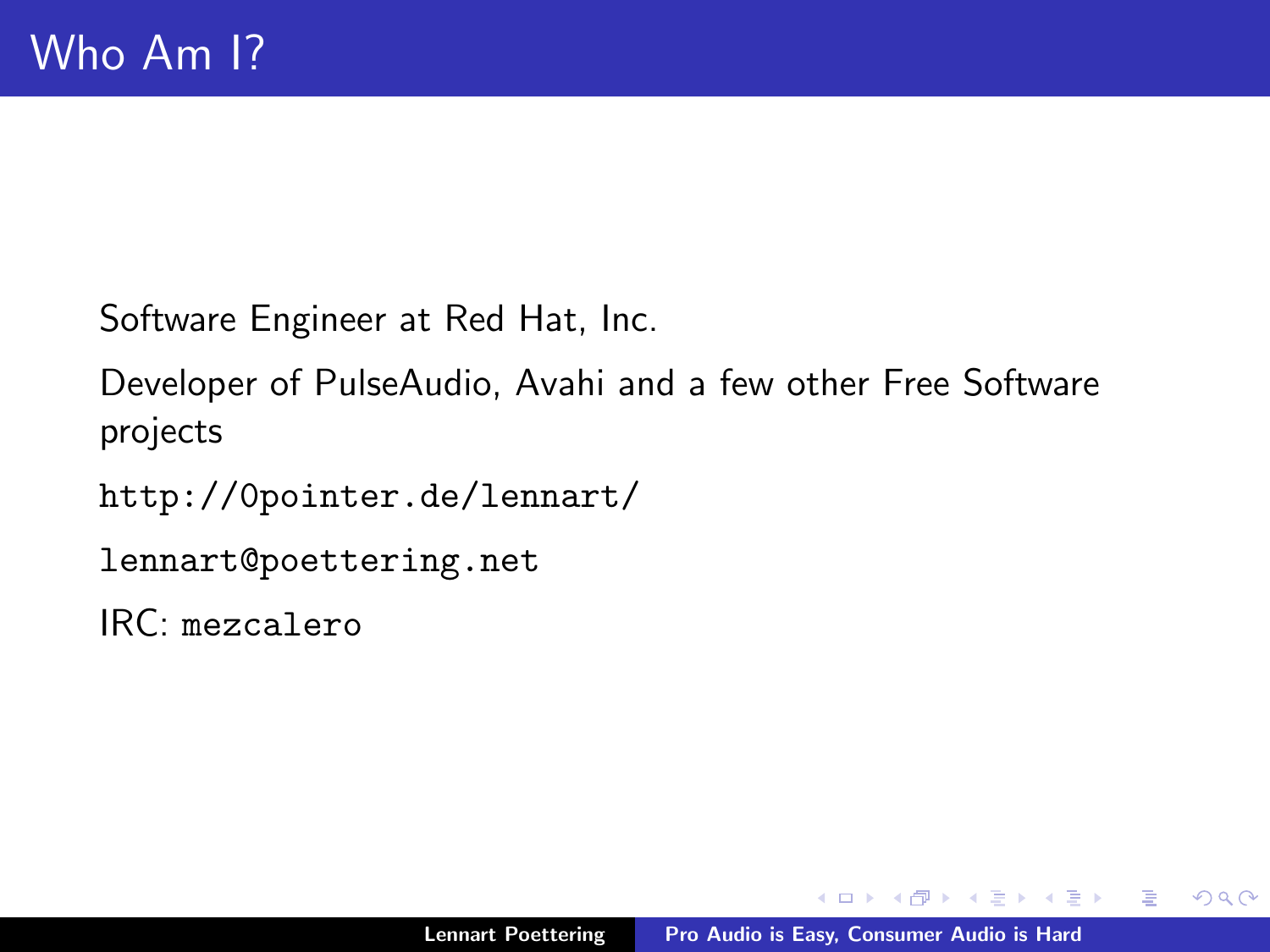#### Not musician

K ロ X x (日) X X ミ X X ミ X → (日) X X → (ミ) → (三) → (三) → (二)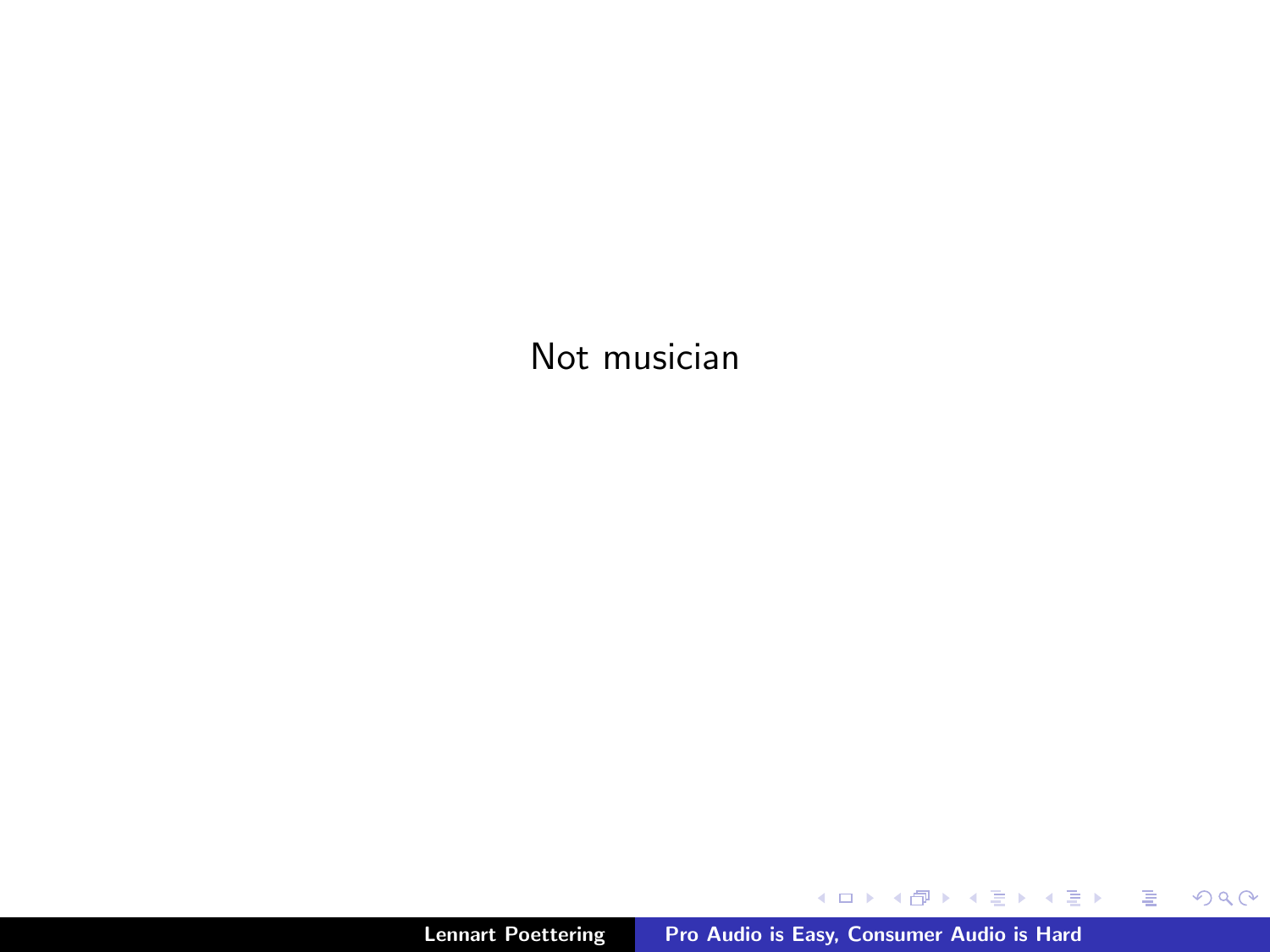### Not musician Didn't graduate in signal processing

 $\leftarrow$  m.

A  $\sim$  $\rightarrow$   $\equiv$  $\sim$  ∢ 重う

È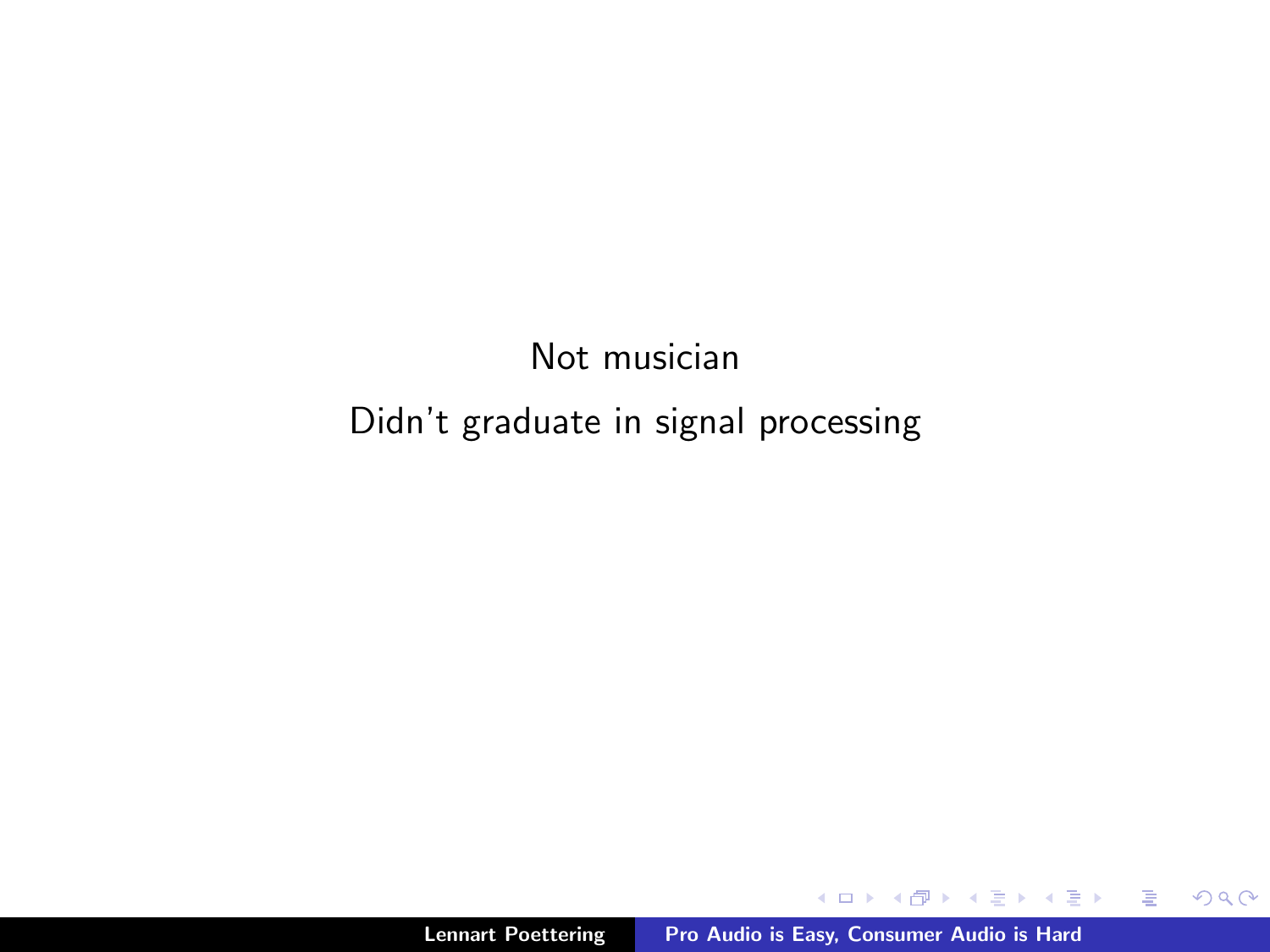### Why?

メロメ メタメ メミメ メミメン 差し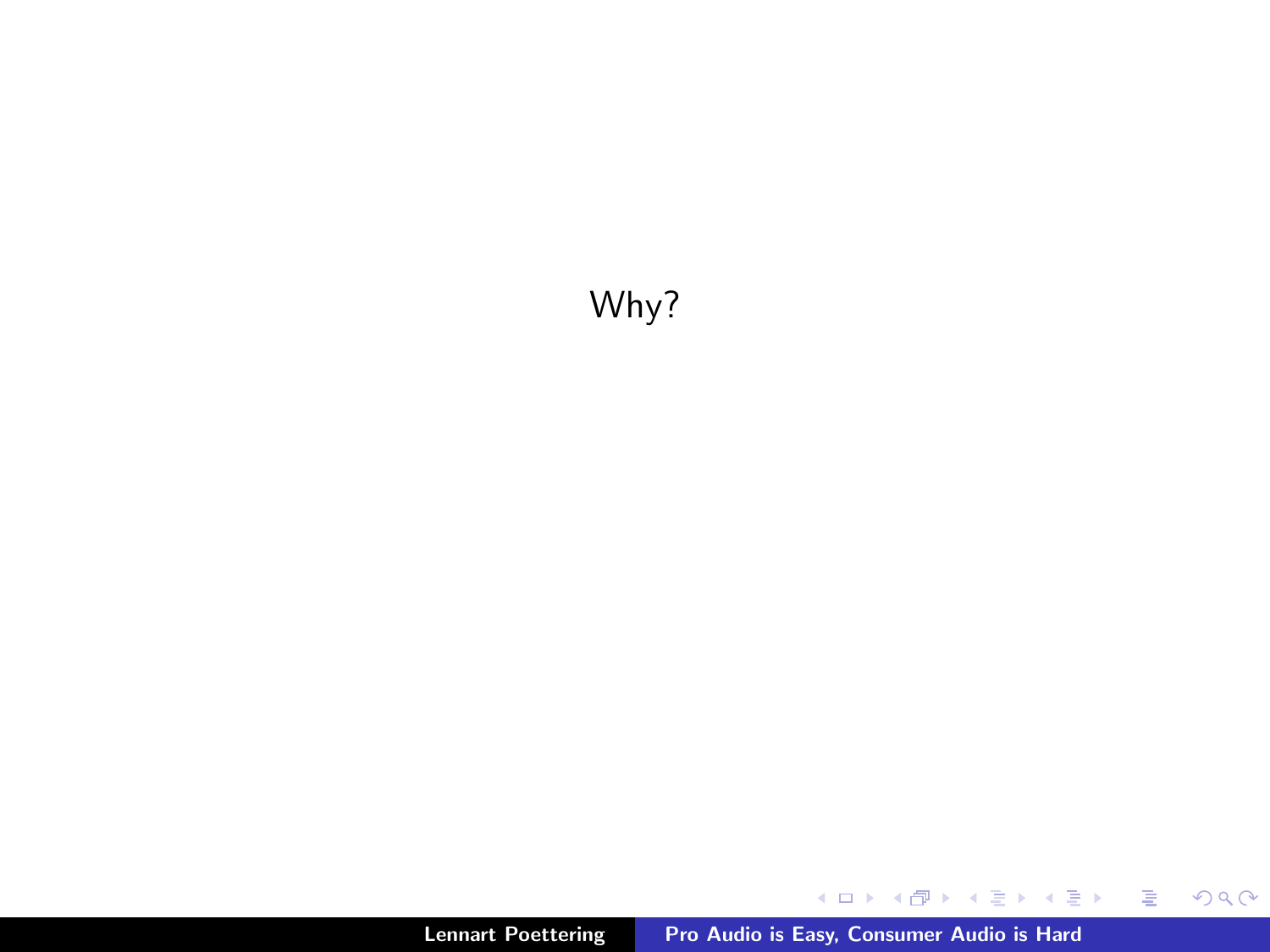### Why? Correct misconceptions

K ロ ▶ K 御 ▶ K 君 ▶ K 君 ▶ ...

目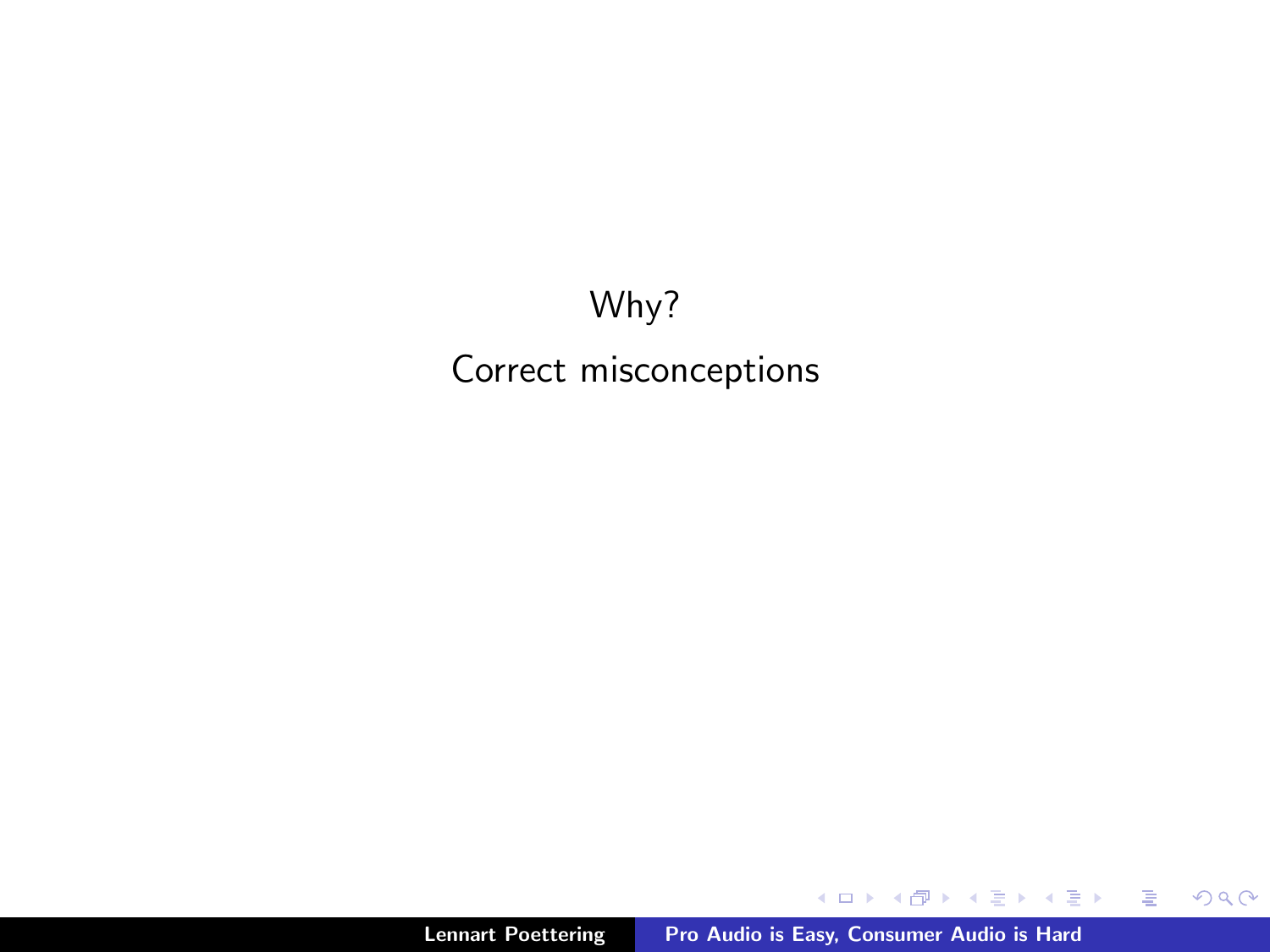### Why?

### Correct misconceptions

Improve cooperation, share code and interfaces

a mills.

メ団 トメ ヨ トメ ヨ トー

目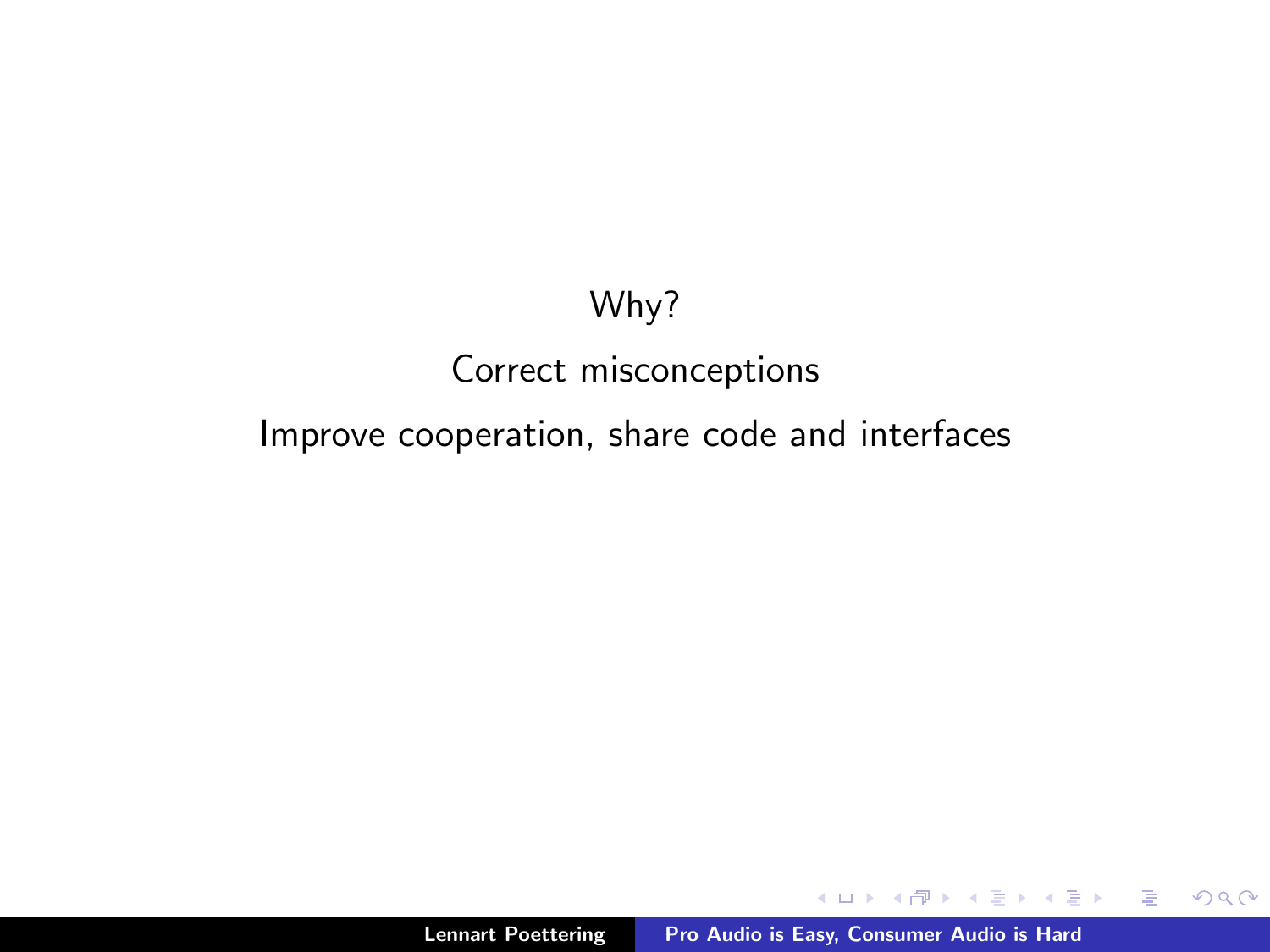### Why?

## Correct misconceptions

Improve cooperation, share code and interfaces

It might just be interesting

 $\leftarrow$   $\Box$ 

用 レイチャ

一 三 三 ト

重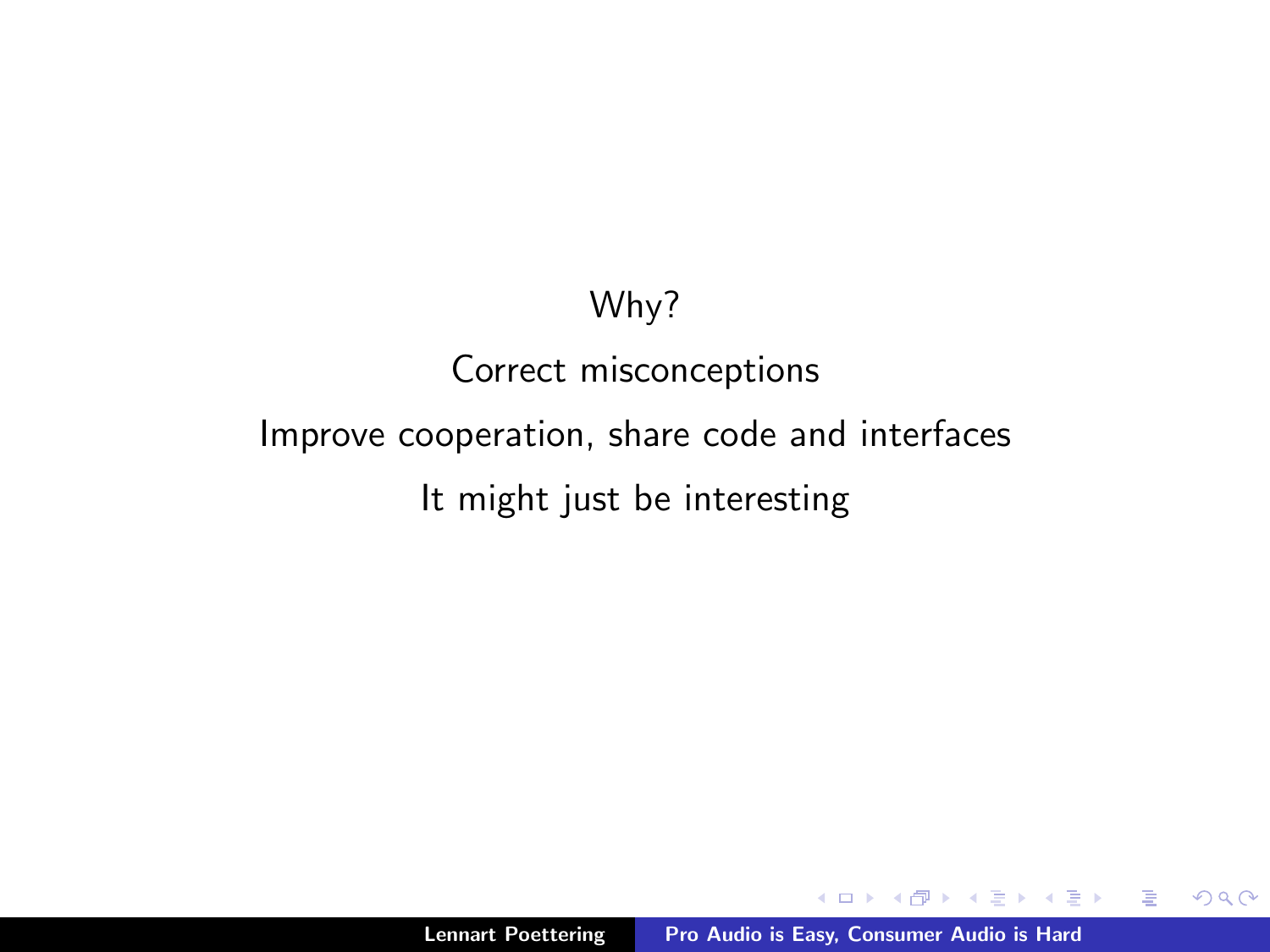General Background

K ロ ▶ K @ ▶ K 할 ▶ K 할 ▶ ... 할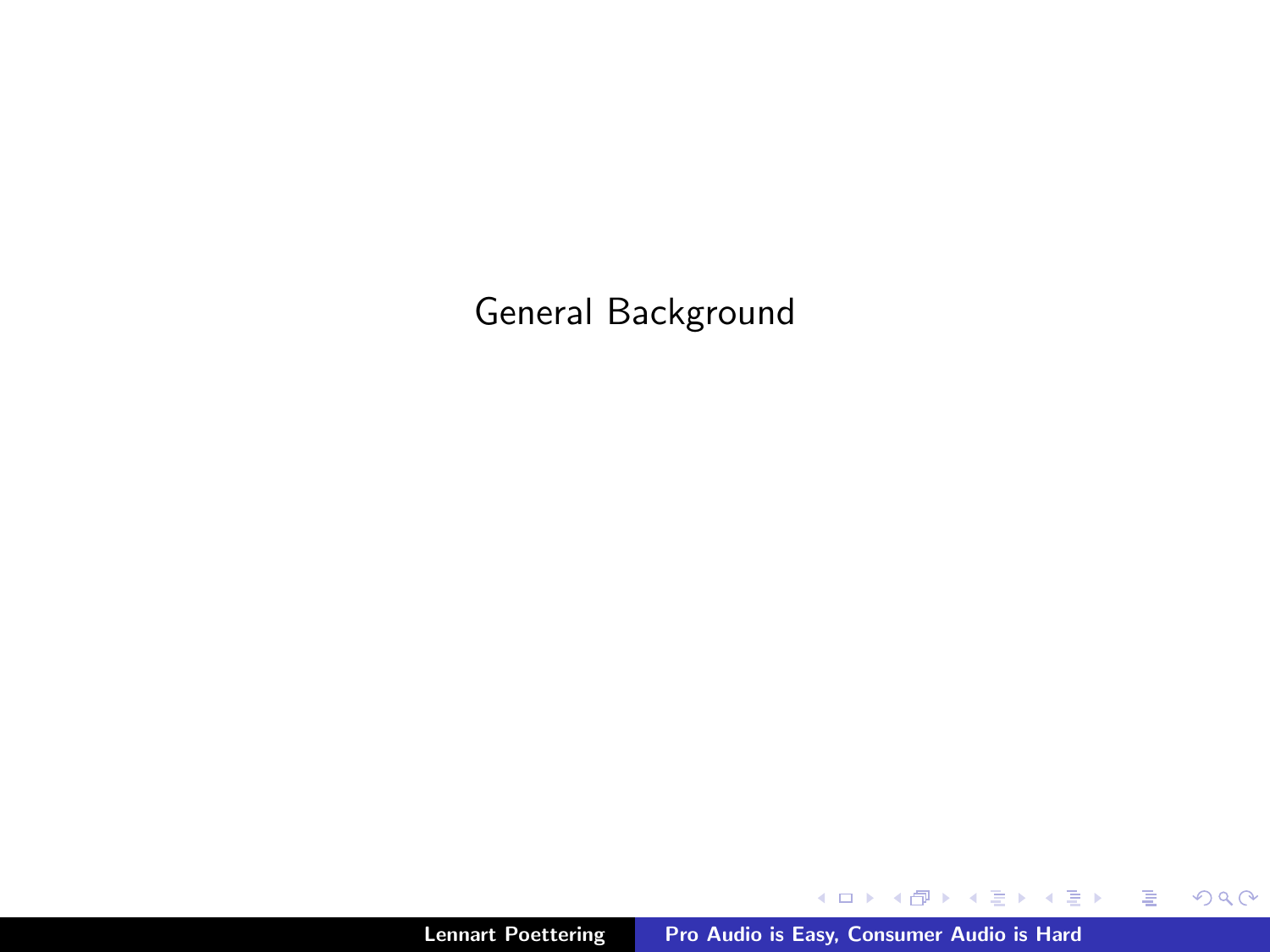### General Background Nobody makes money off Linux Audio

 $4.171.6$ 

 $\rightarrow$   $\pm$   $\rightarrow$ 

 $\Box$ 

 $\rightarrow \equiv$ 

È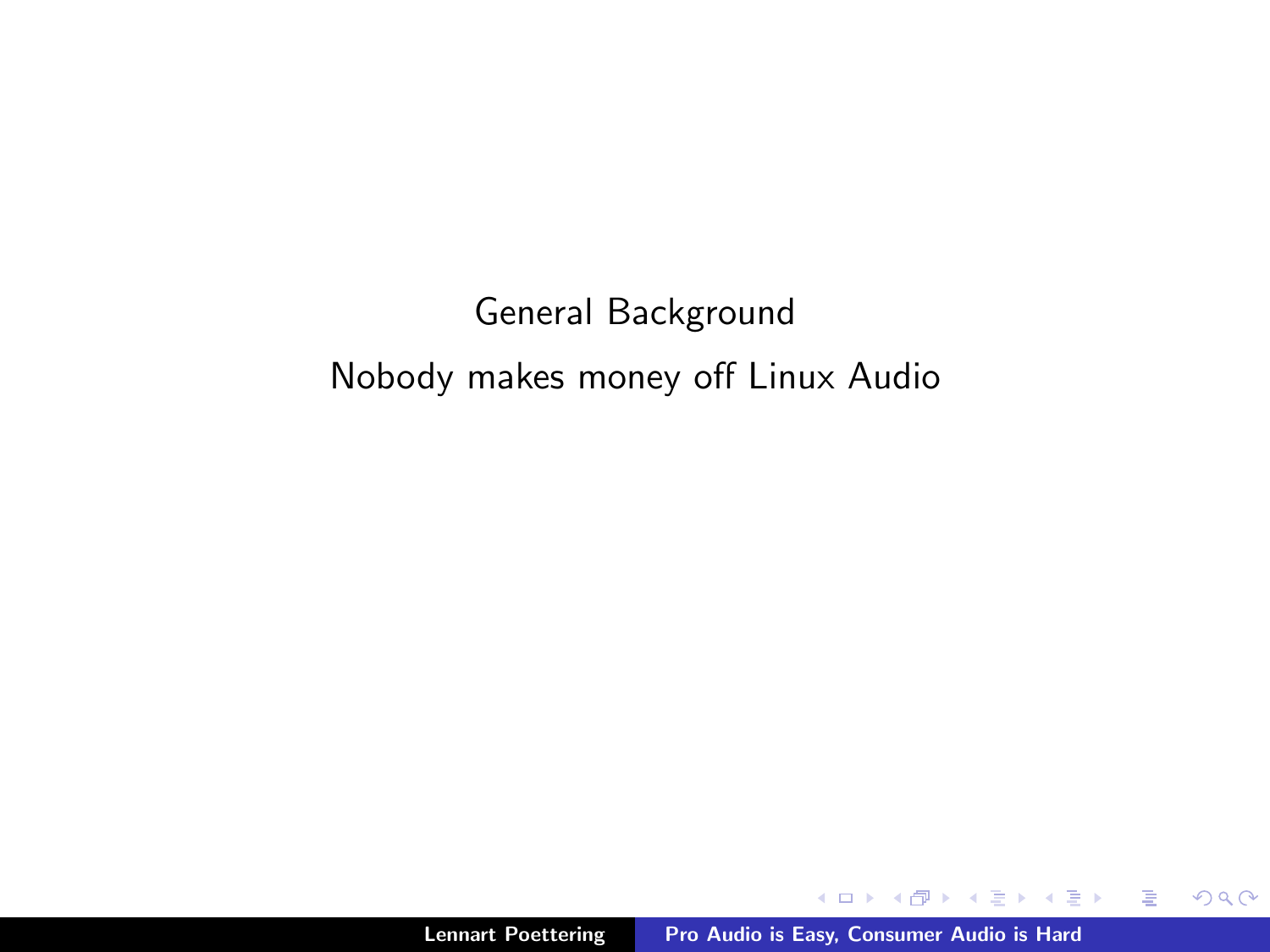### General Background

### Nobody makes money off Linux Audio

Only 3 people payed to hack on general purpose infrastructure by the big distributors

 $\epsilon = 1$ 

重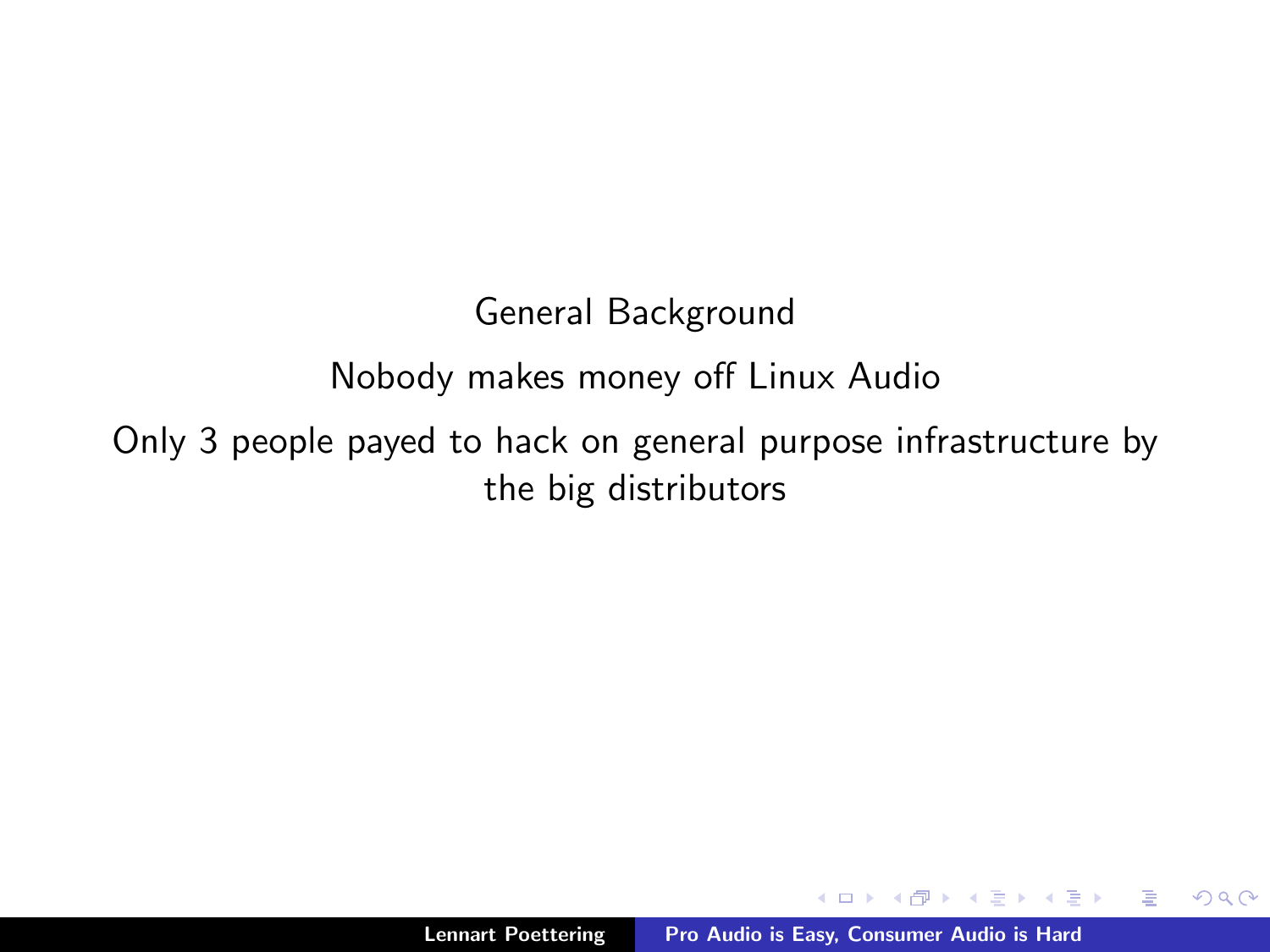However, we have allies, particularly in RT, Mobile, also V4L

 $-0.11$ 

用 レイチャ

一 4 (重) 8

目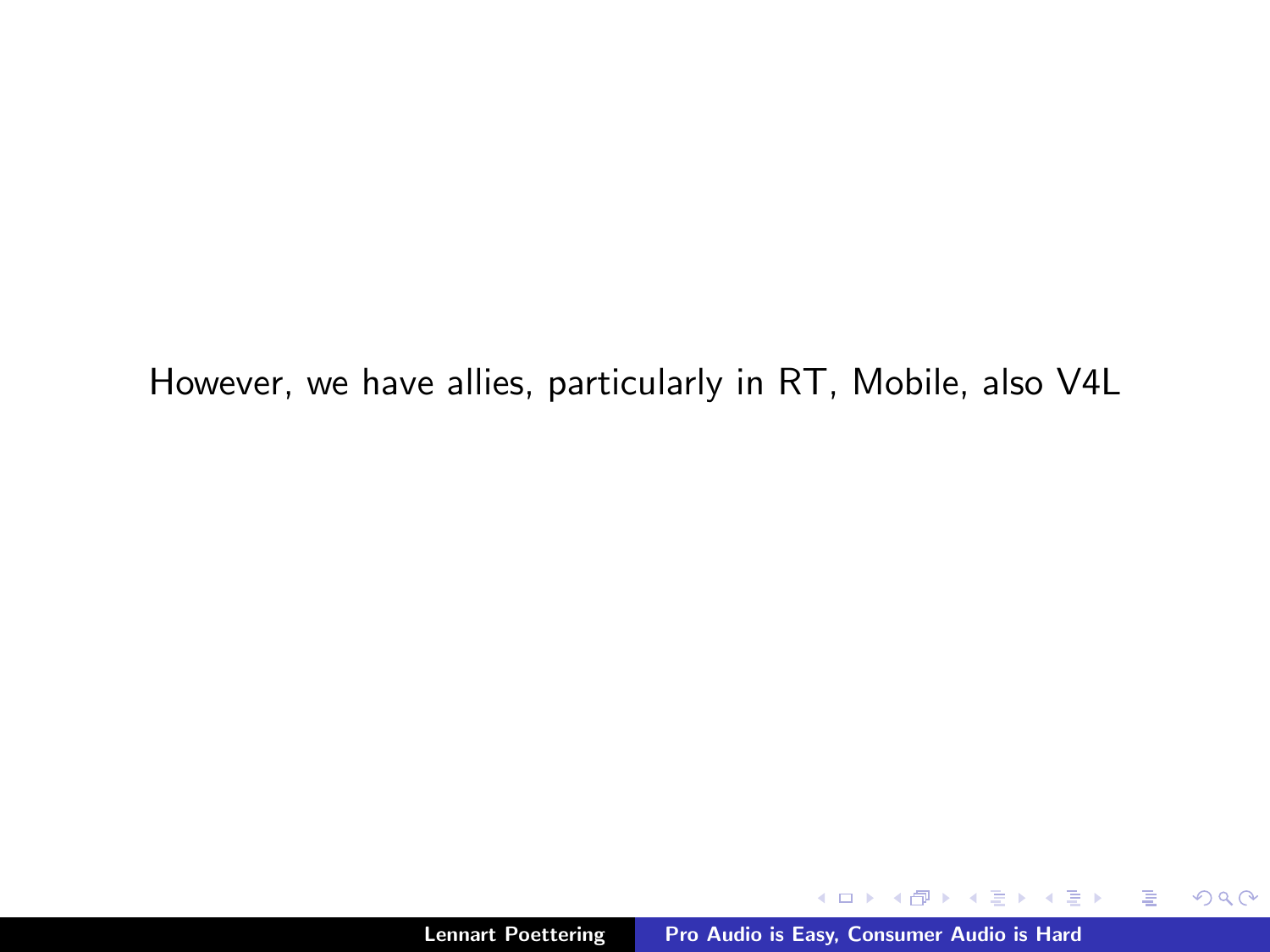Pro Audio: knowledgable user

K ロ ▶ K 御 ▶ K 君 ▶ K 君 ▶ ...

目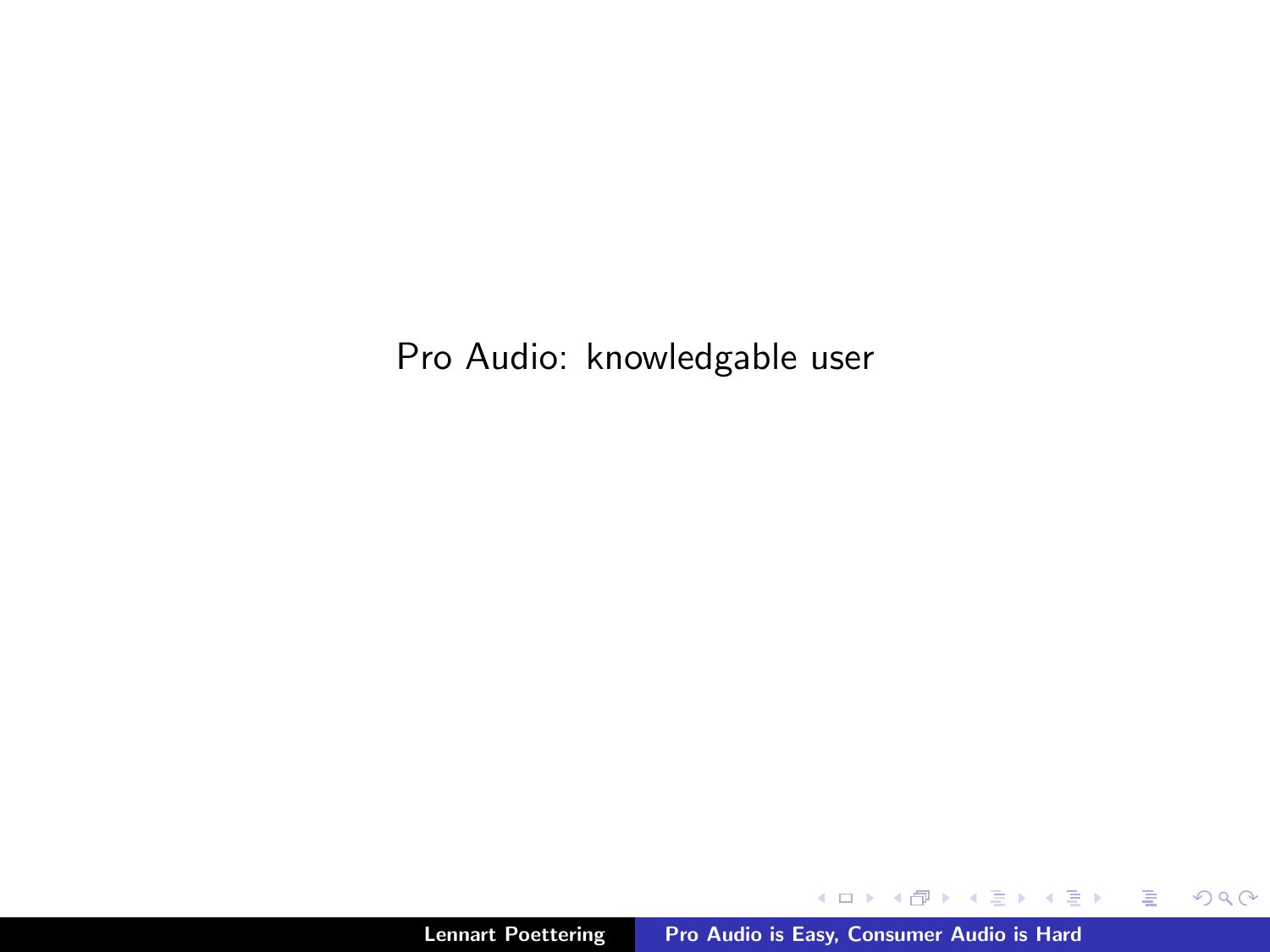Pro Audio: knowledgable user Consumer Audio: laymen users

 $4.171.6$ 

一 4 差 下

 $\Box$ 

∢ 重→

È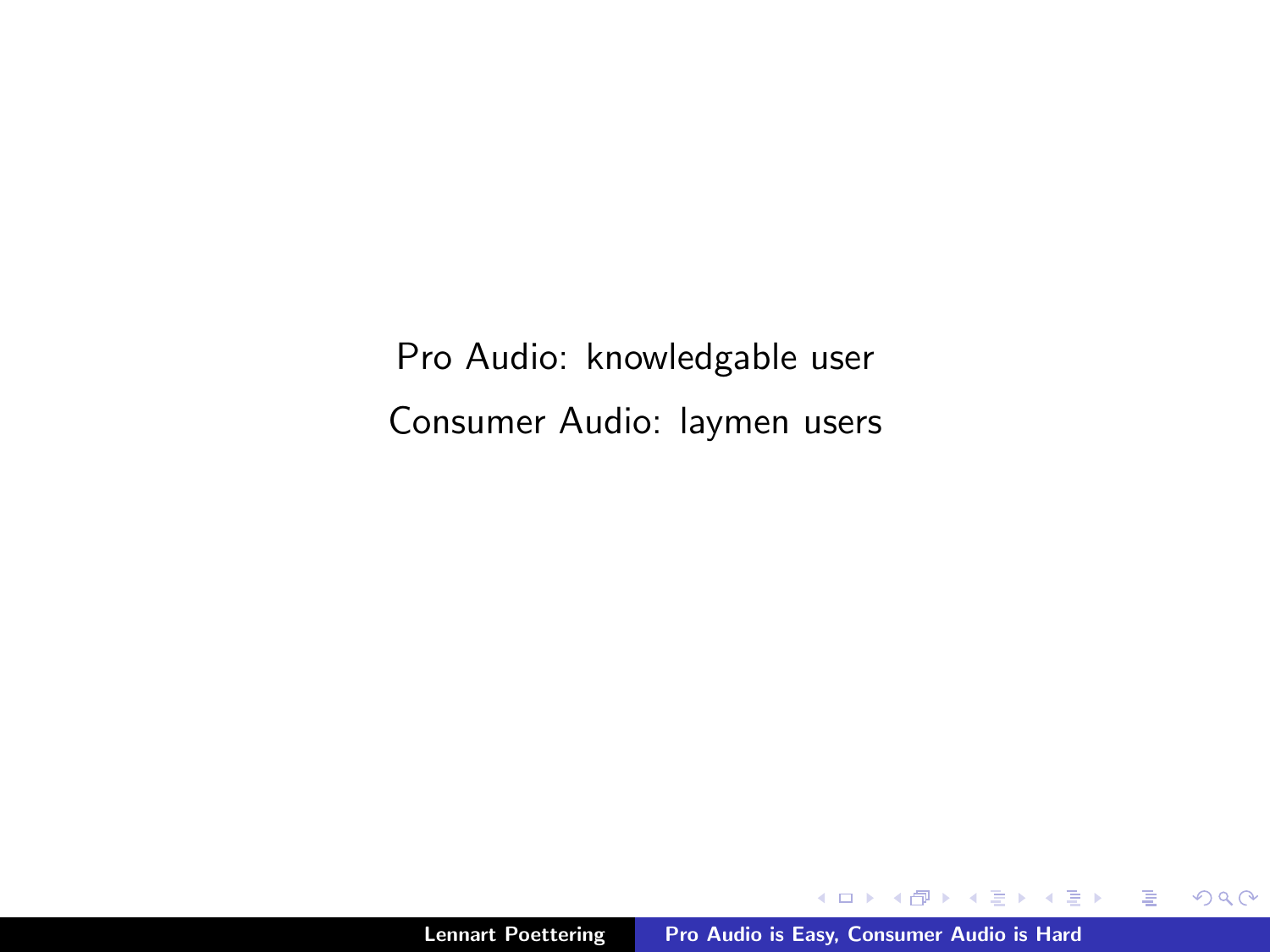Pro Audio: good hardware

**Kロト K包ト** 

一 4 差 下

 $\rightarrow$   $\equiv$   $\rightarrow$ 目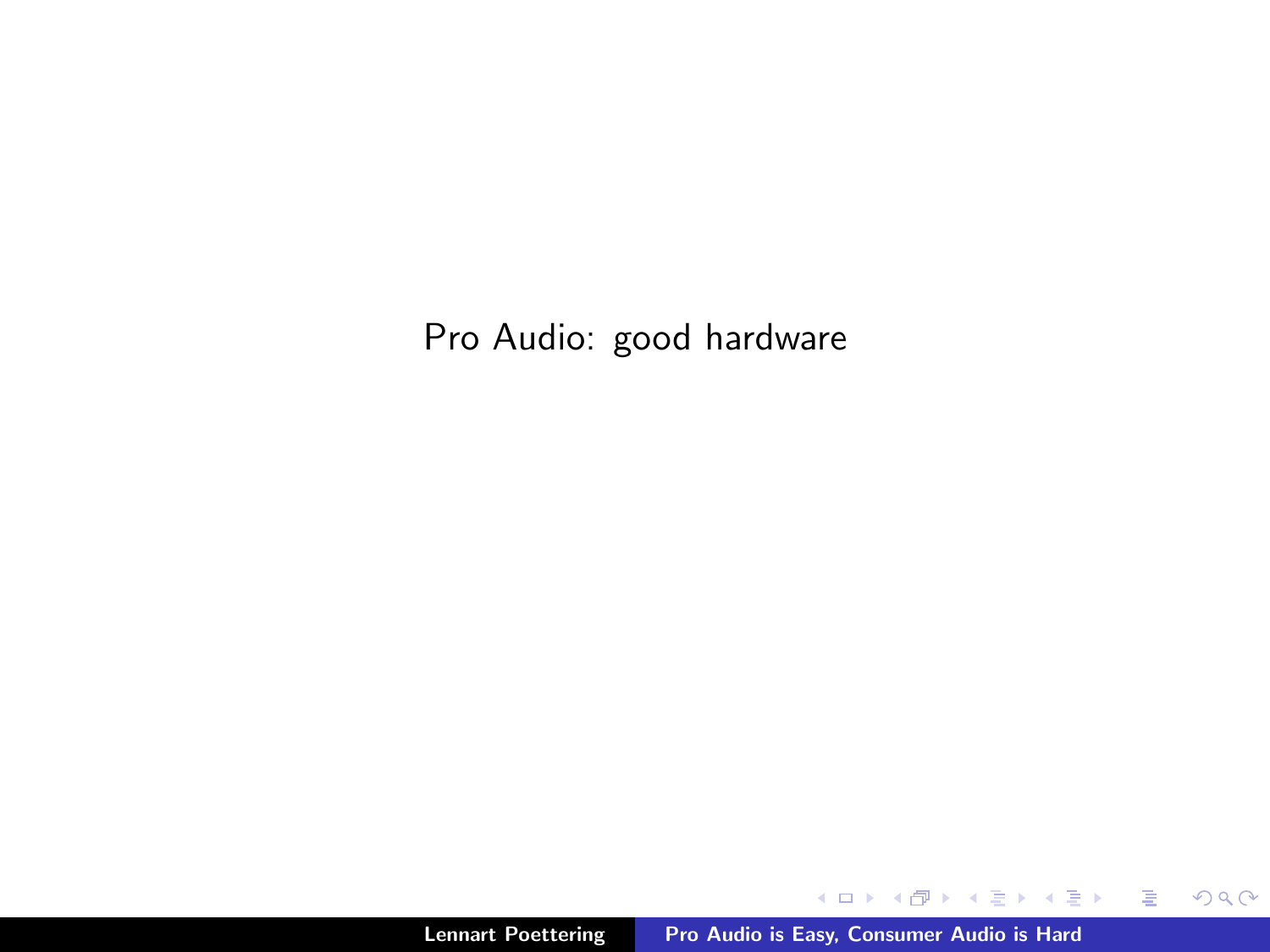Pro Audio: good hardware

Consumer Audio: crappy hardware (Both the PC, and the Audio HW, Feature Monsters)

 $\leftarrow$   $\Box$ 

 $\rightarrow$   $\equiv$   $\rightarrow$ 

 $\leftarrow$   $\equiv$   $\rightarrow$ 

重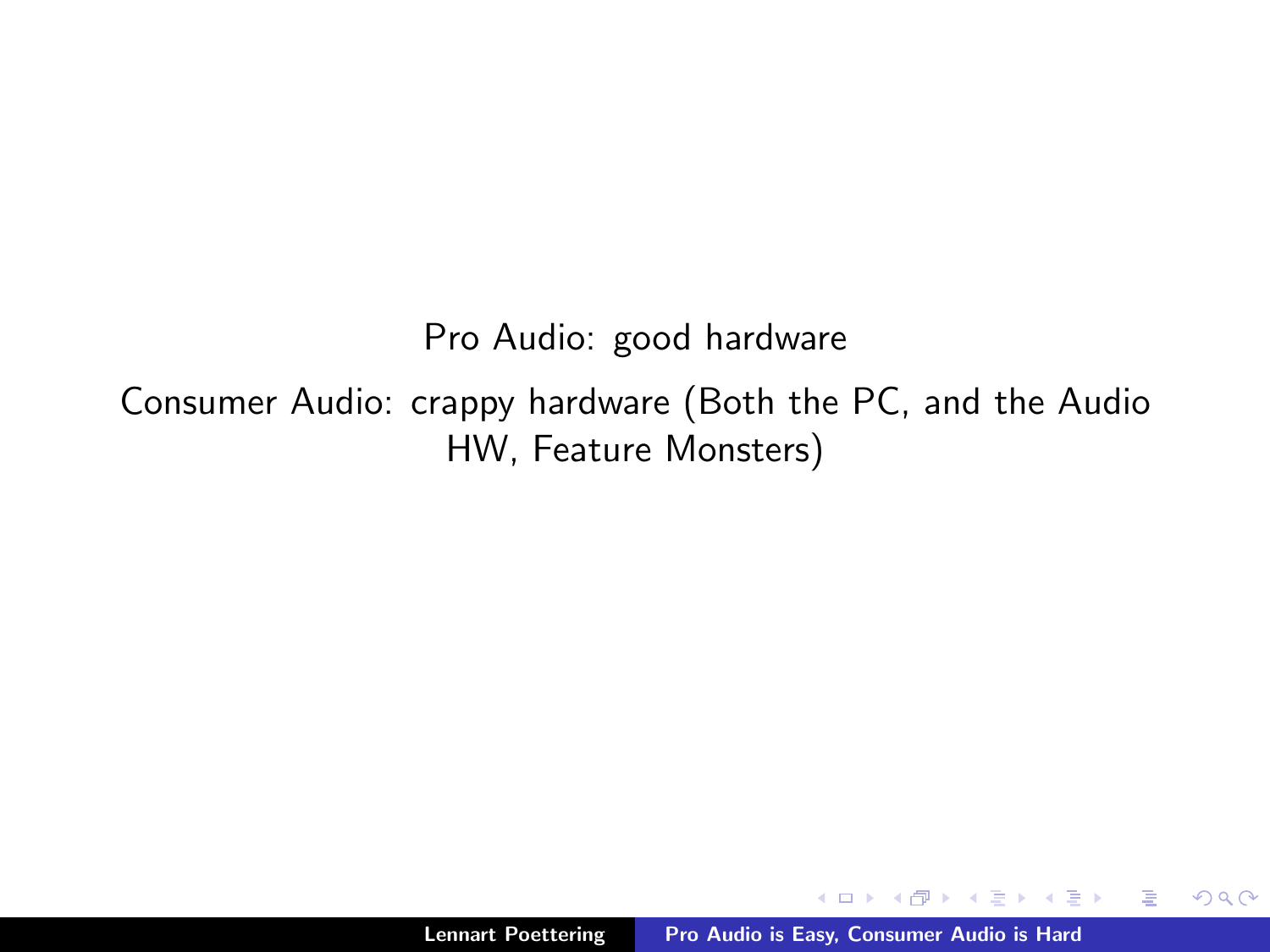Pro Audio: Audio is primary purpose of the machine

a mills.

K 御 ⊁ K 唐 ⊁ K 唐 ⊁

重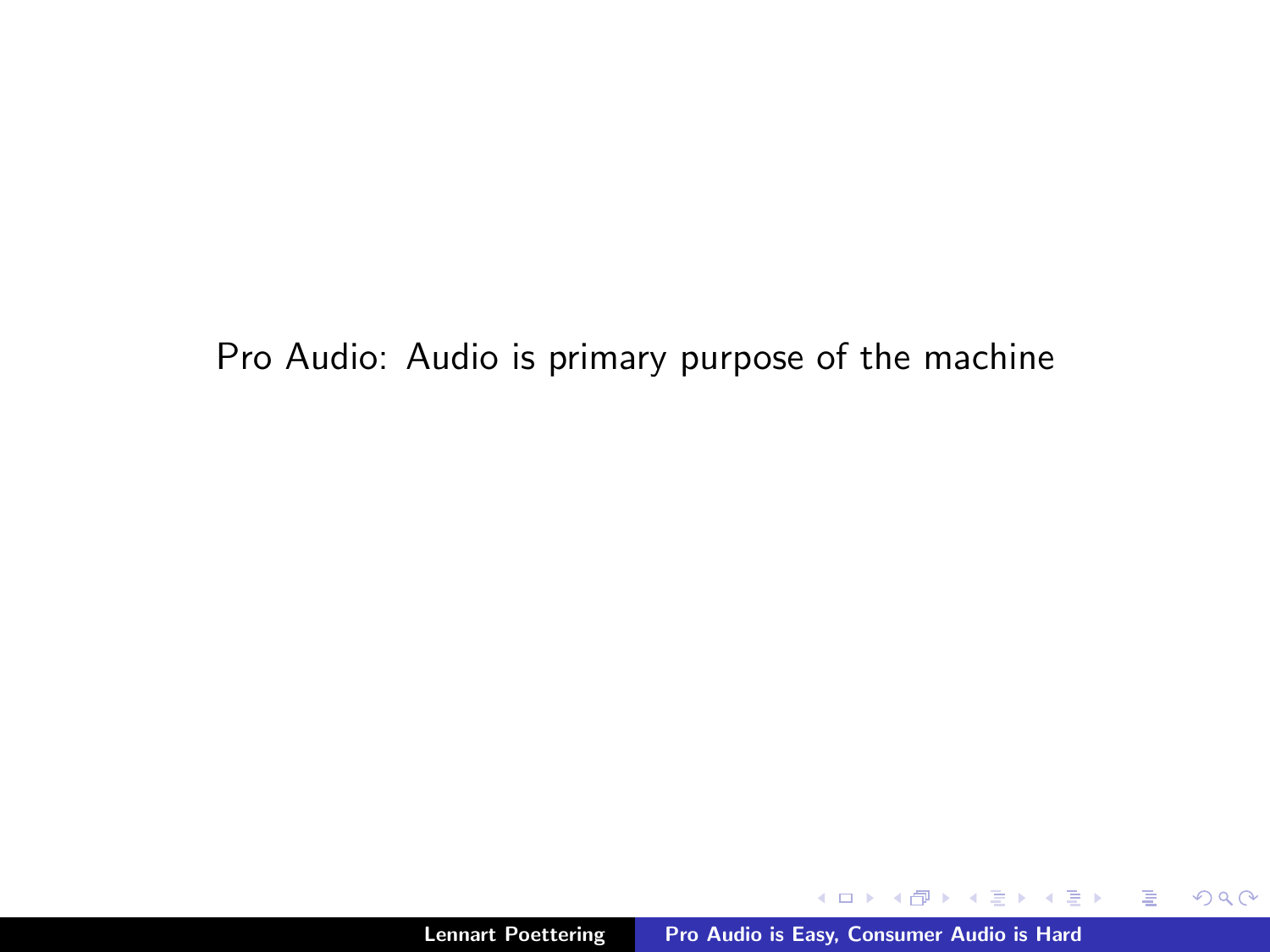Pro Audio: Audio is primary purpose of the machine Consumer Audio: Audio is one thing among many

 $\epsilon \equiv$ 

 $\sim$ 

重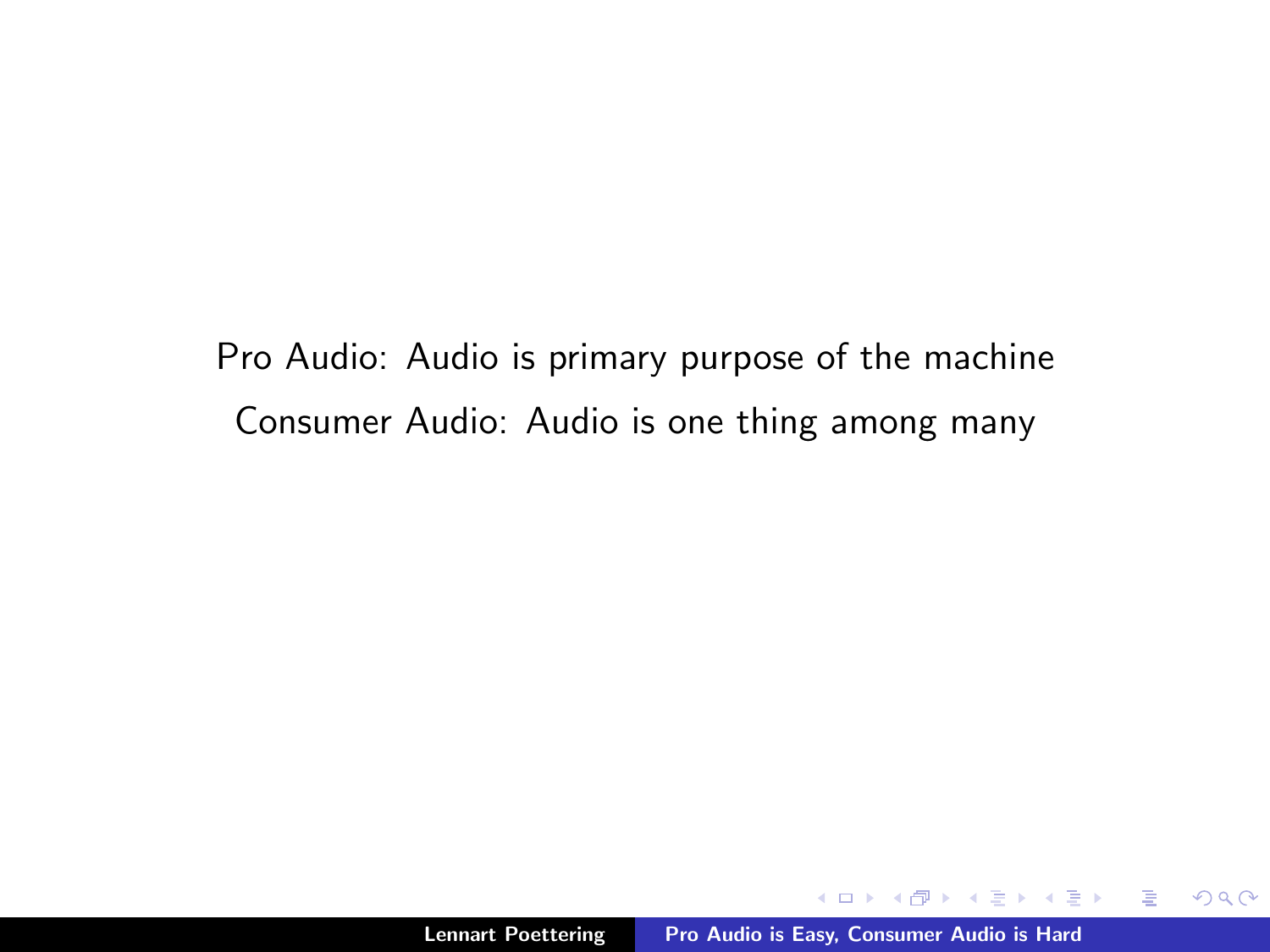#### Pro Audio: User owns the machine, full configurability, user  $==$ administrator

a mills.

メ御 トメ ヨ トメ ヨ トー

目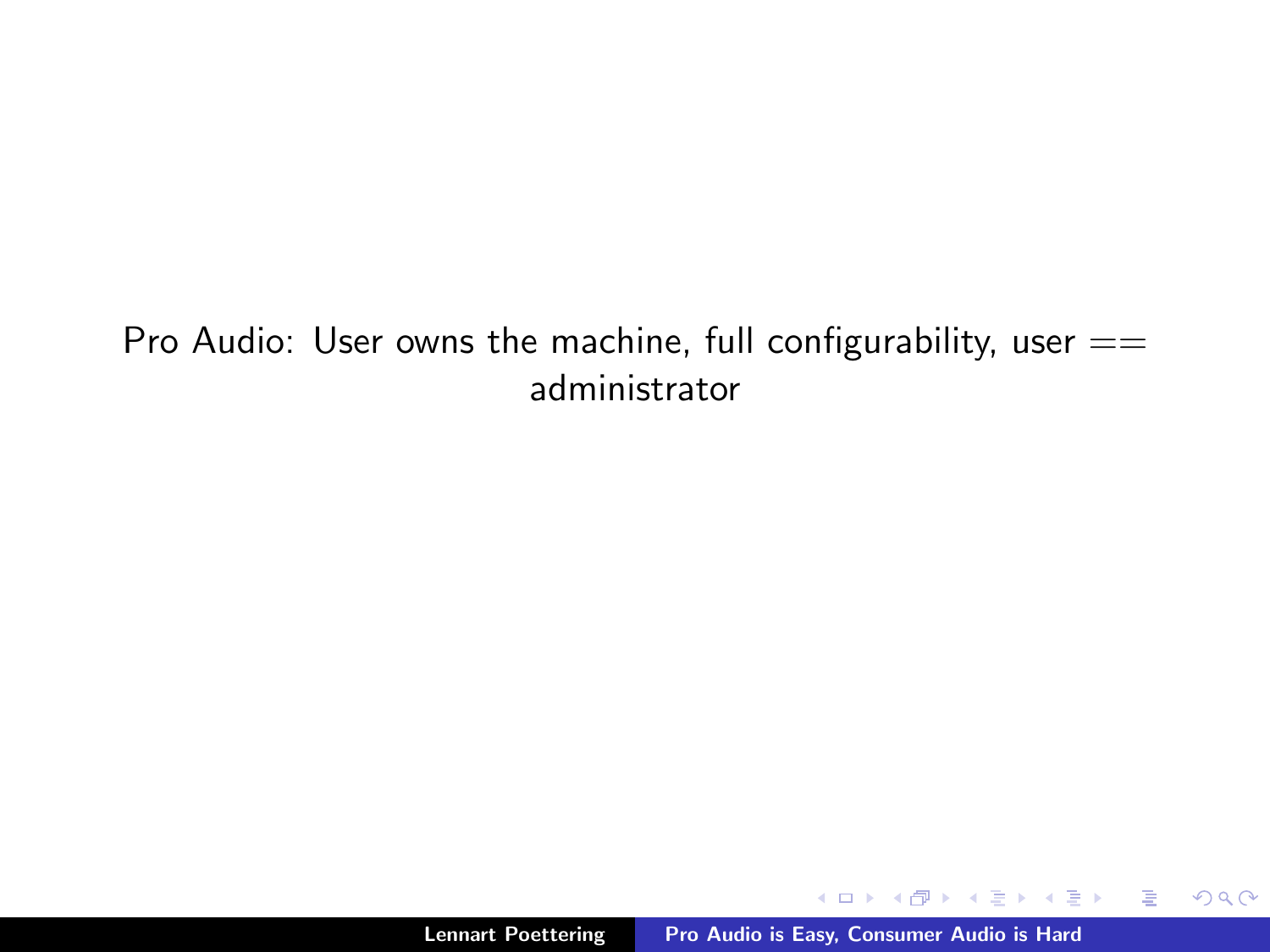### Pro Audio: User owns the machine, full configurability, user  $==$ administrator

Consumer Audio: user  $!=$  administrator

 $4.171.6$ 

御き メミメ メミメー

重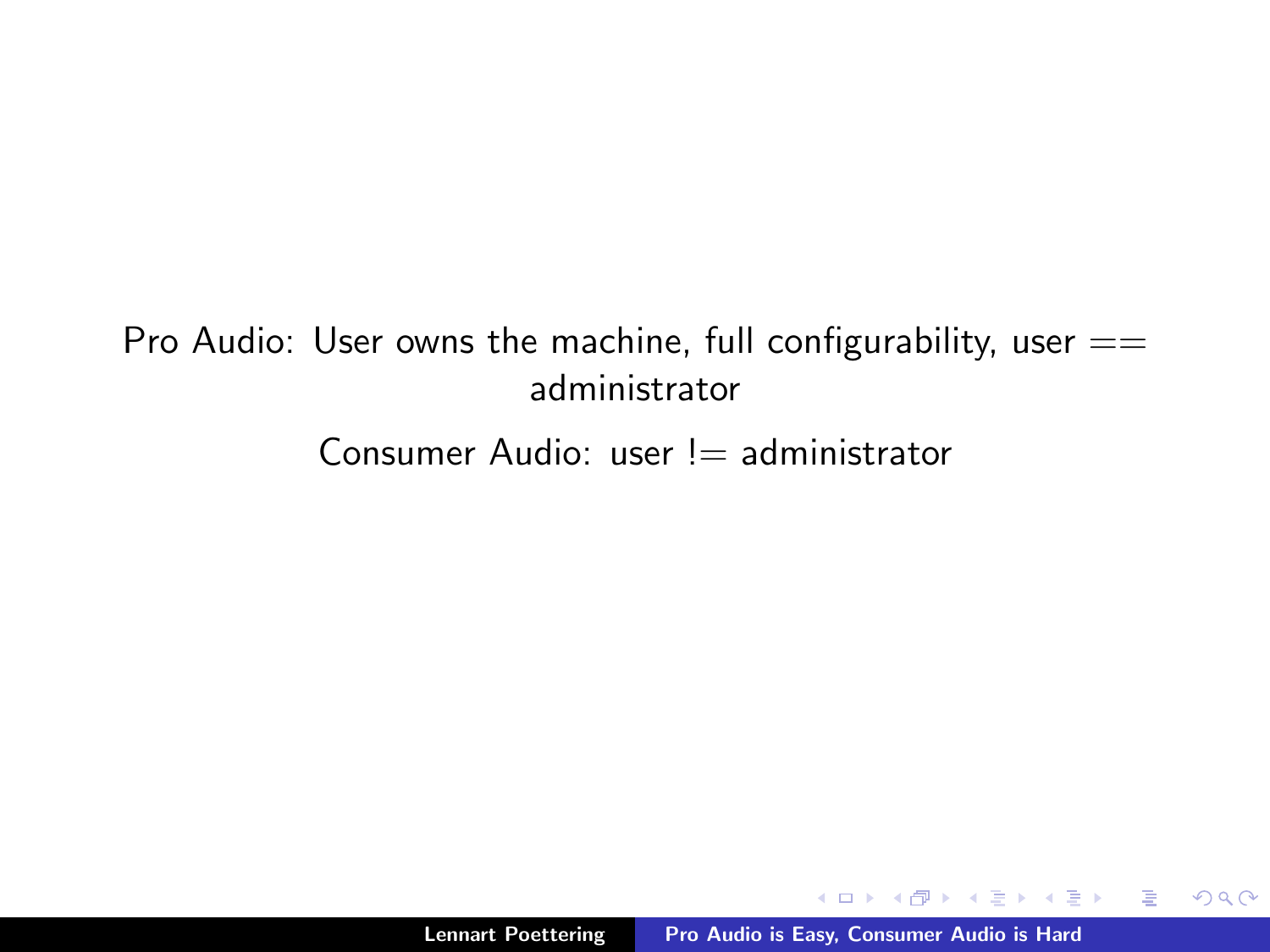Different Optimization Targets:

イロメ イ部メ イヨメ イヨメー

目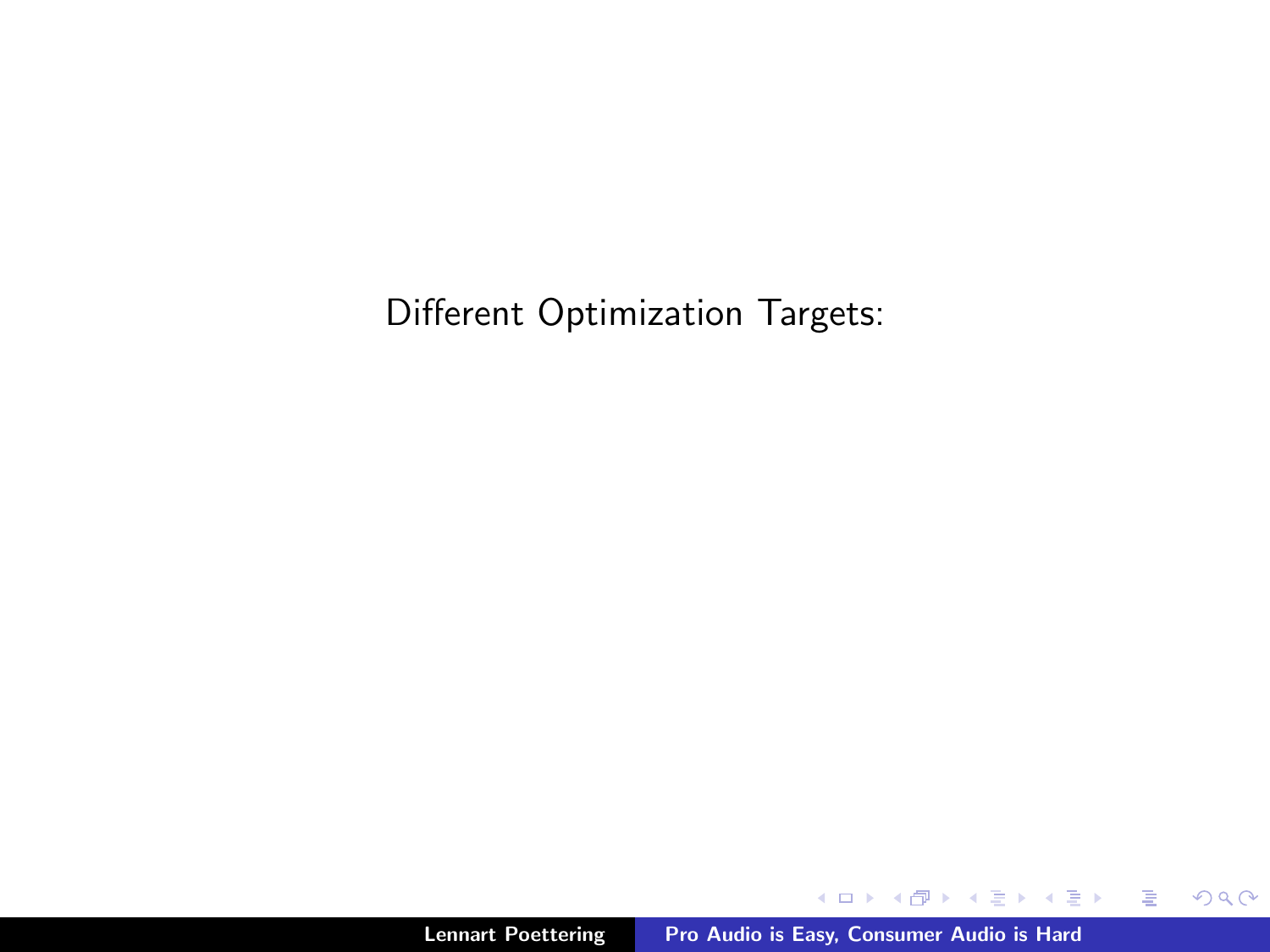Different Optimization Targets: Pro Audio: low latencies, functionality

 $4.171.6$ 

A  $\sim$  $\rightarrow$   $\pm$   $\rightarrow$  ∢ 重→

重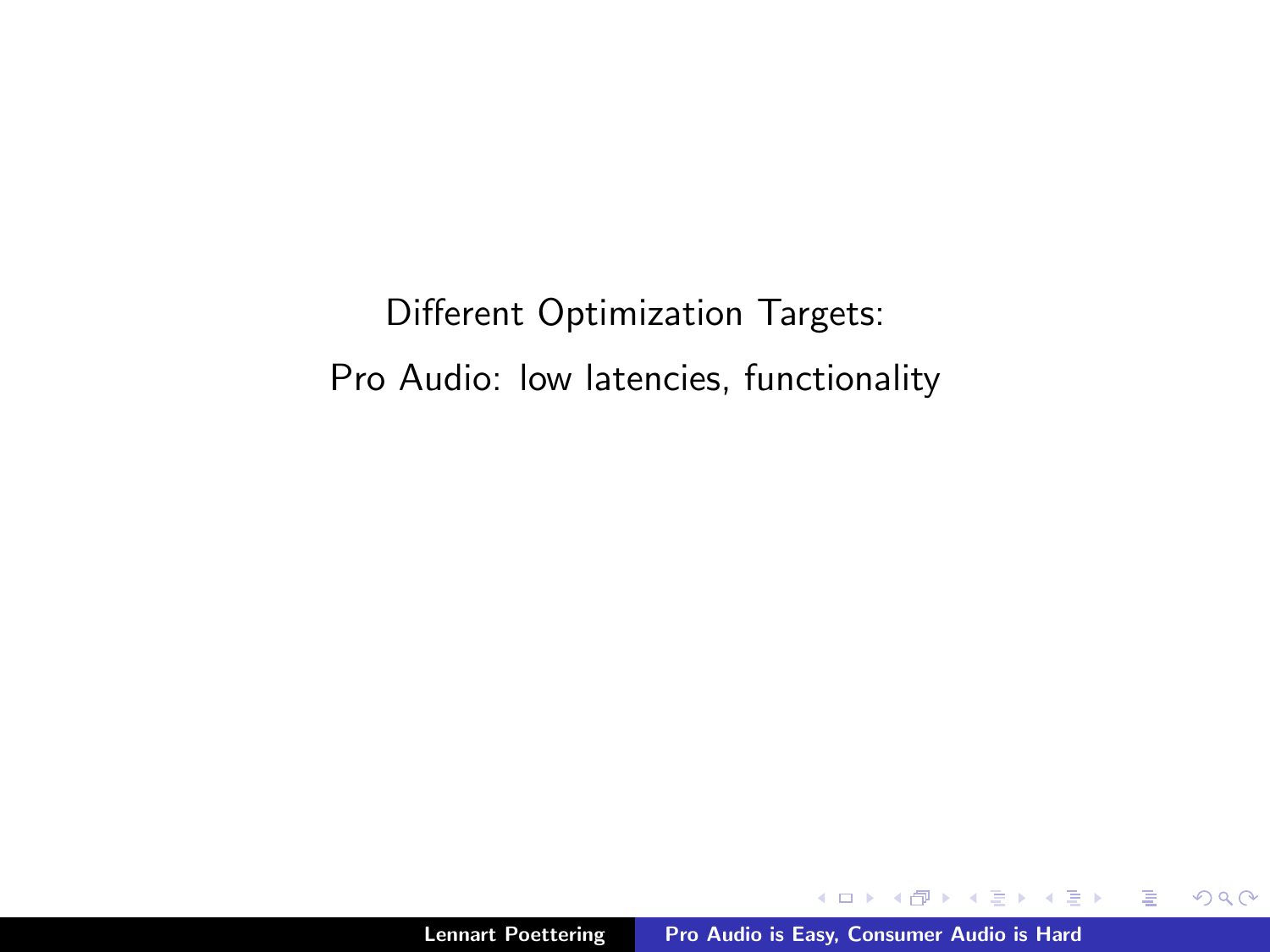Different Optimization Targets: Pro Audio: low latencies, functionality Consumer Audio: low power usage, dynamically changing environments, robustness

 $2Q$ 

目

4 三 日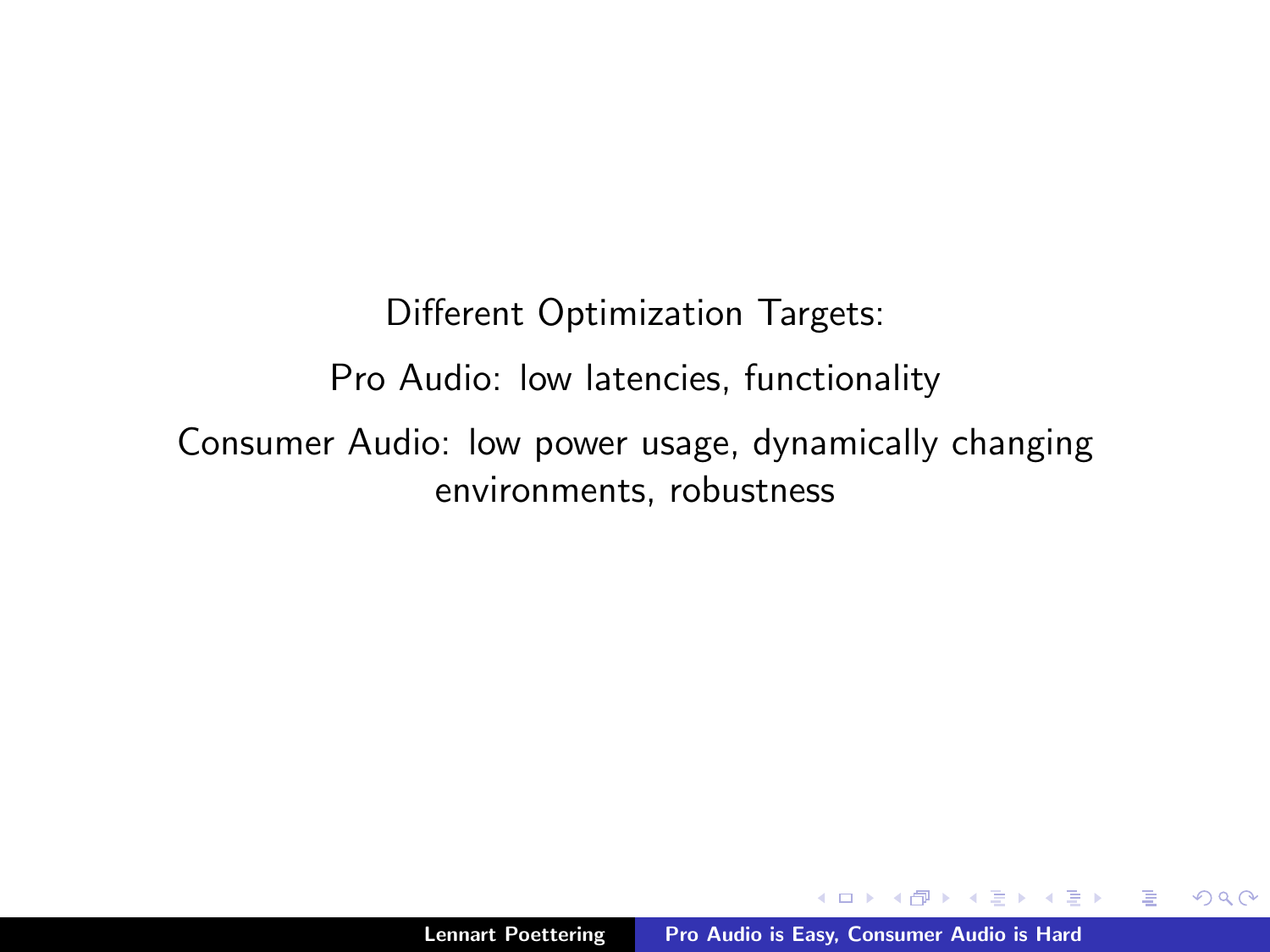#### Latency vs. Power Usage

**K ロ ト K 何 ト K ミ ト** 

- K 등 X - 1 등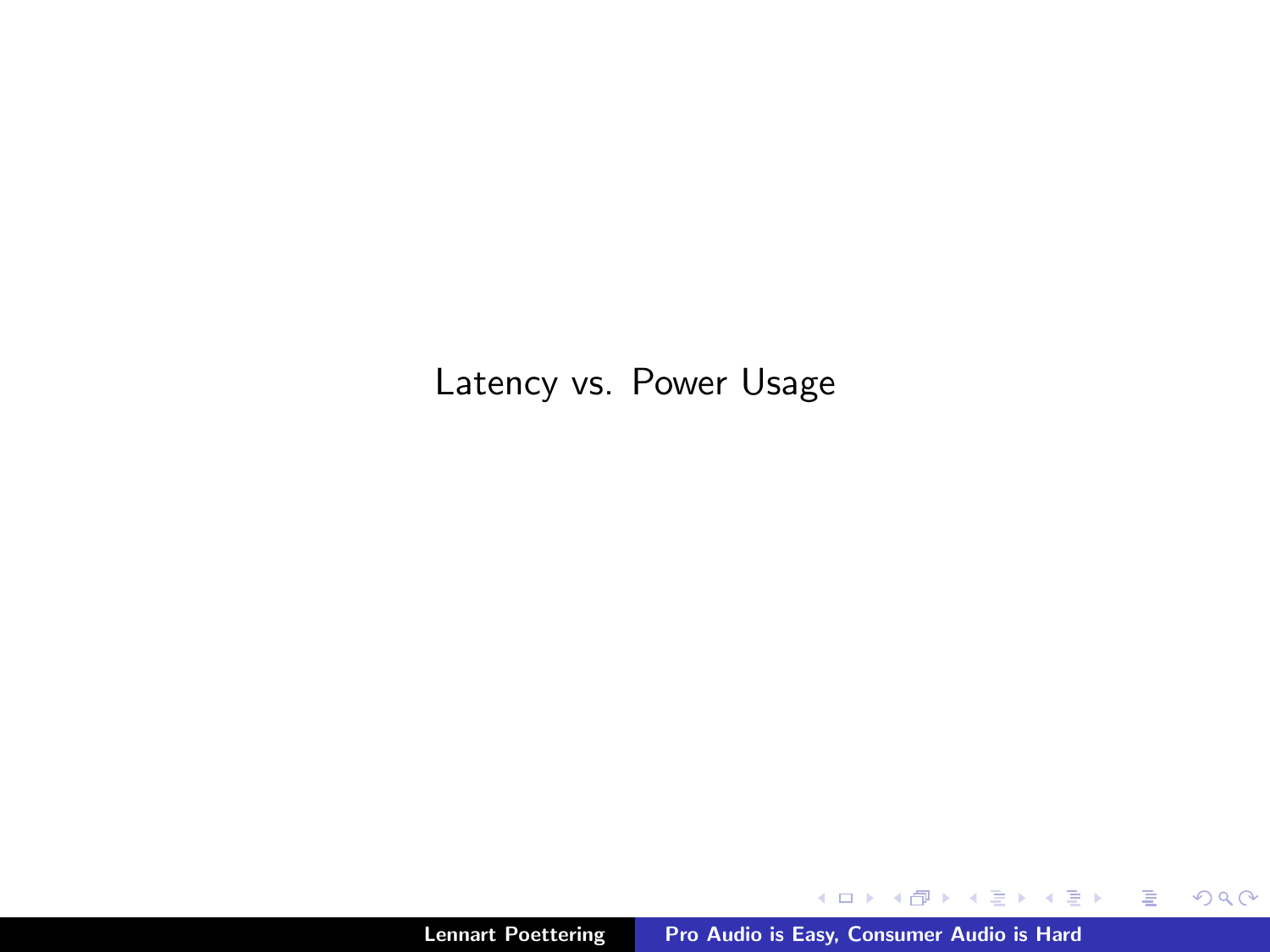In Pro Audio: minimize latency at price of power usage, and dynamic configuration changes

 $\leftarrow$   $\Box$ 

 $\sim$ **ALCOHOL:**   $\epsilon = 1$ 

重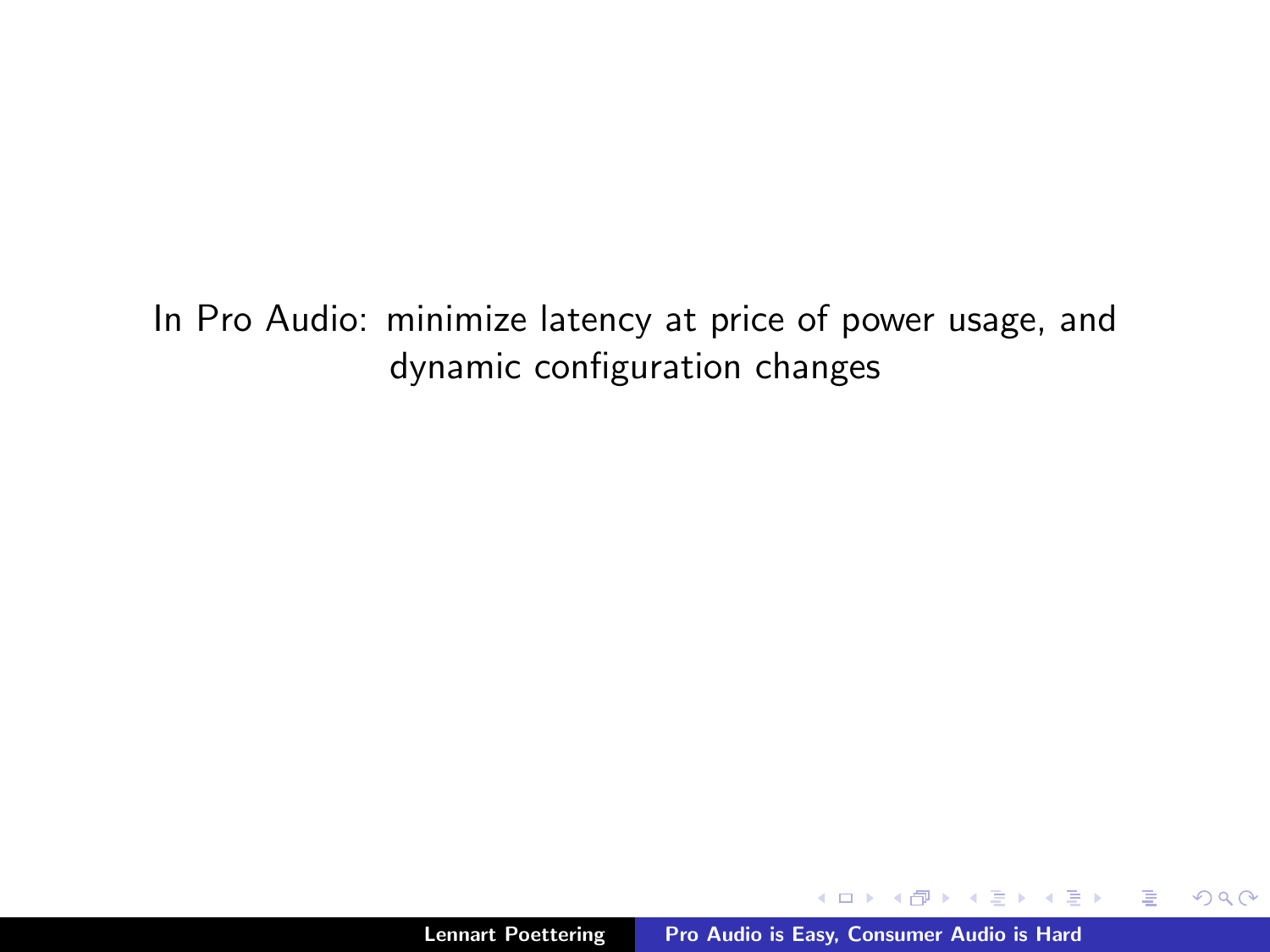In Pro Audio: minimize latency at price of power usage, and dynamic configuration changes

In Consumer Audio: choose latency as high as possible, and as low as necessary, allow configuration changes

 $2Q$ 

后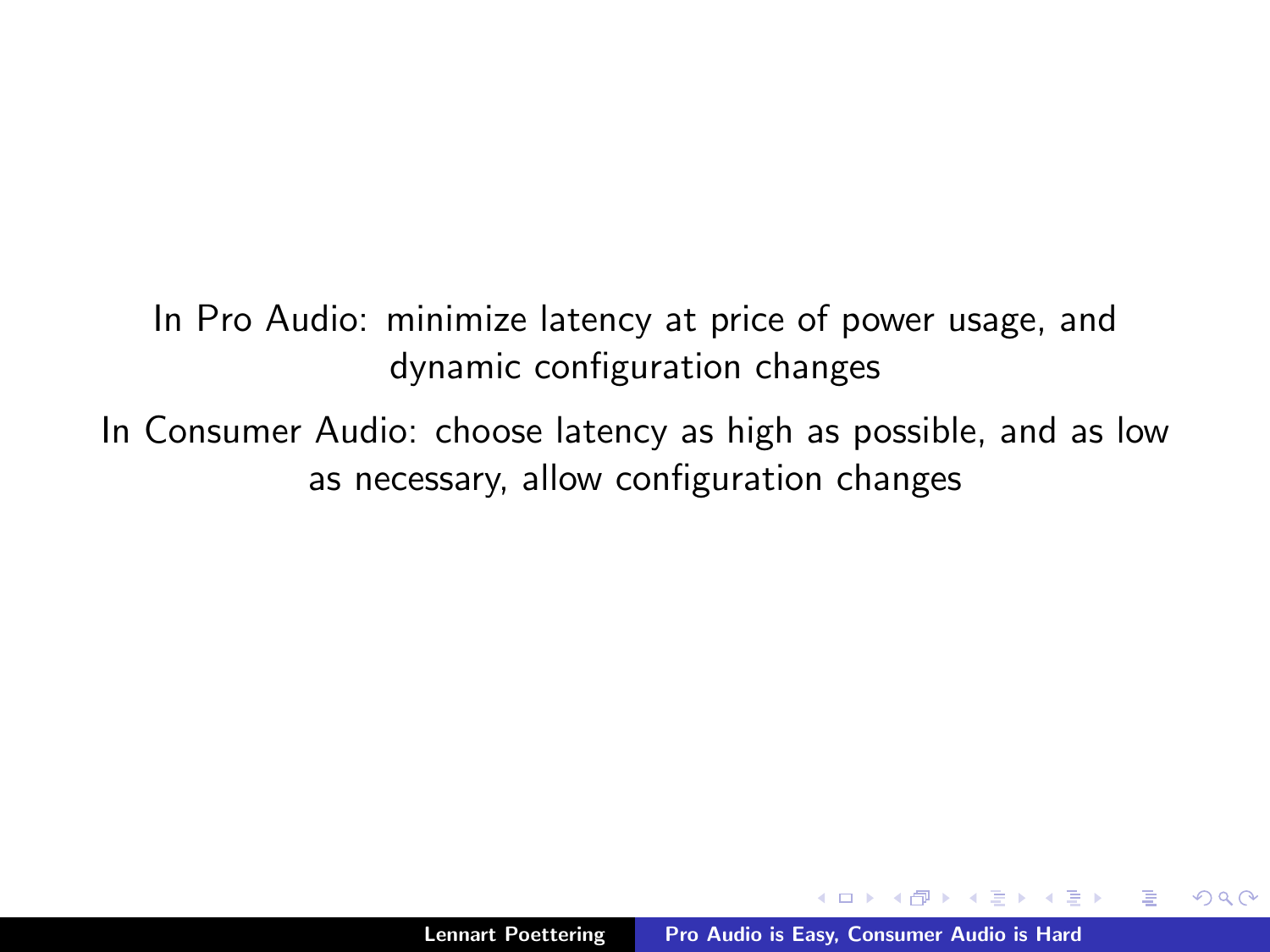Result for consumer: we need to change latencies

K ロ > K 個 > K 君 > K 君 > 「君」 の Q (^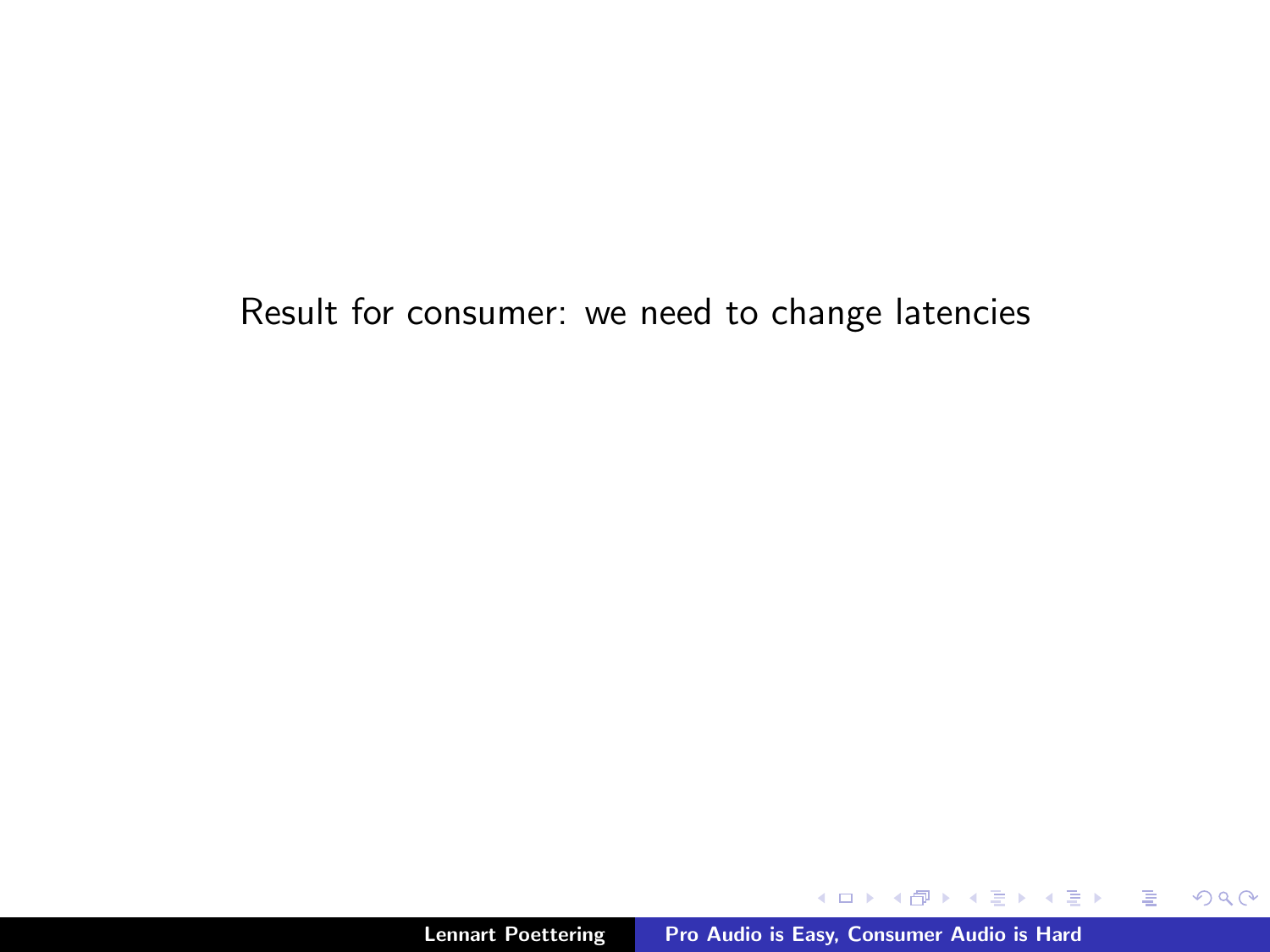Result for consumer: we need to change latencies Unfortunately, most hardware/drivers cannot do that

 $\leftarrow$   $\Box$ 

御き メミメ メミメー

重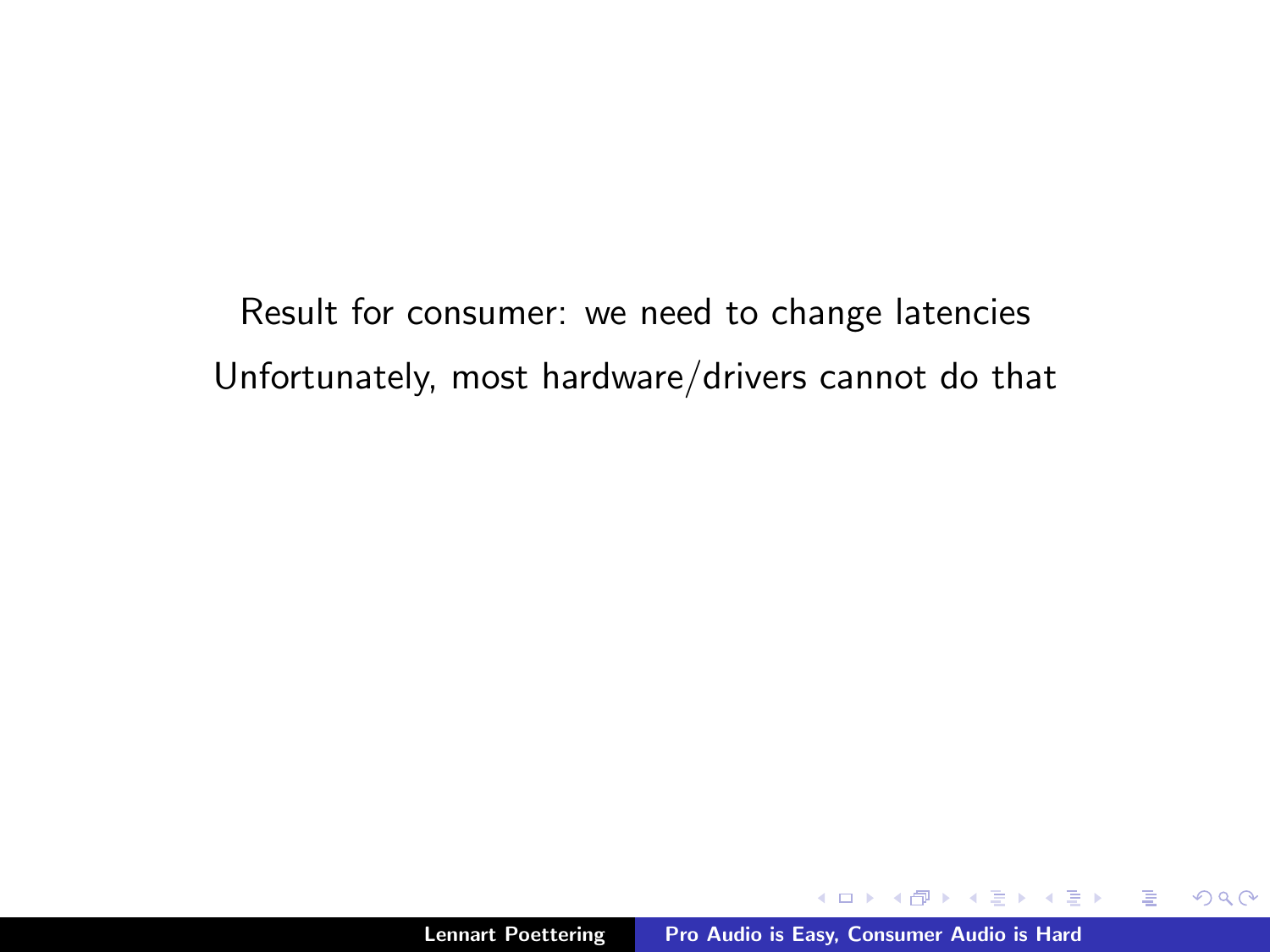Result for consumer: we need to change latencies Unfortunately, most hardware/drivers cannot do that Also: hardware/drivers limited in there range: ideally we have one wakeup every 1s

 $\epsilon = 1$ 

重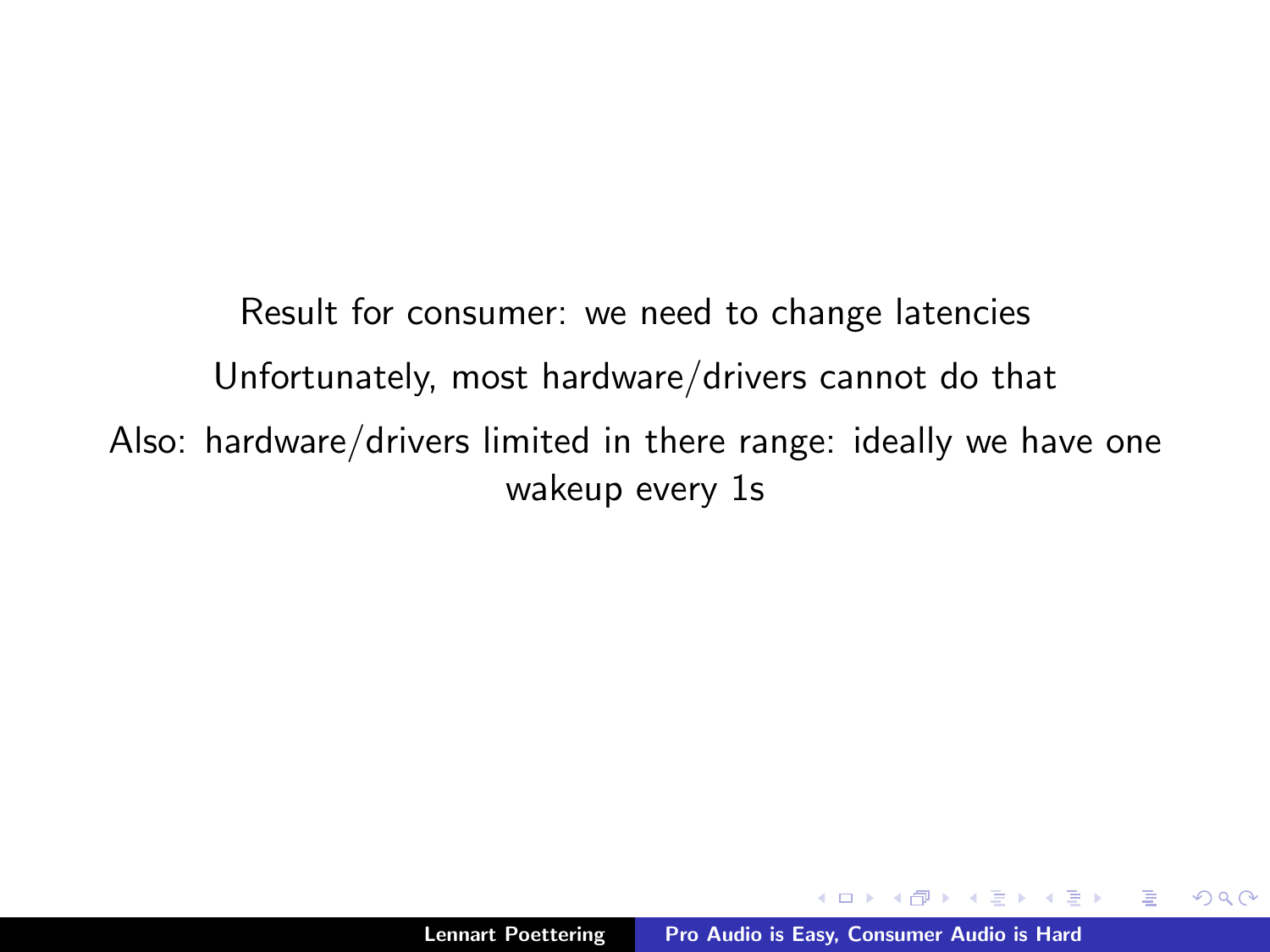#### Hence: schedule audio with system timers

K ロ ▶ K @ ▶ K 할 ▶ K 할 ▶ ... 할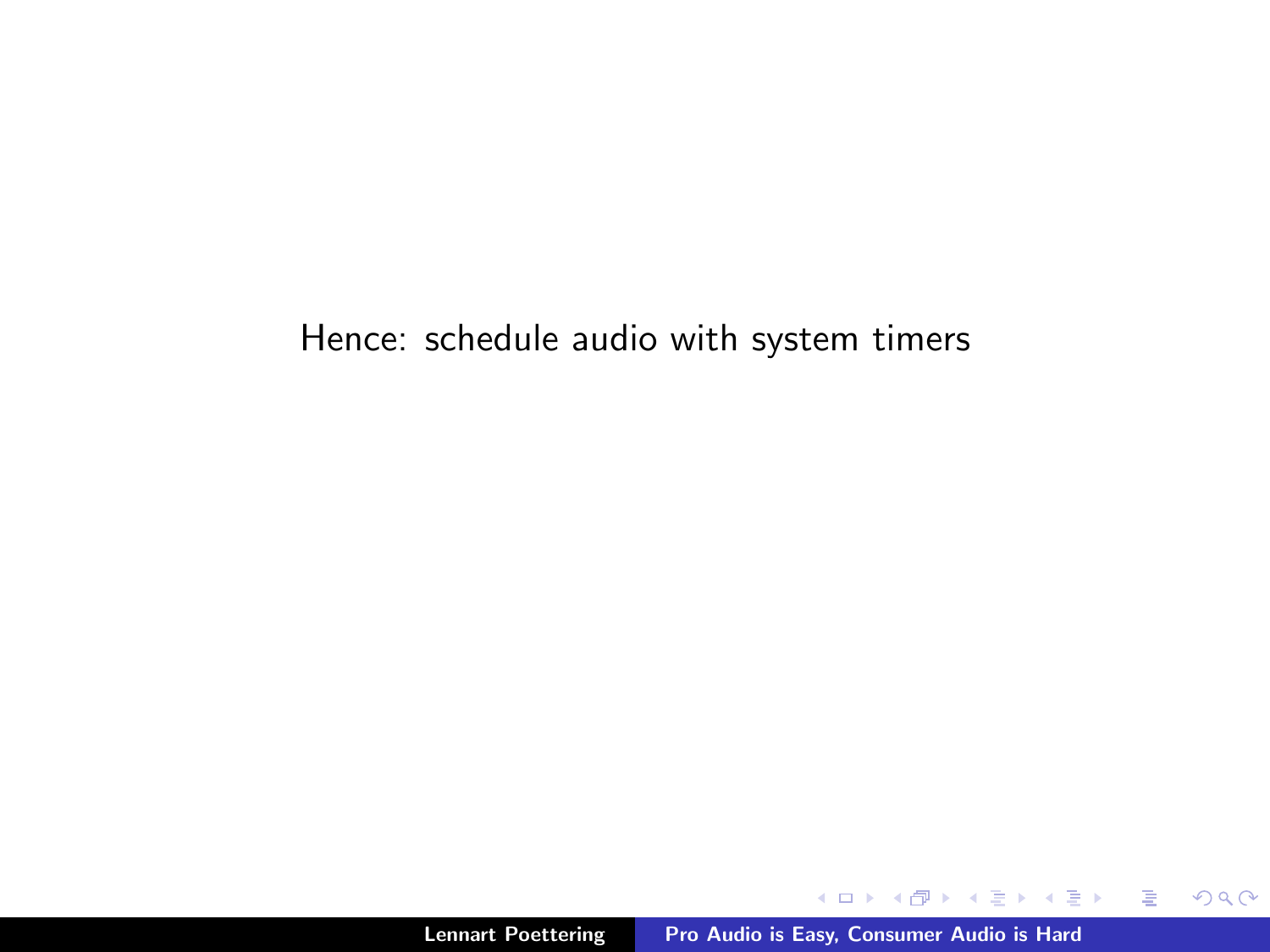Hence: schedule audio with system timers That's difficult, because system timers deviate from sound card timers, and sound card timers are crap

 $\leftarrow$   $\Box$ 

A + + = + + = +

重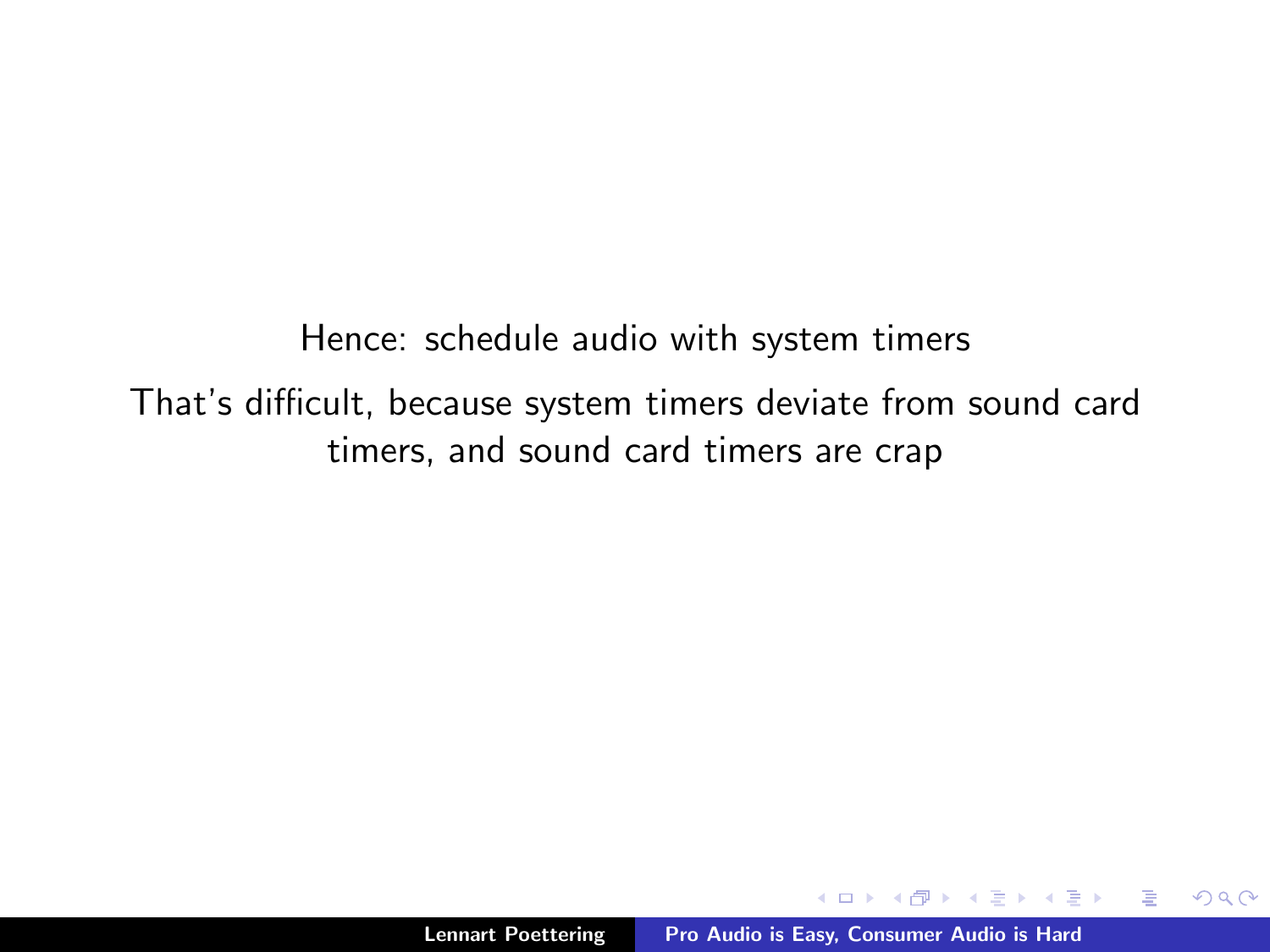Time interpolation

メロトメ 御 トメ 君 トメ 君 トッ

目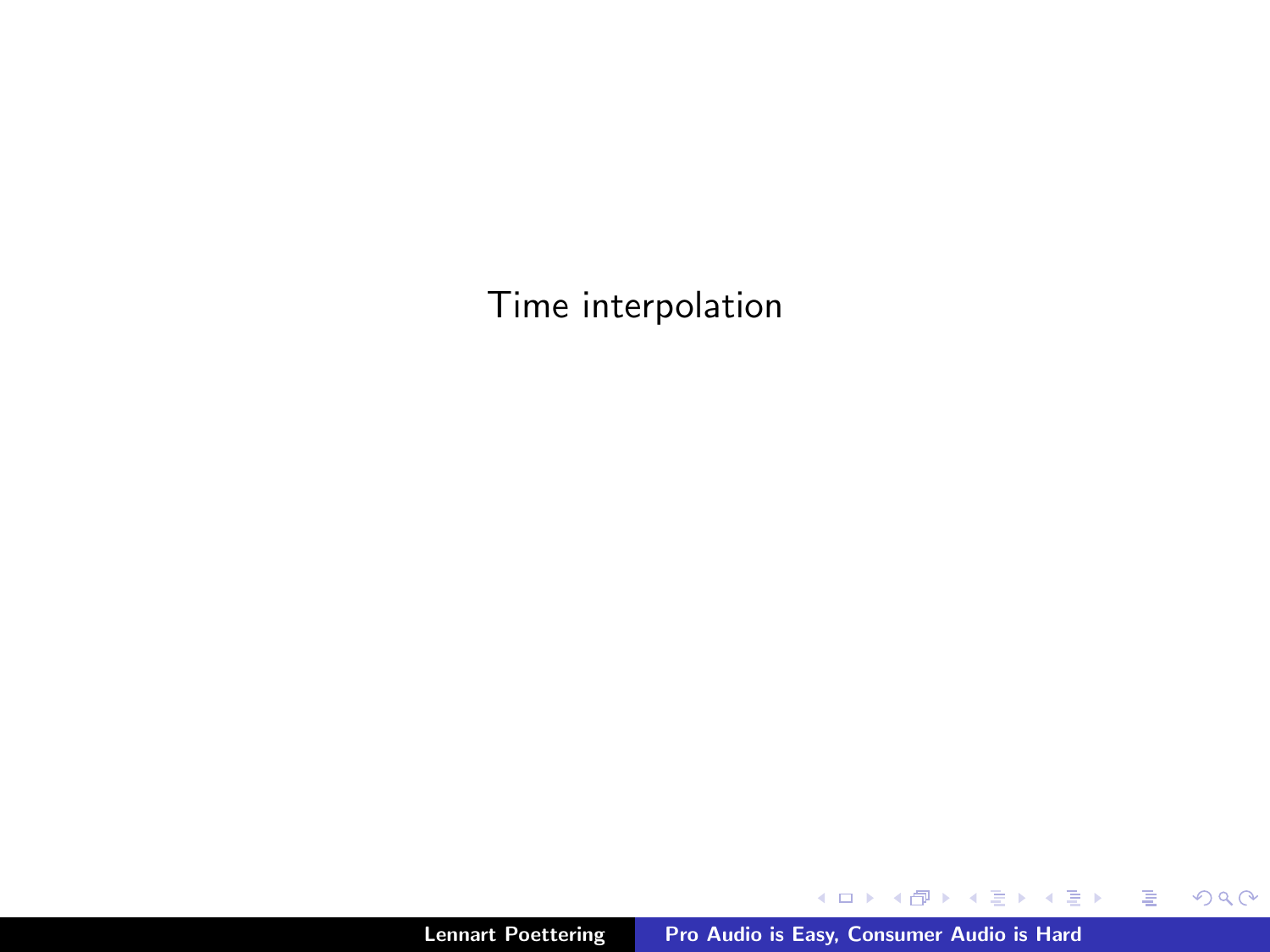### Time interpolation Linear Regression  $+$  Spline interpolation

 $4.171.6$ 

All is  $\rightarrow$   $\pm$   $\rightarrow$   $\rightarrow$ 

È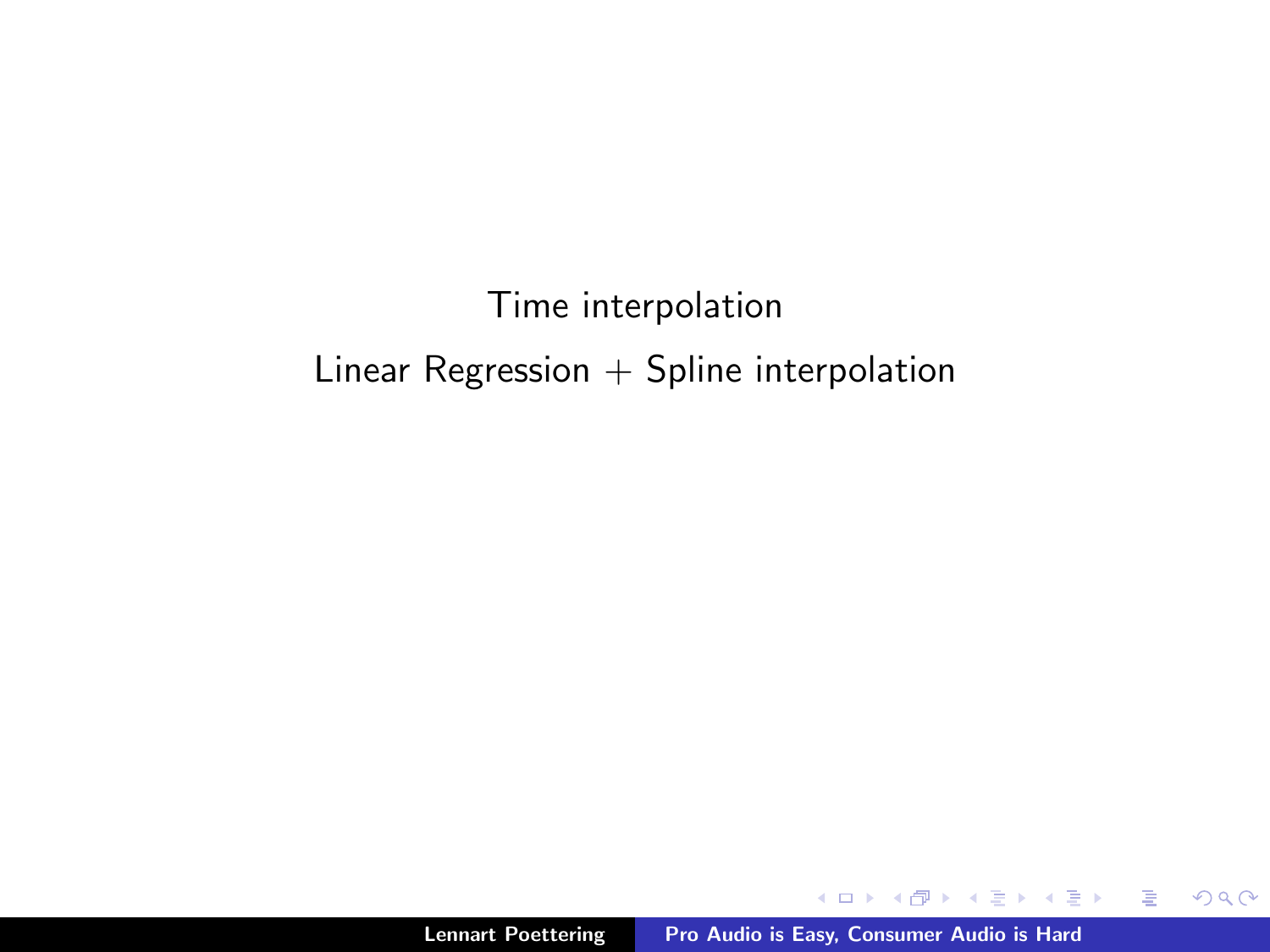Time interpolation Linear Regression  $+$  Spline interpolation Exponentional backoff

 $4.171.6$ 

K 御 ▶ K 君 ▶ K 君 ▶

È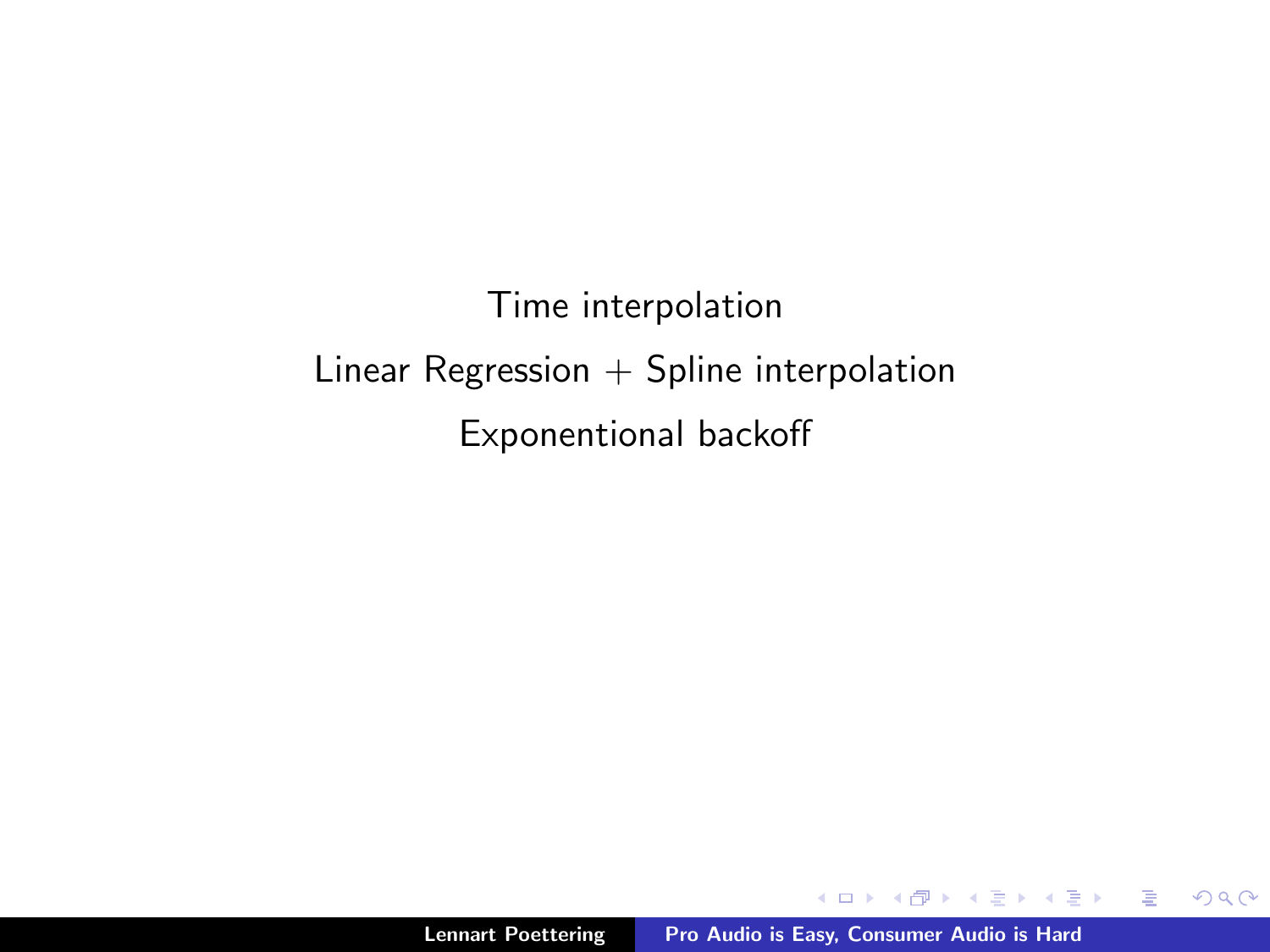Time interpolation Linear Regression  $+$  Spline interpolation Exponentional backoff Everything twice

 $4.171.6$ 

御 ▶ ス ヨ ▶ ス ヨ ▶

重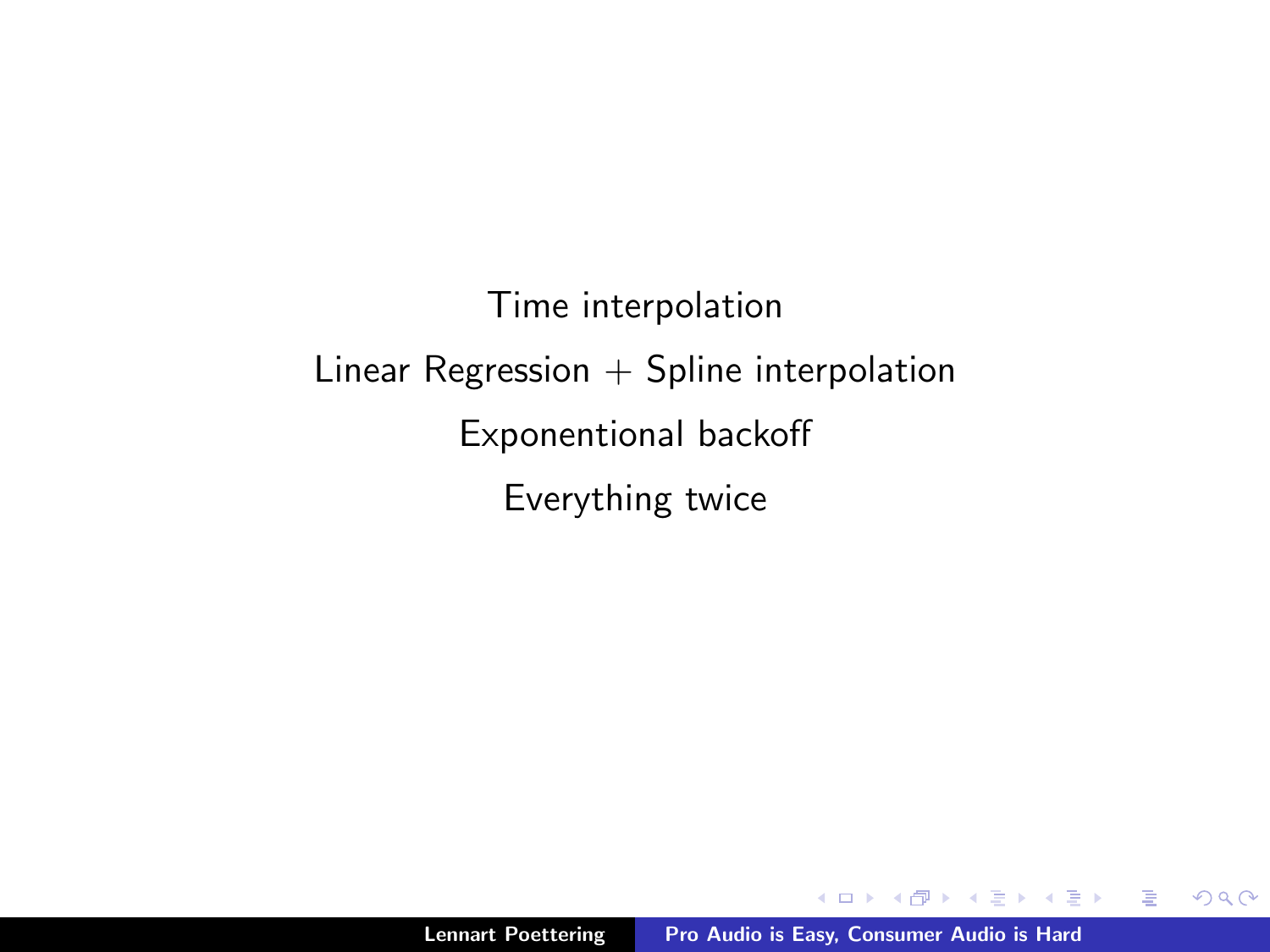### To make long latencies useful: support seeking

 $4.171.6$ 

伊 ▶ ヨ ミ ▶

 $\rightarrow \equiv$ 

重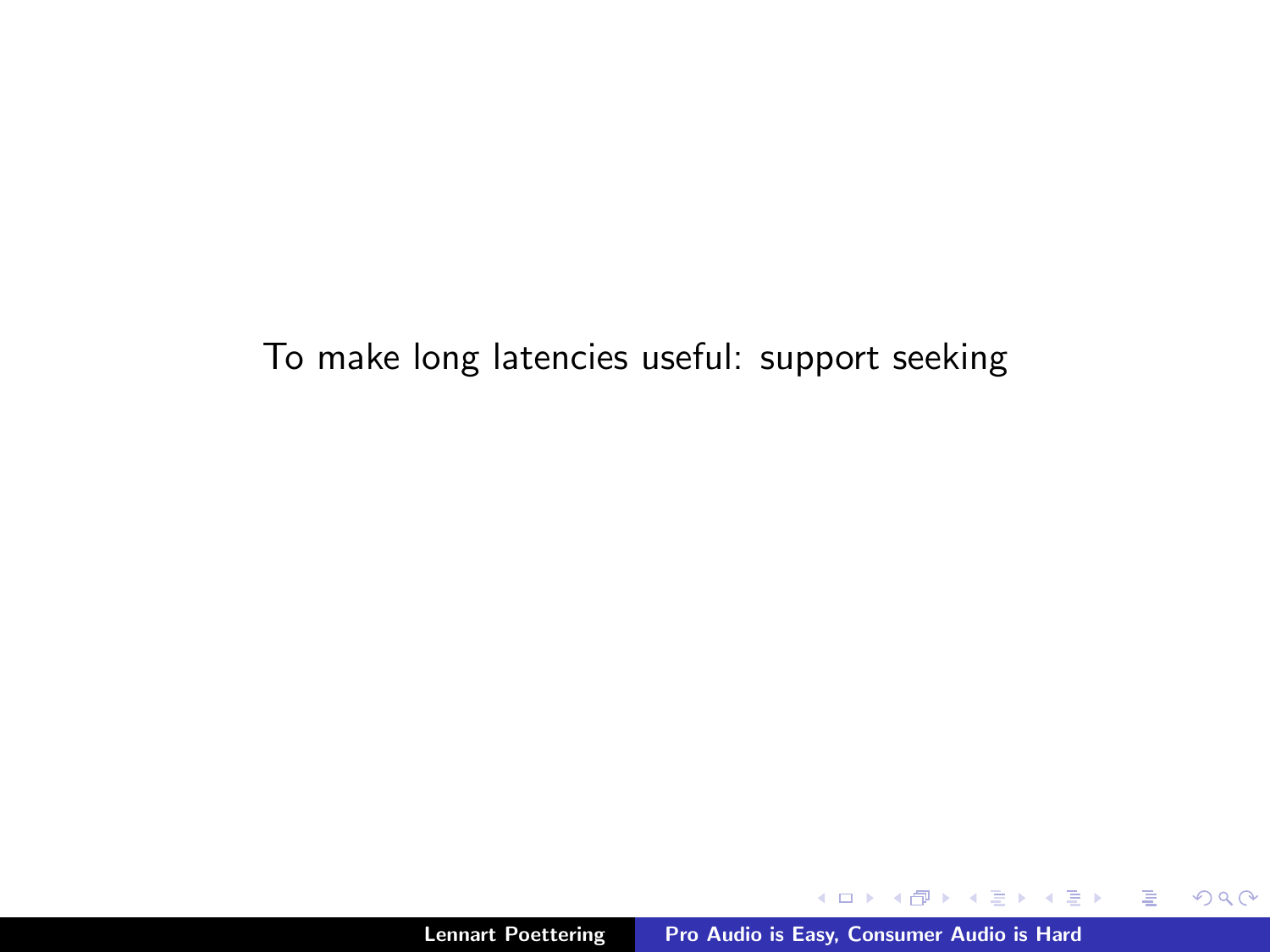To make long latencies useful: support seeking Requires history, for remixing

 $\leftarrow$   $\Box$ 

 $\sim$  $\rightarrow$   $\equiv$   $\rightarrow$   $\epsilon = 1$ 

重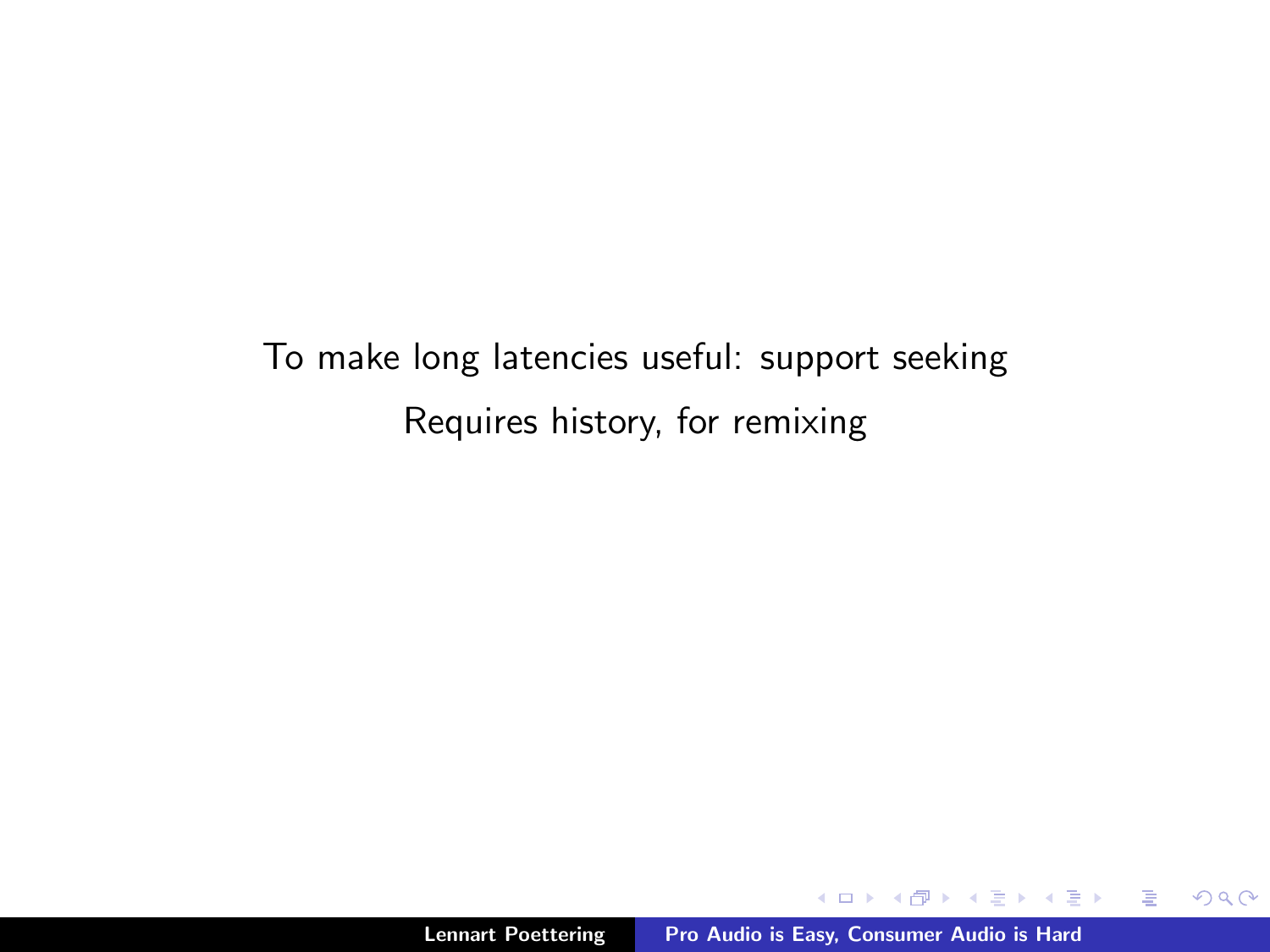Dropouts, require dynamic adjustments of sleep times

 $4.171 +$ 

A **SACTOR**  ④ 重 を…… 目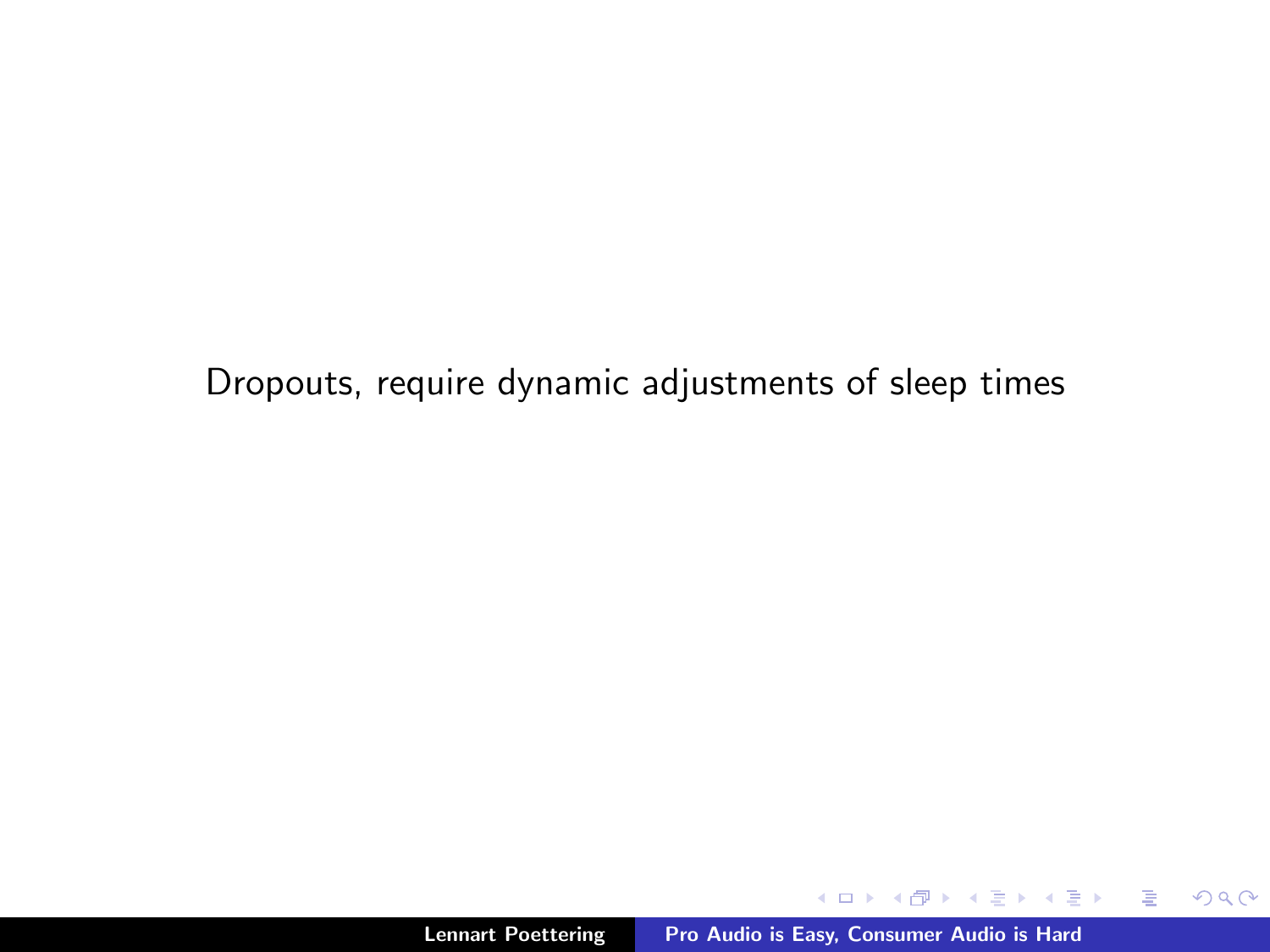### Timing and transfer block granularity

 $\leftarrow$   $\Box$ 

K 伊 ⊁ K ミ ⊁

 $\rightarrow \equiv$ 

目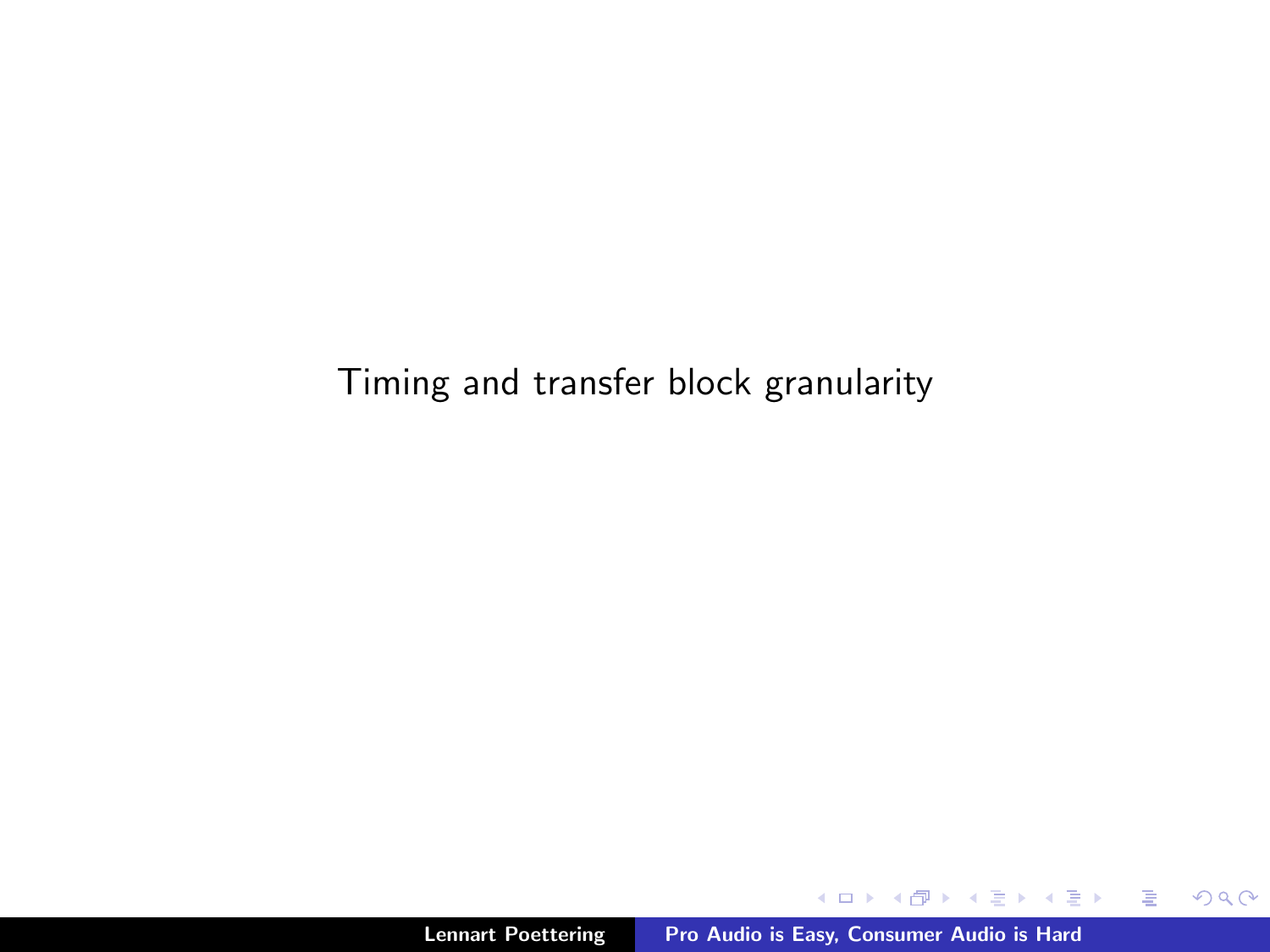### Outlook, moving timing into the kernel?

 $\leftarrow$   $\Box$ 

メタト メミト メミト

目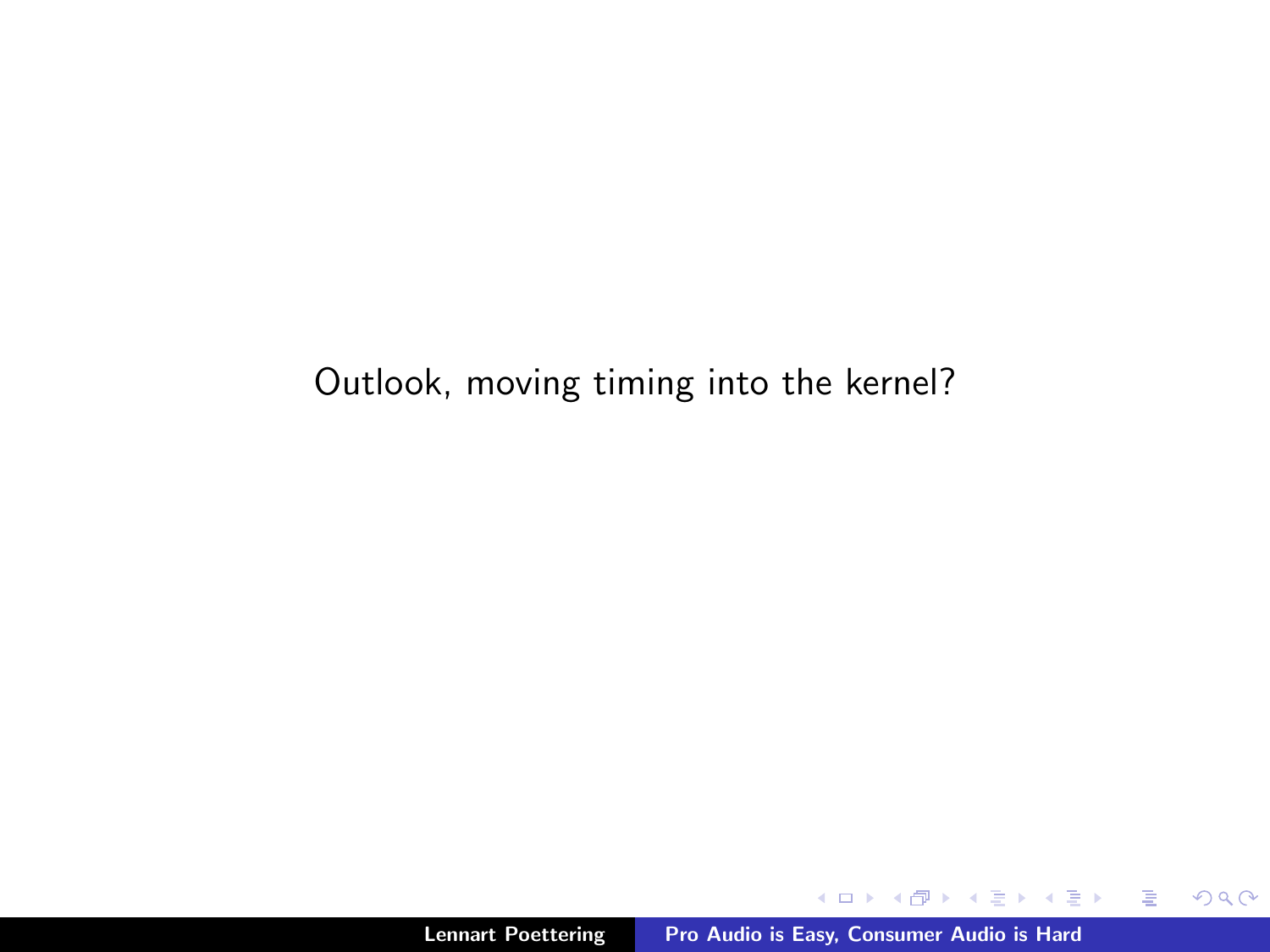### Non-interpolated timing has advantages?

 $\leftarrow$   $\Box$ 

 $4.57 + 4.77 +$ 

→ 重ずる 目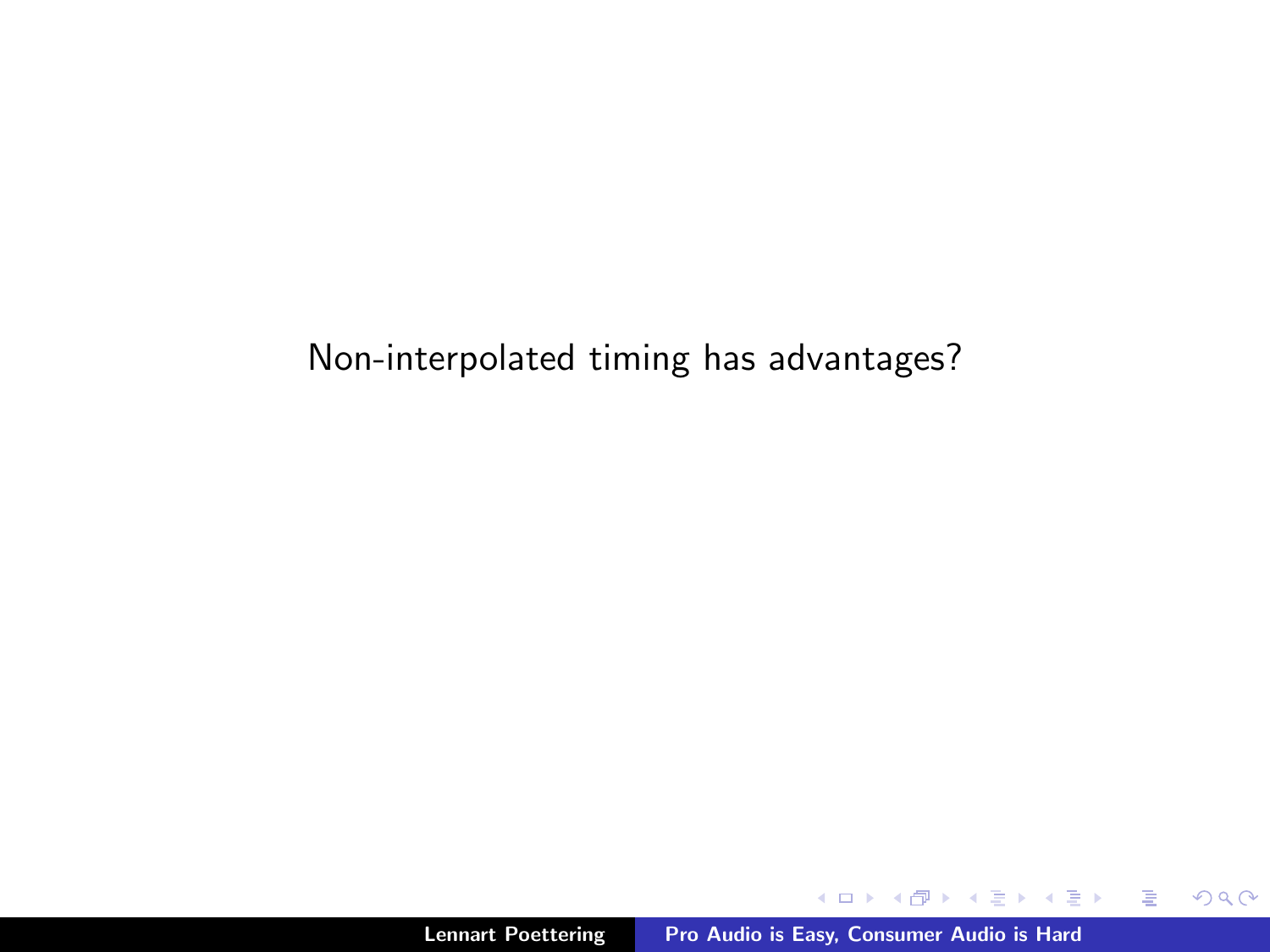Non-interpolated timing has advantages? Sound card IRQs are accurate!

 $\leftarrow$   $\Box$ 

 $\sim$  $\leftarrow$  ∢ 重う

重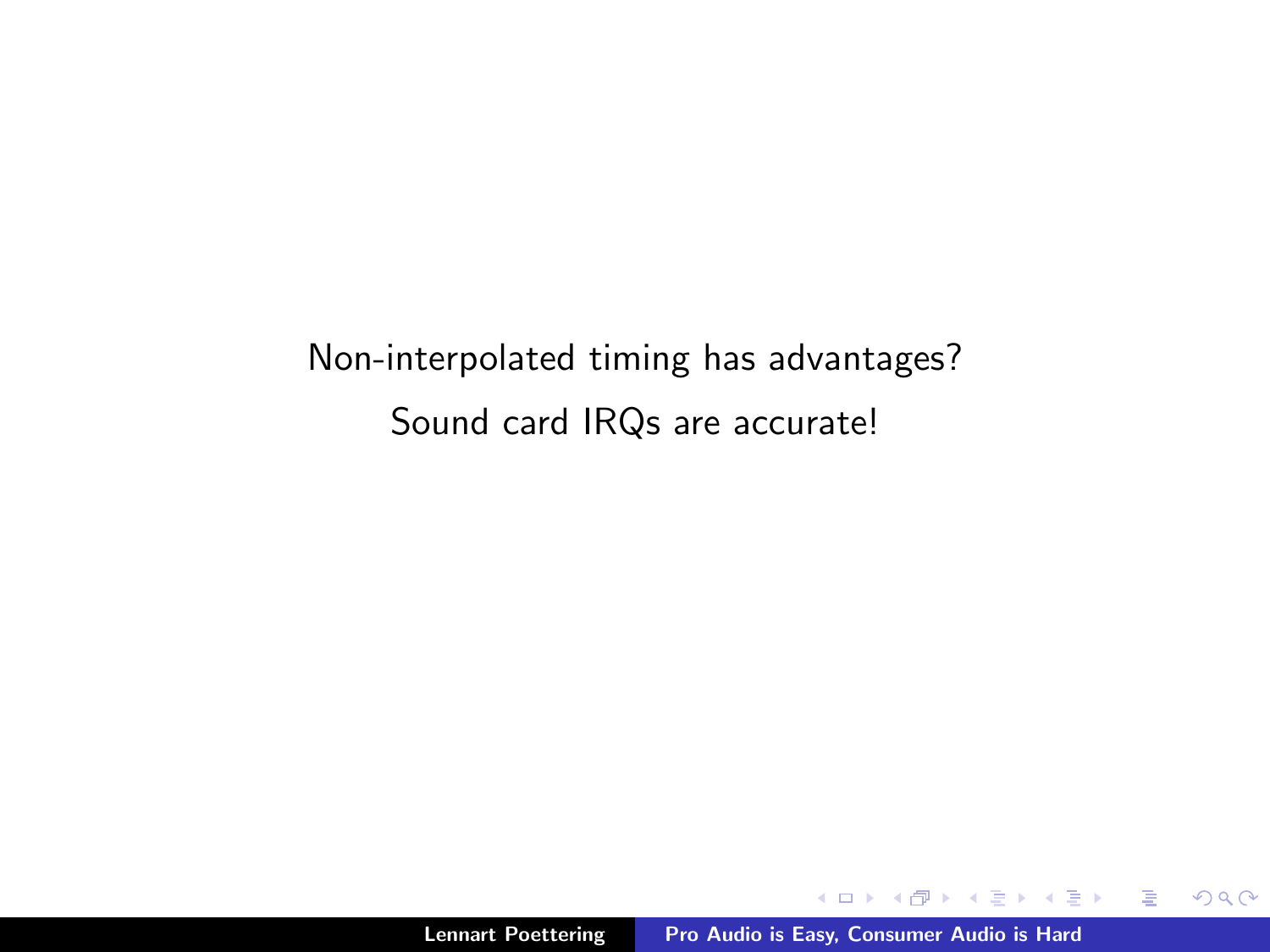Algorithm to use? DLL?

K ロ ▶ K @ ▶ K 할 ▶ K 할 ▶ ... 할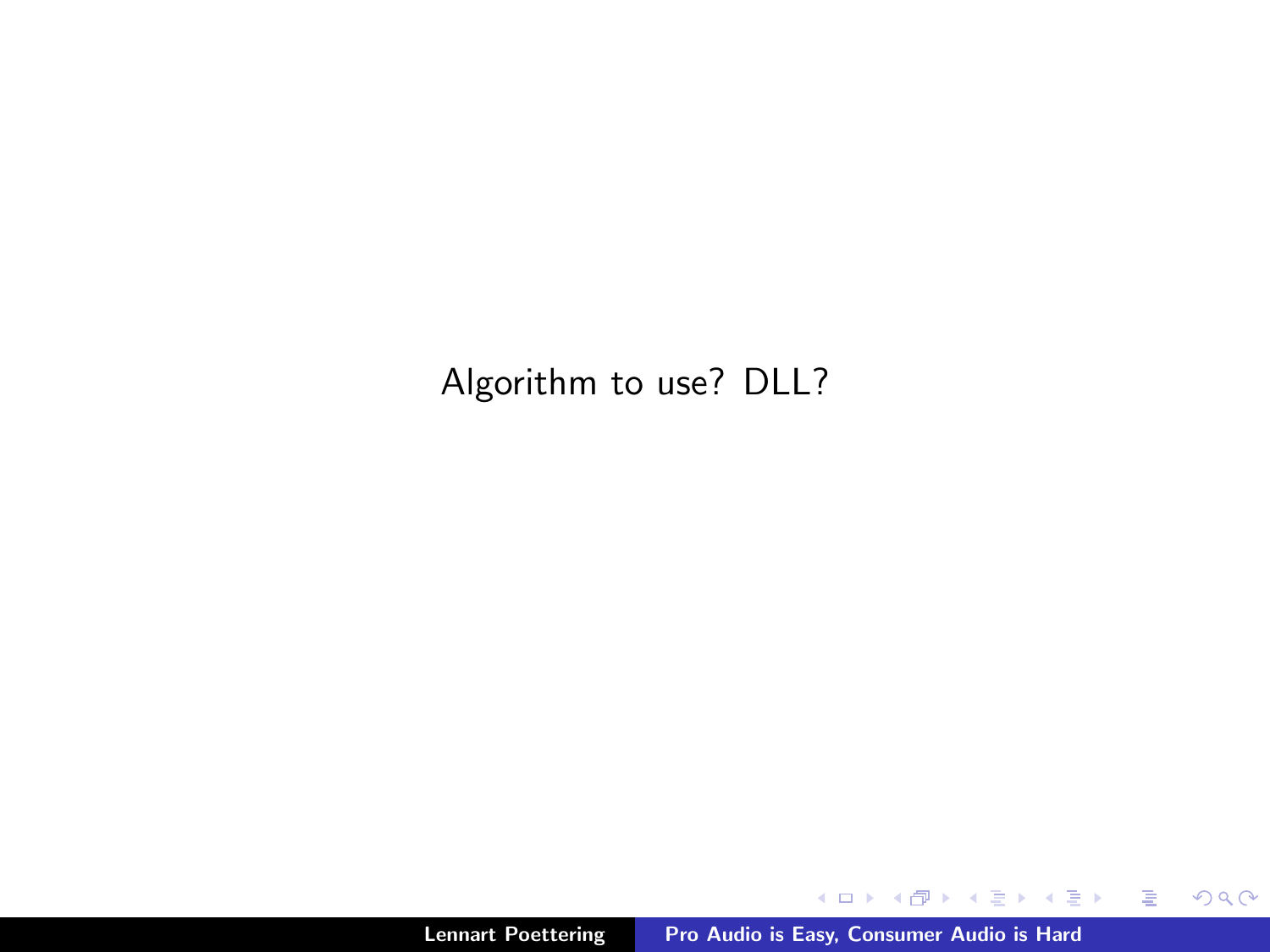We cannot trust clients, one misbehaving client may not be allowed to stall the entire pipeline

 $\leftarrow$  m.

御 ▶ ス ヨ ▶ ス ヨ ▶

重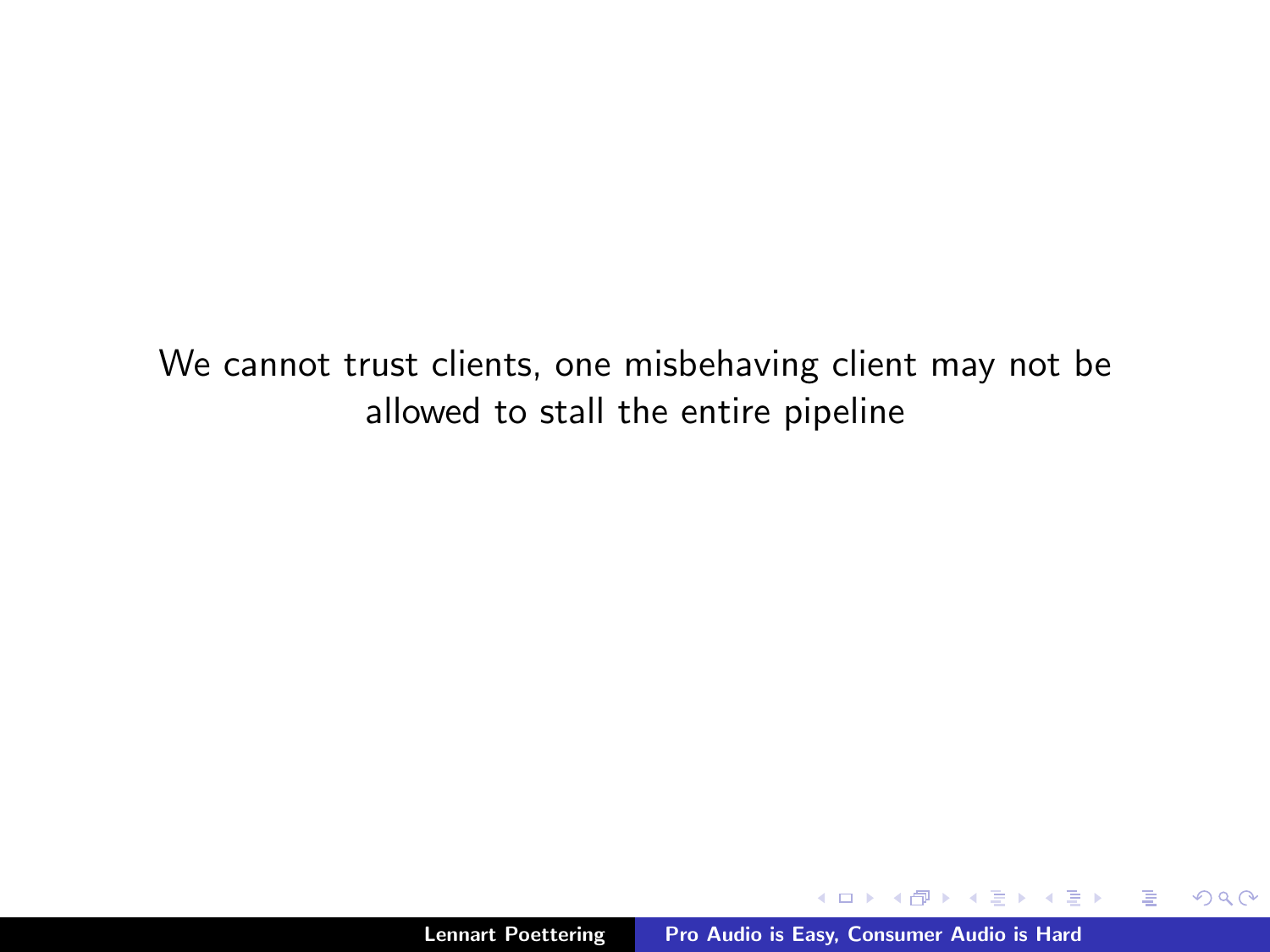RT CPU time calculations change, need to preemptively increase sleep times when streams are moved, removed and added

 $\rightarrow$   $\pm$   $\rightarrow$ 

重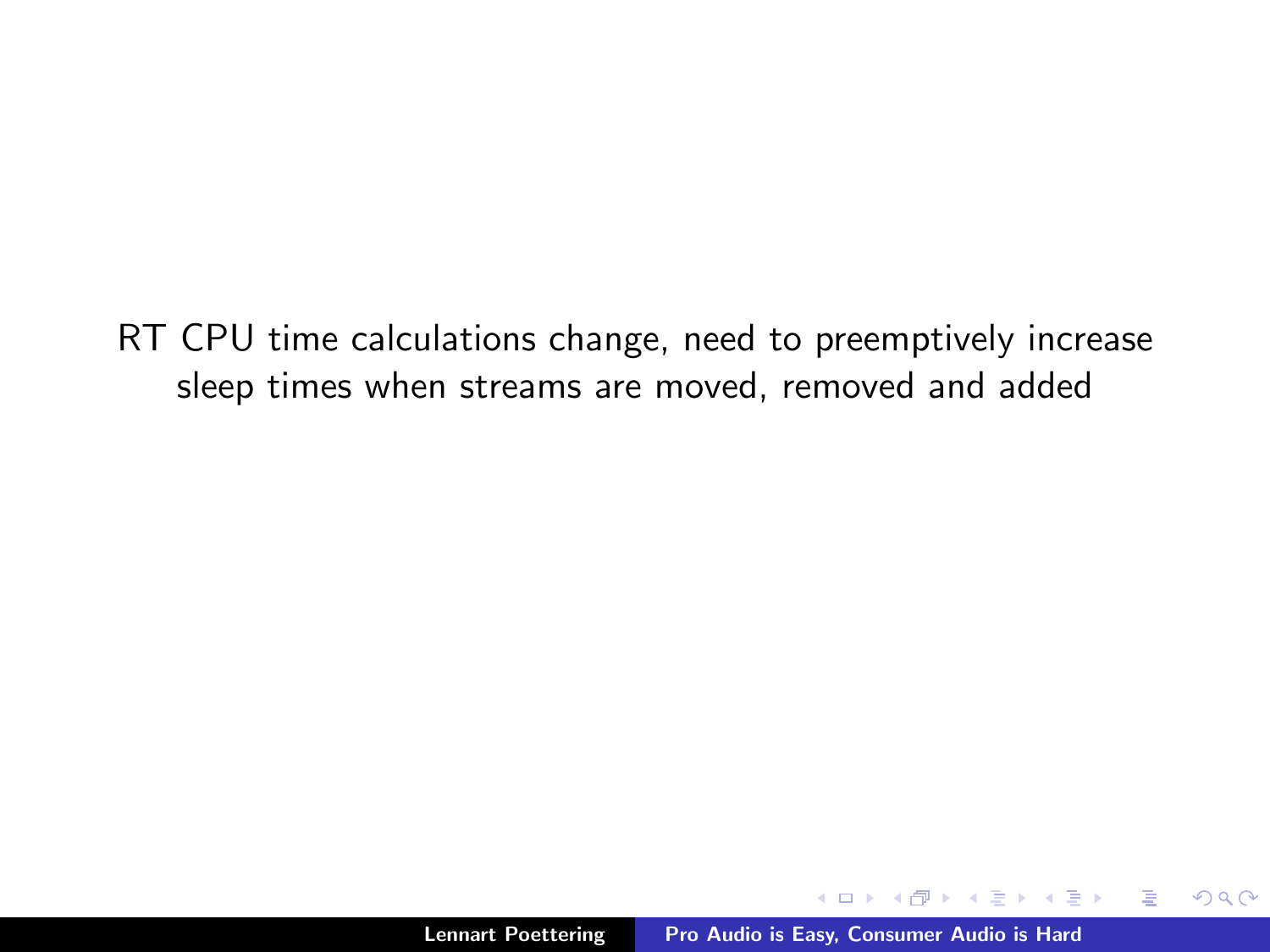RT CPU time calculations change, need to preemptively increase sleep times when streams are moved, removed and added

Why? Never drop out

 $\epsilon = 1$ 

重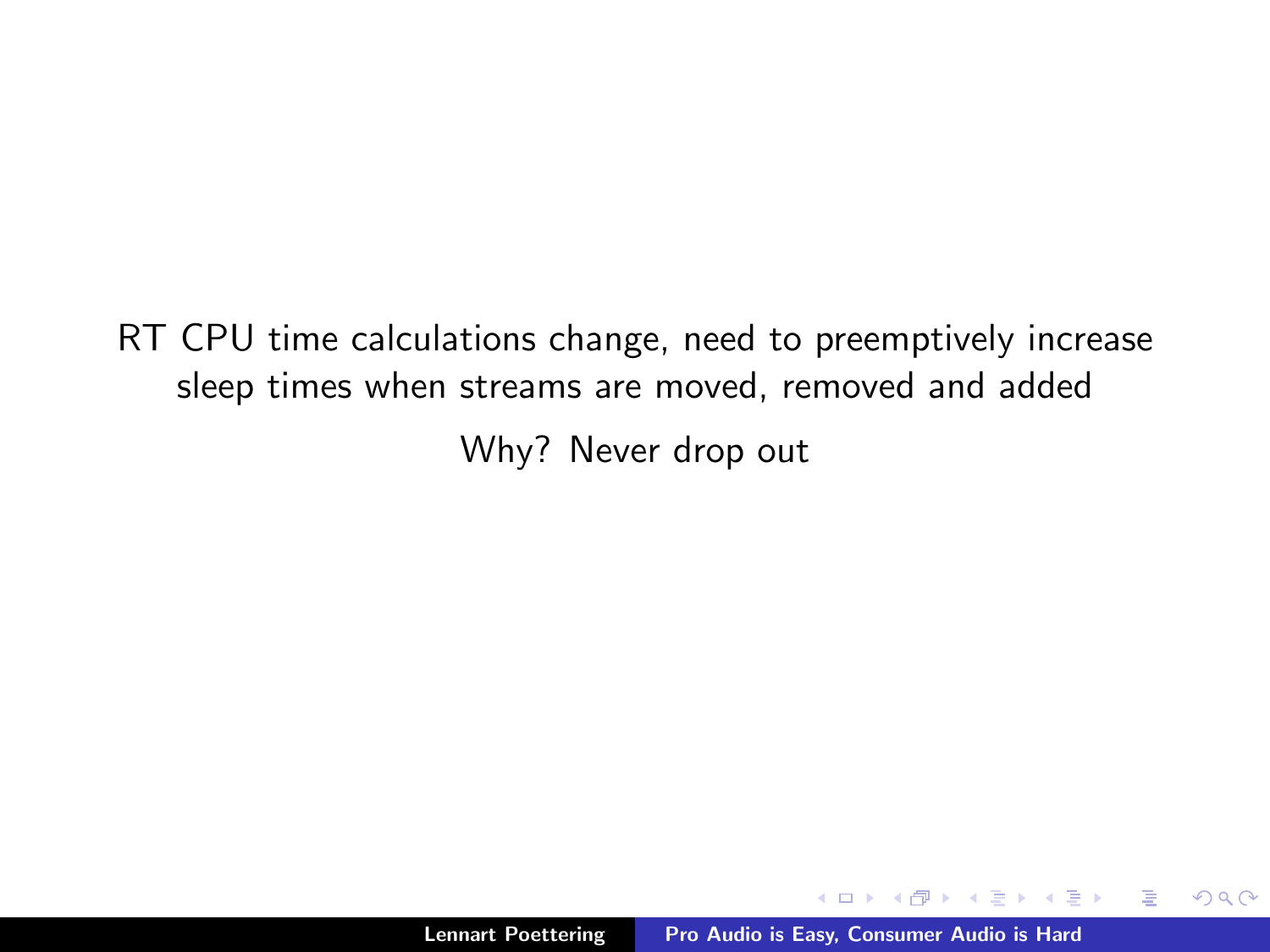### Unreliable latencies, dynamically changing

a mills.

す ランド モンド

 $\mathcal{A} \equiv \mathcal{B} \cup \mathcal{A}$ 目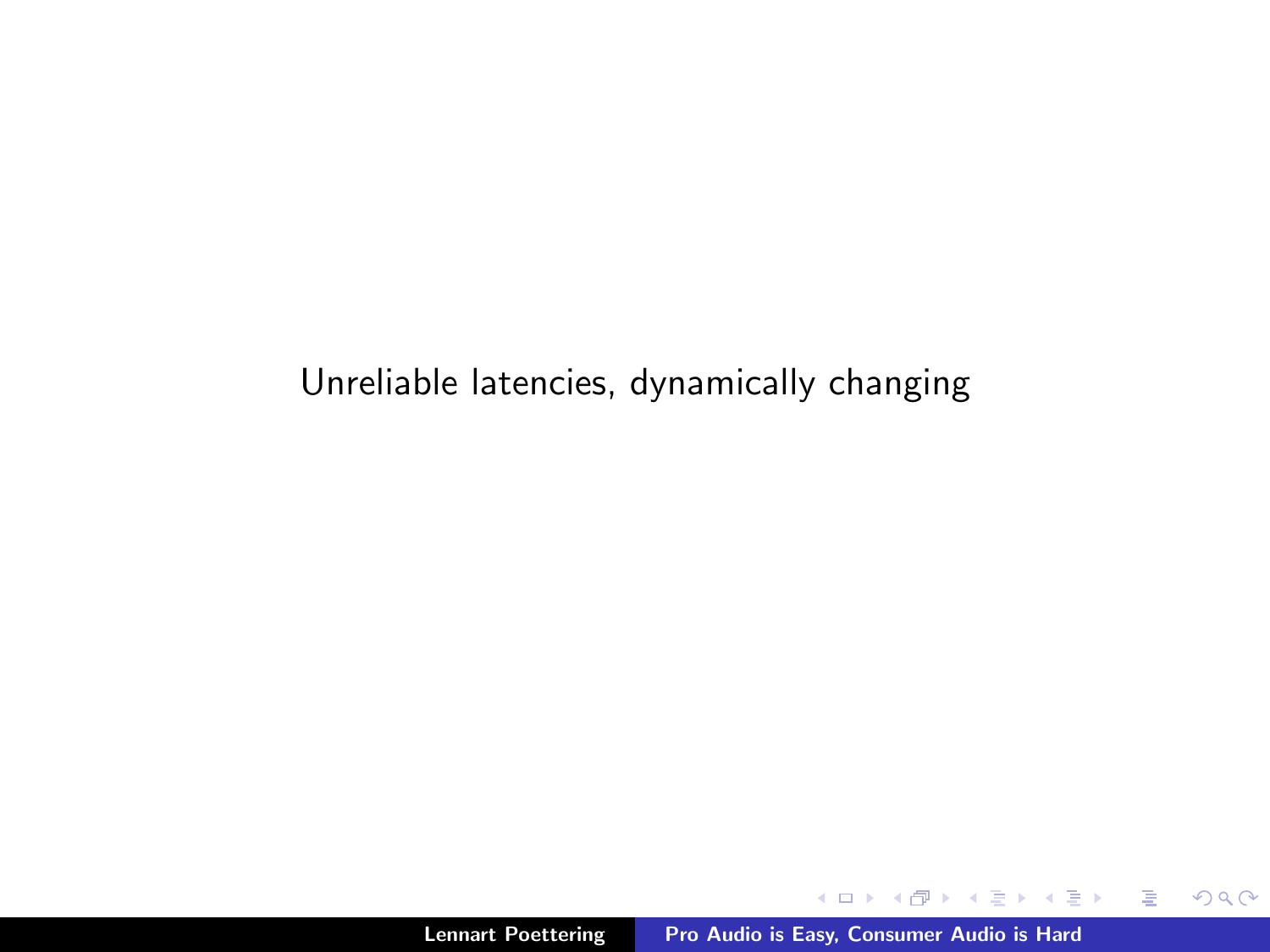Compromises in RT code, IO loops are not constant time

a mills.

イ団 トラミン マミン

目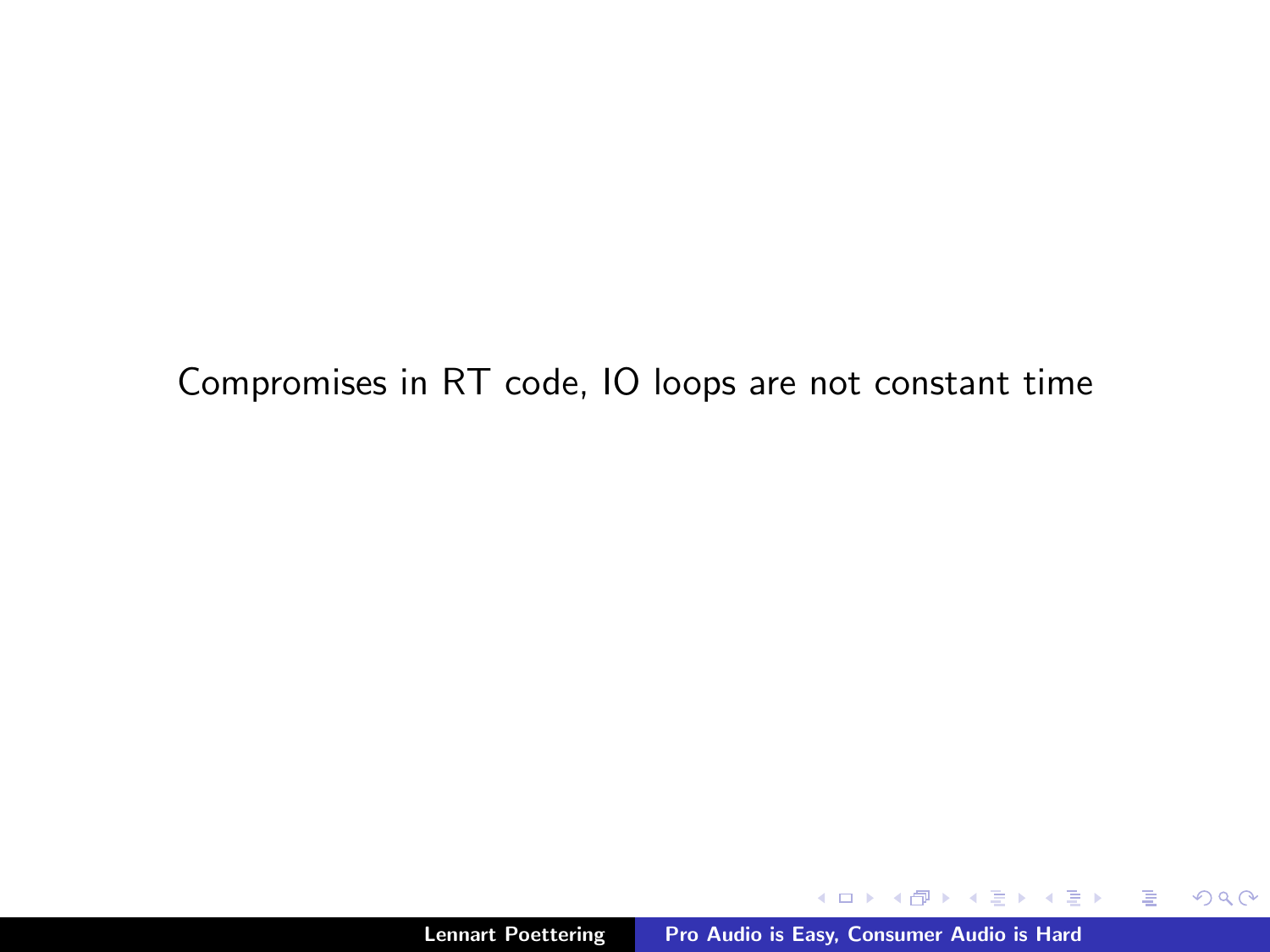Multiple encoded formats, conversion/resampling required, but ideally zero-copy

 $\leftarrow$   $\Box$ 

 $\sim$  $\left\{ \begin{array}{c} 1 \end{array} \right.$  ← 重 下

 $\equiv$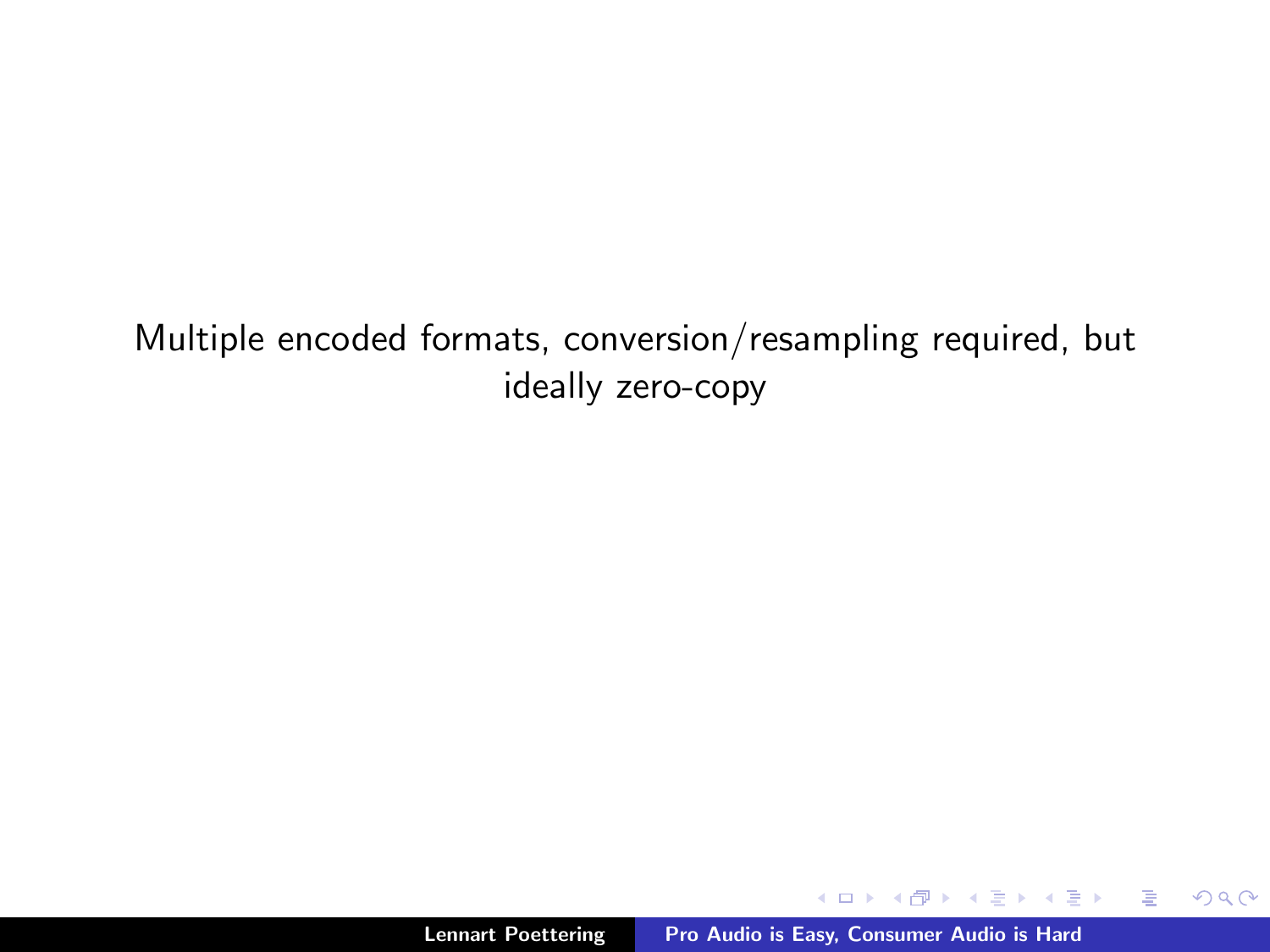Multiple encoded formats, conversion/resampling required, but ideally zero-copy

Need to support S16LE and FLOAT32, and a lot more

 $\epsilon = 1$ 

重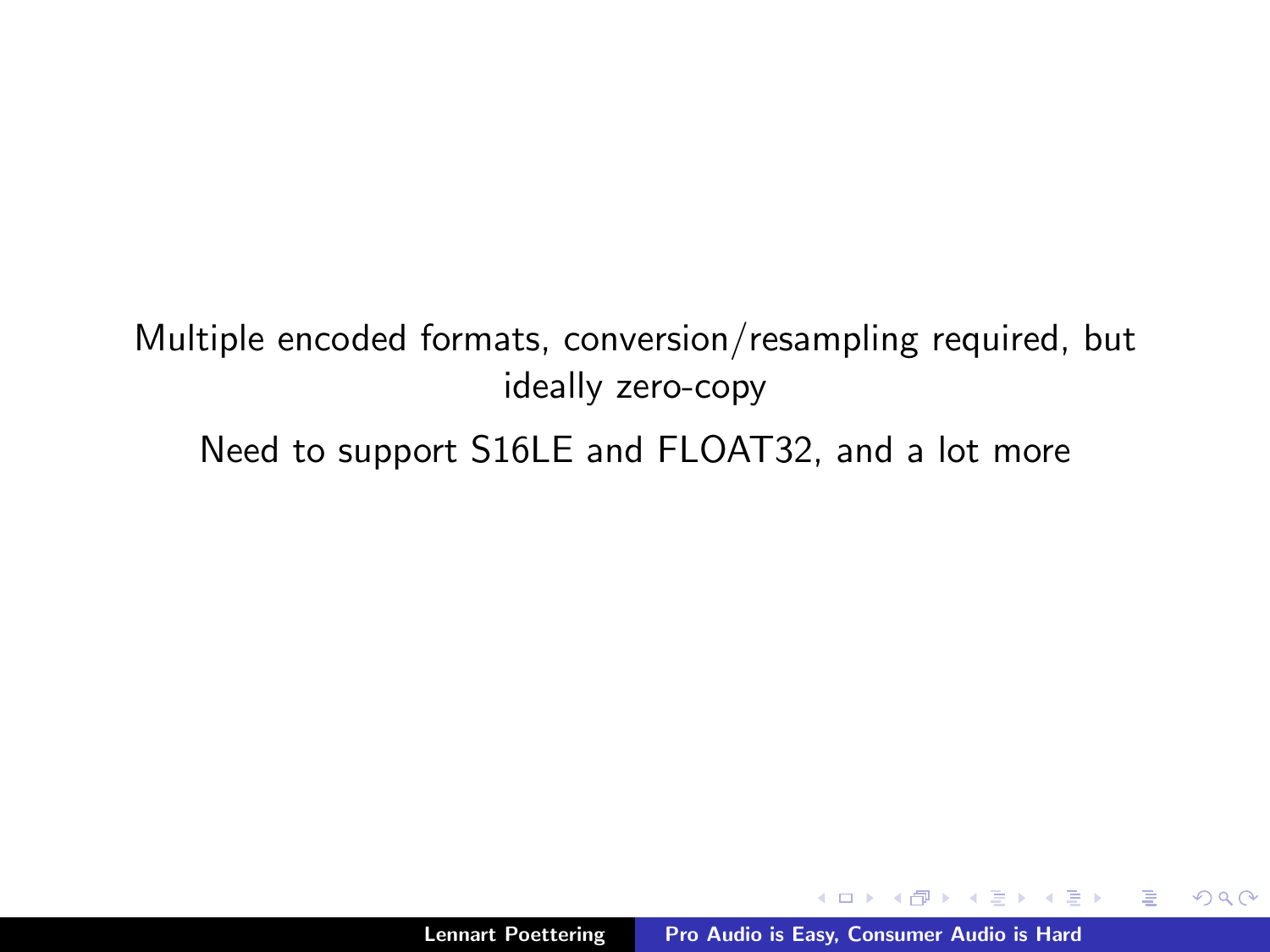Large latency means exchanging of large blobs

 $4.171 +$ 

∢ 伊 ≯ ∢ 唐 ≯

不満 おし 目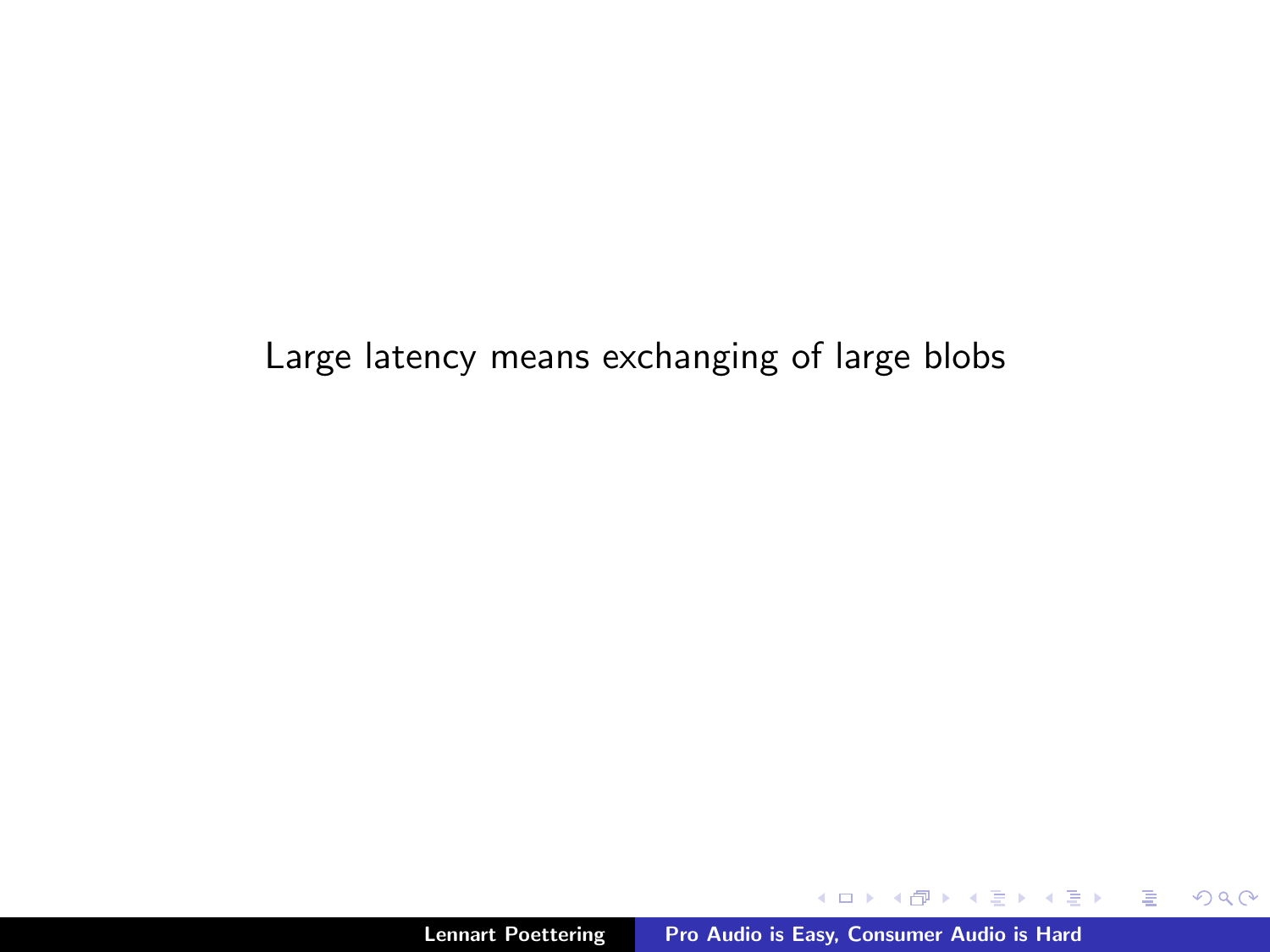Large latency means exchanging of large blobs Zero copy (because sizeof(metadata) ¡ sizeof(payload))

重

重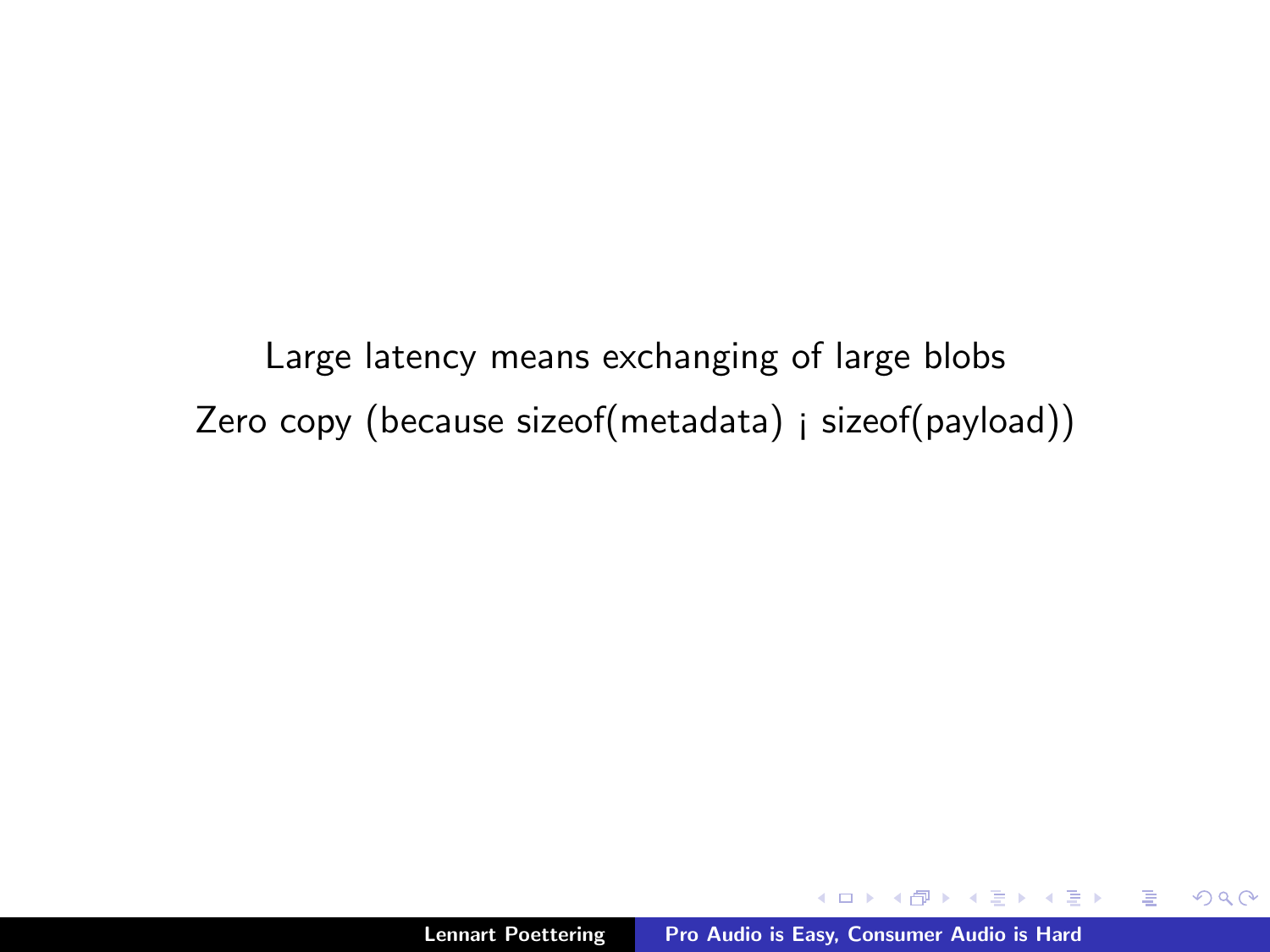Cached audio samples

K ロ ▶ K @ ▶ K 경 ▶ K 경 ▶ X 경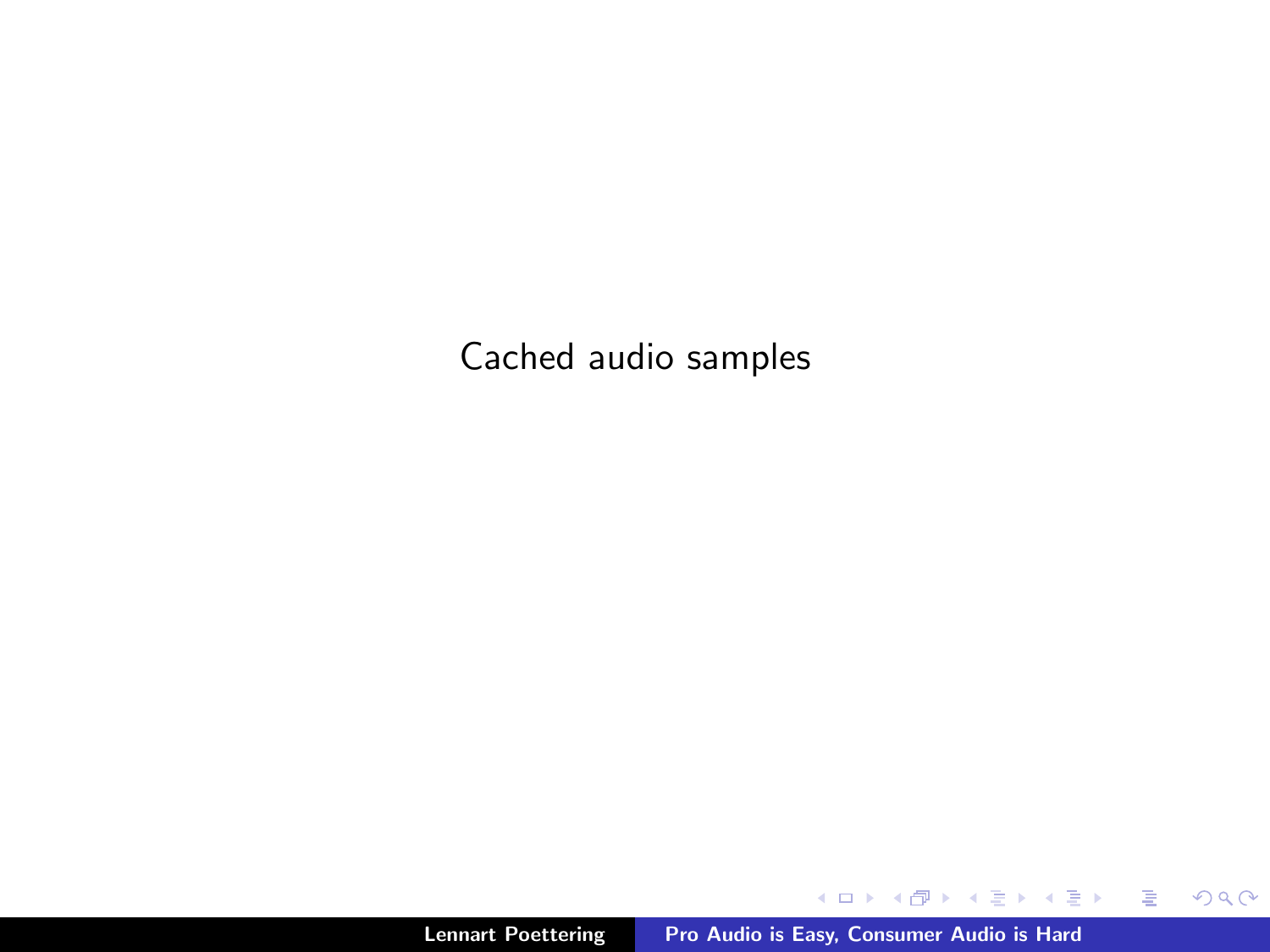Cached audio samples Means ref counting

 $\leftarrow$   $\Box$ 

×. 高  $\sim$ ∢ 重  $\sim$   $\leftarrow \Xi \rightarrow$ 

È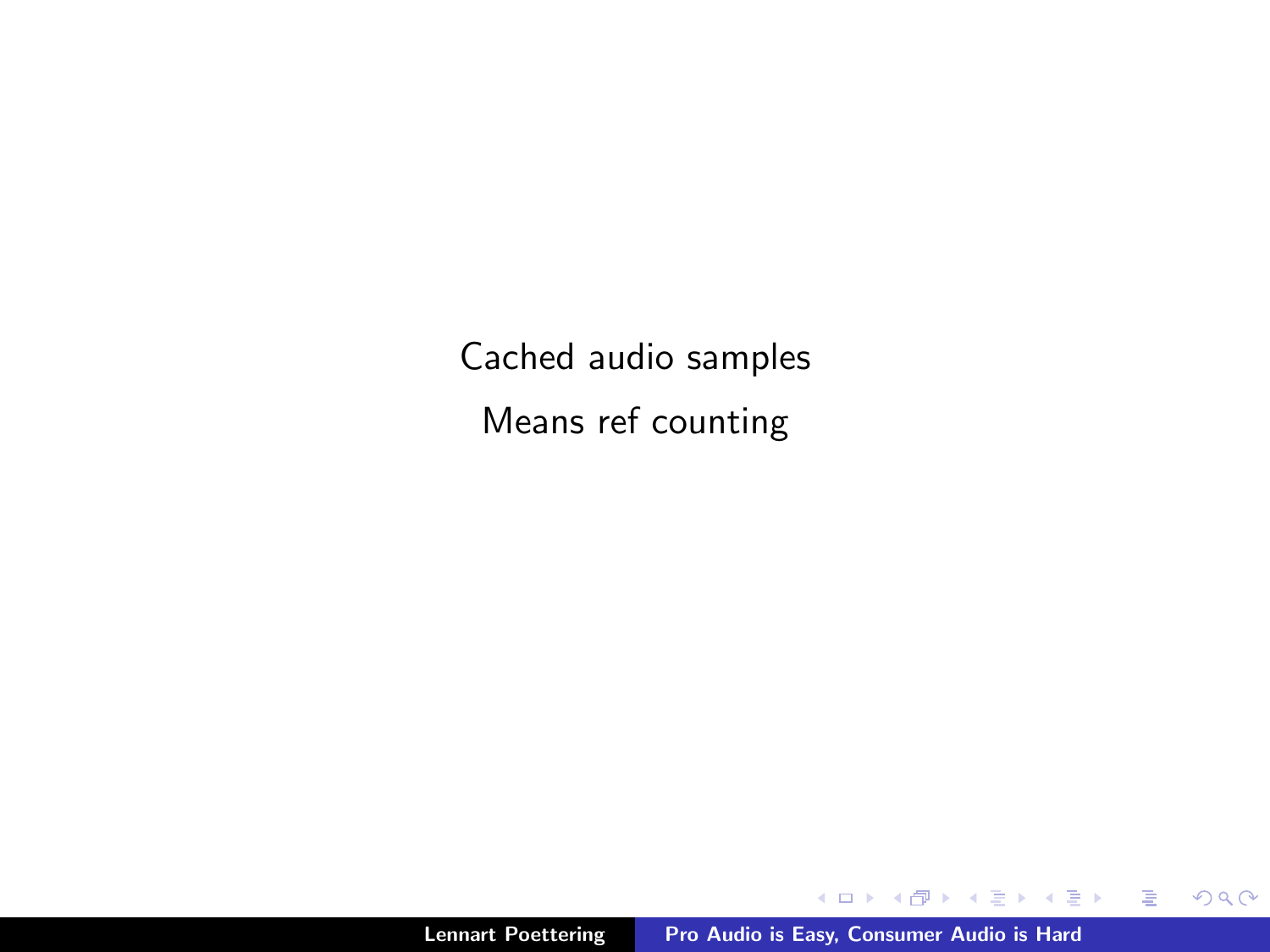Cannot expose low-level hw controls

イロメ イ部メ イヨメ イヨメー

目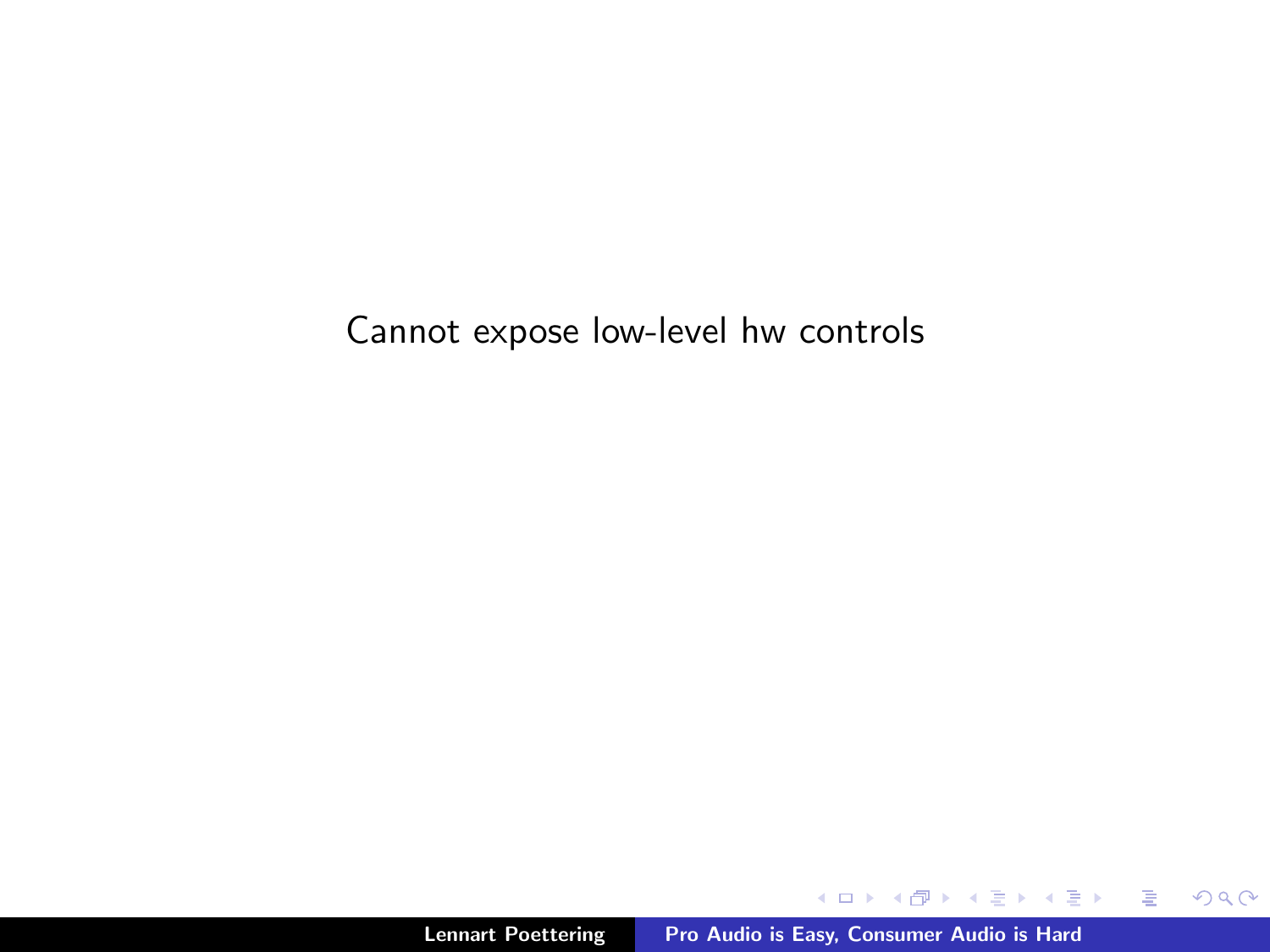Cannot expose low-level hw controls Need to merge and extend in software

 $\leftarrow$  m.

 $\rightarrow$   $\pm$   $\rightarrow$ 

AT H

∢ 重→

重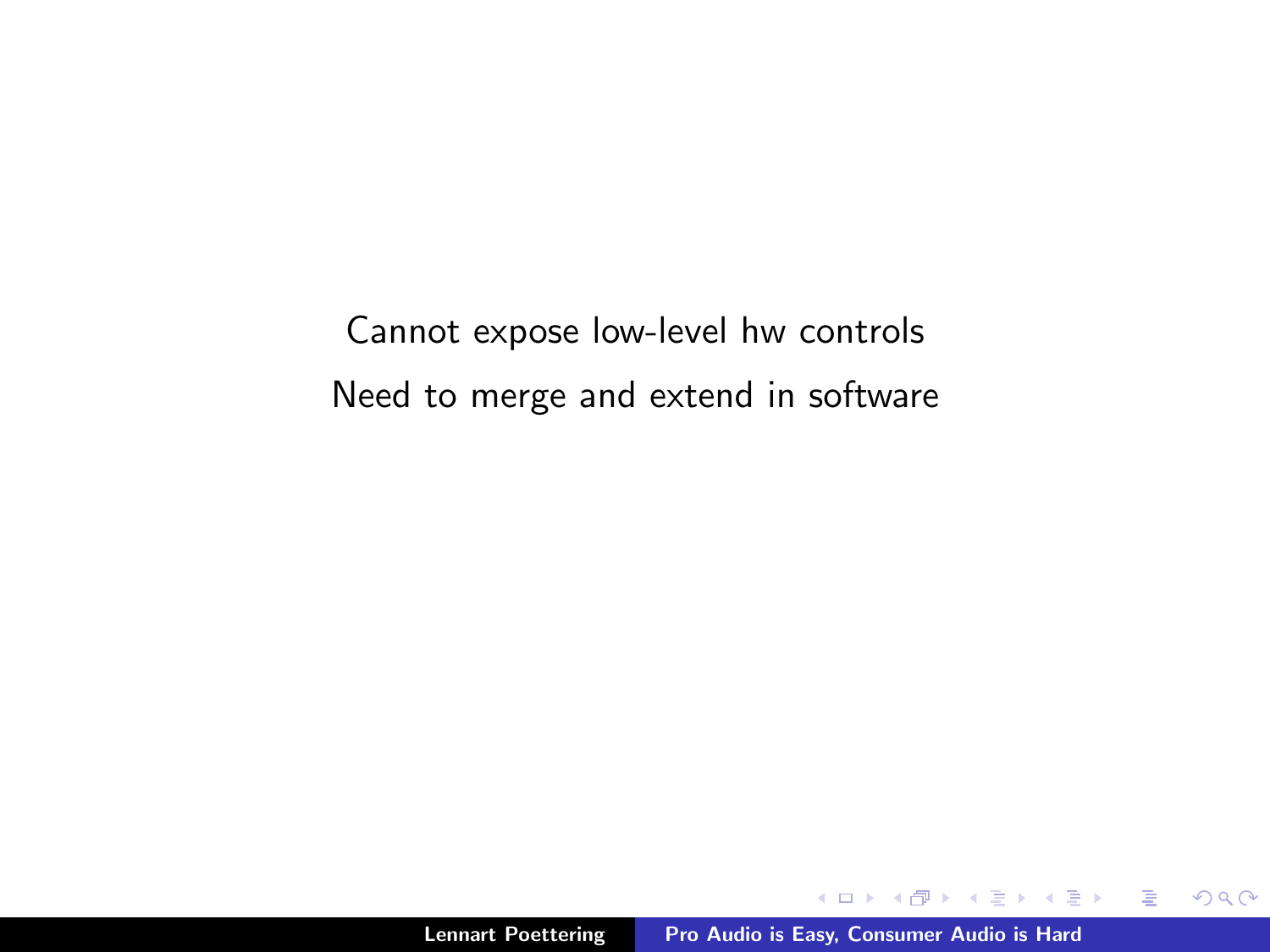Cannot expose low-level hw controls Need to merge and extend in software Difficult: Routing in the Sound HW seldom known (USB!)

医阿里氏菌素

重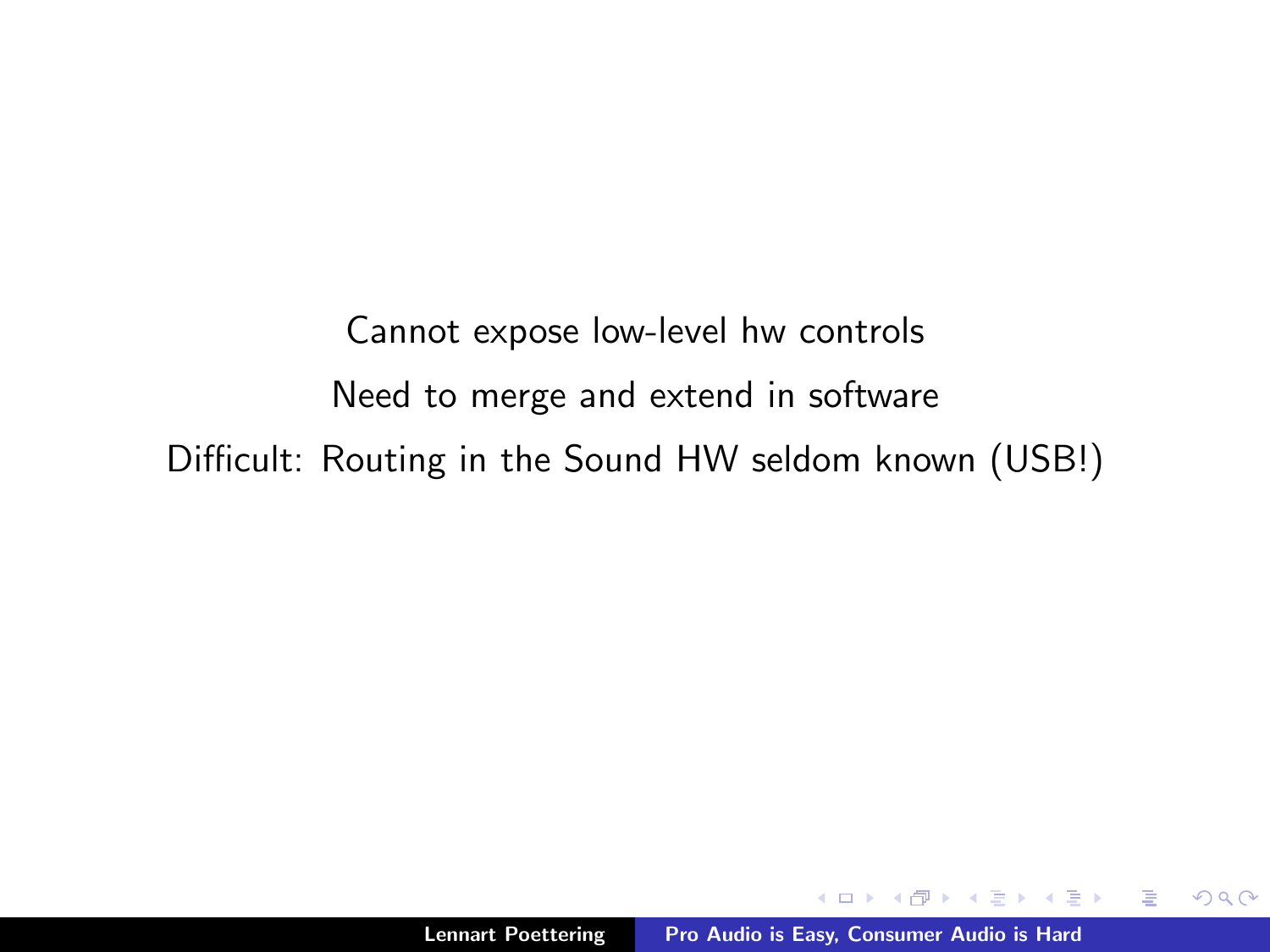Common: unreliable dB data

K ロ ▶ K 御 ▶ K 君 ▶ K 君 ▶ │ 君│ め Q Q →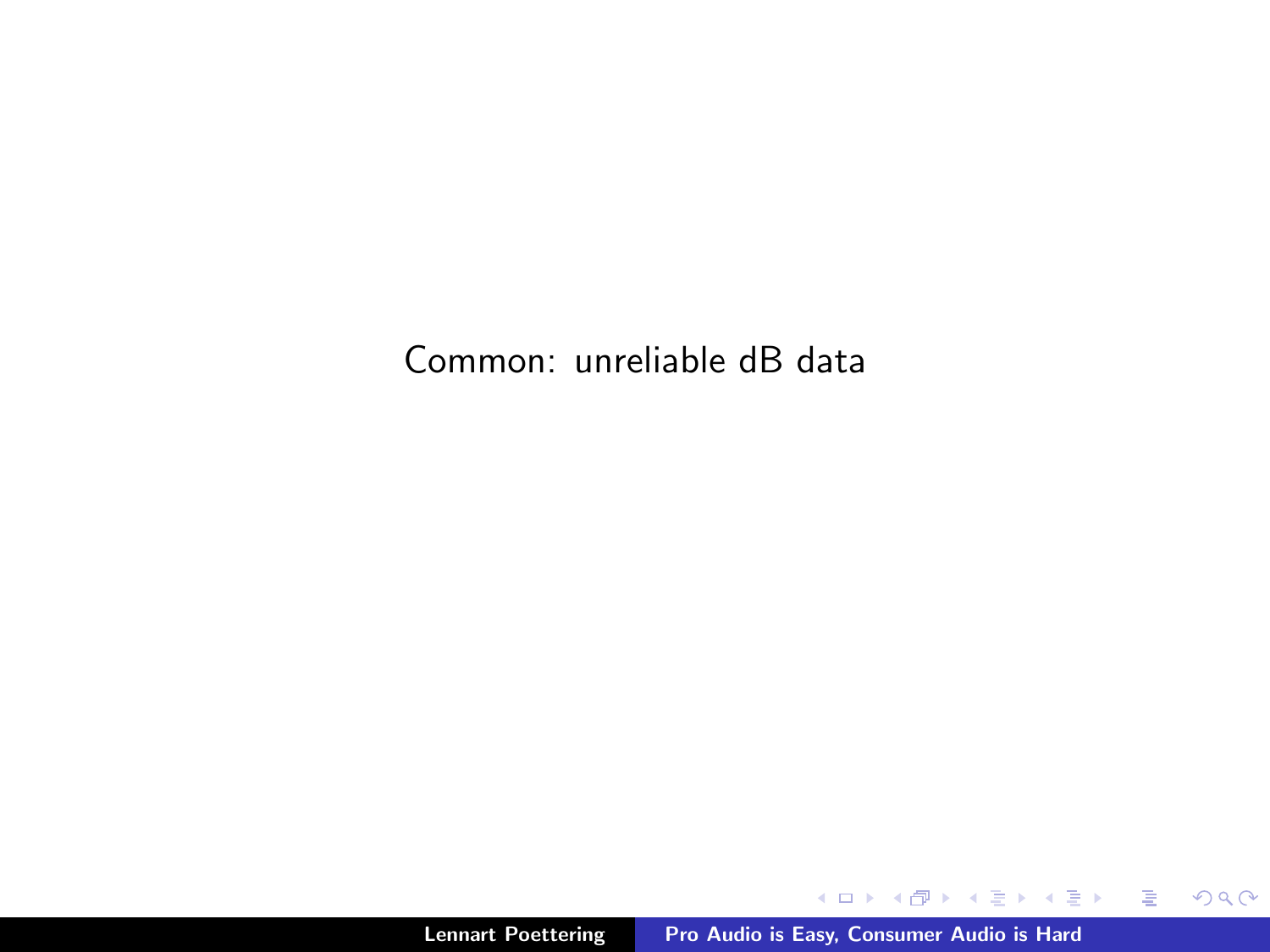Common: unreliable dB data If the mixer controls even exist

イロメ イ部メ イヨメ イヨメー

 $\equiv$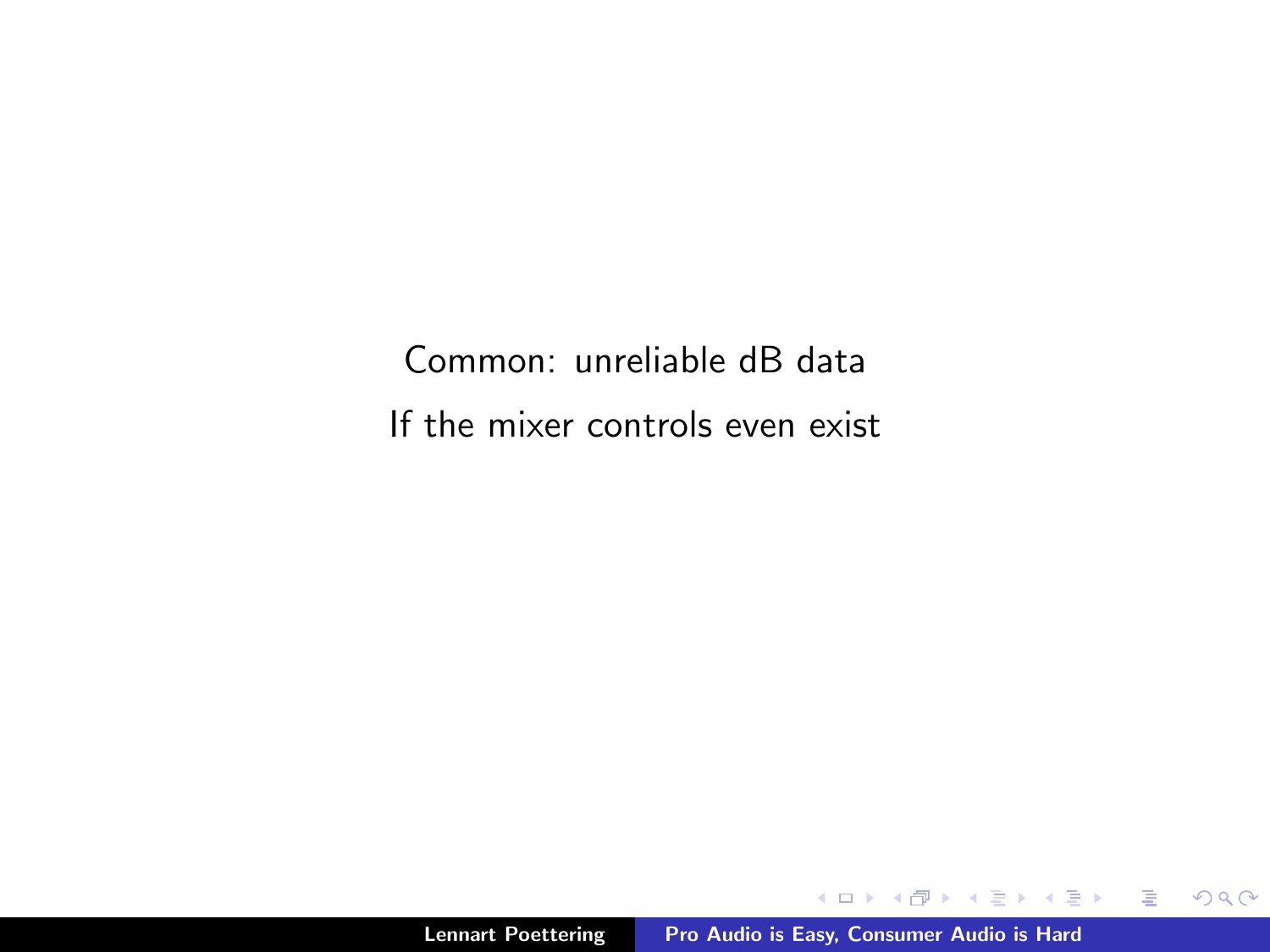Machine not owned by the user and user not knowledgable

 $\leftarrow$   $\Box$   $\rightarrow$ 

メタメ メミメ メミメー

目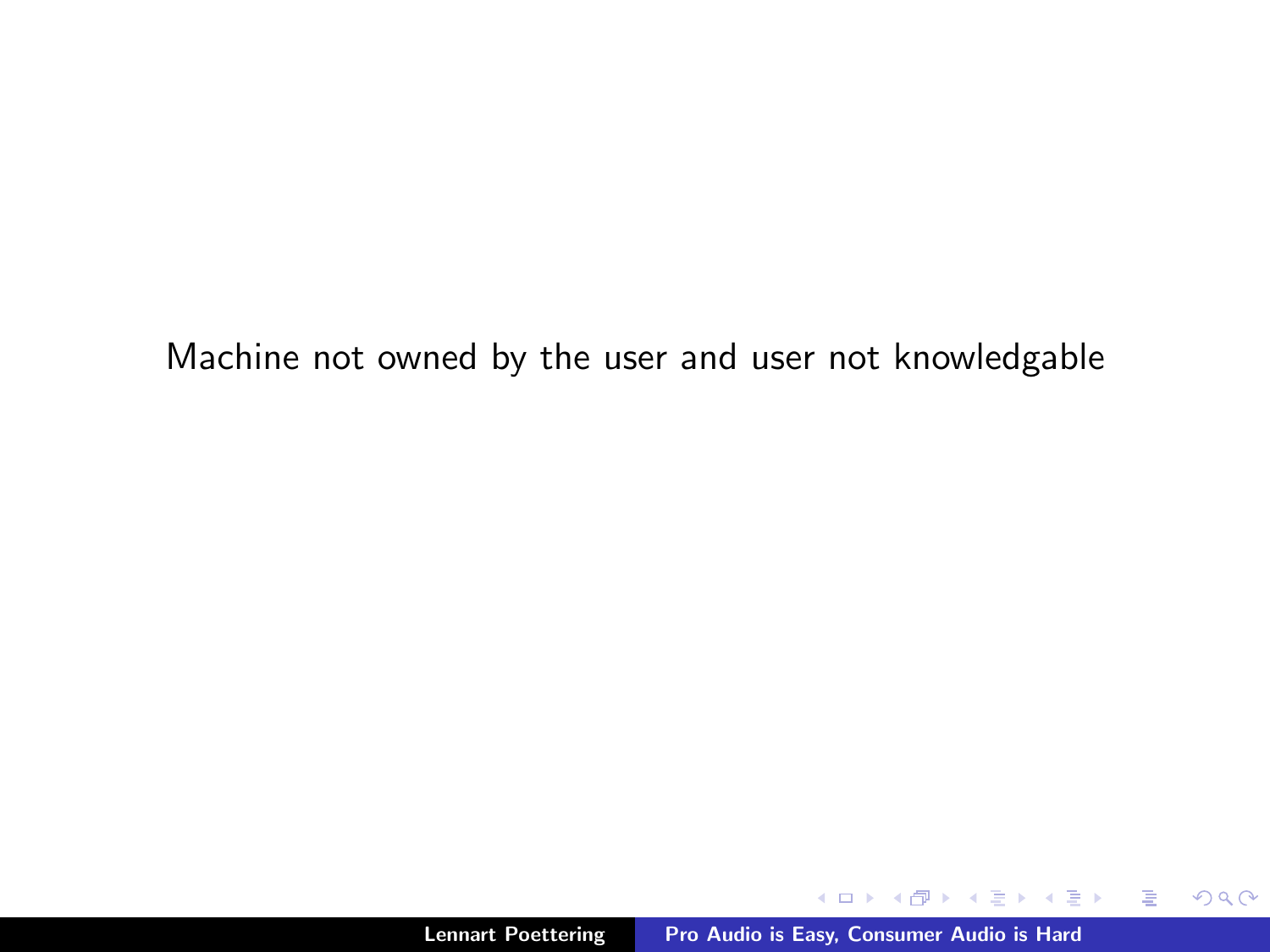Machine not owned by the user and user not knowledgable Means no low-level control on  $RT = i$  rtkit

 $4.171 +$ 

イ団 トラミン マミン

重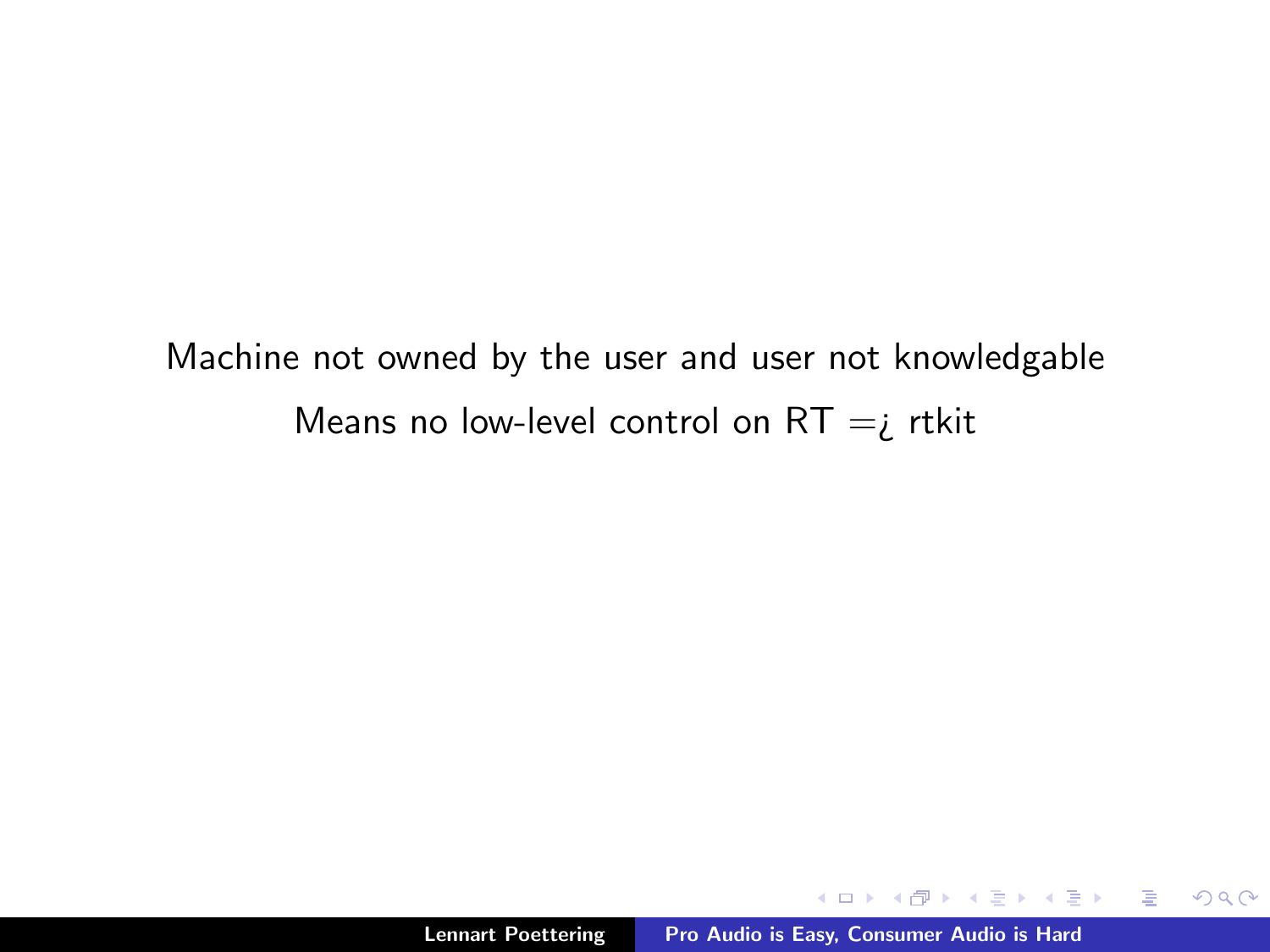No memory locking

K ロ ▶ K 御 ▶ K 君 ▶ K 君 ▶ ...

目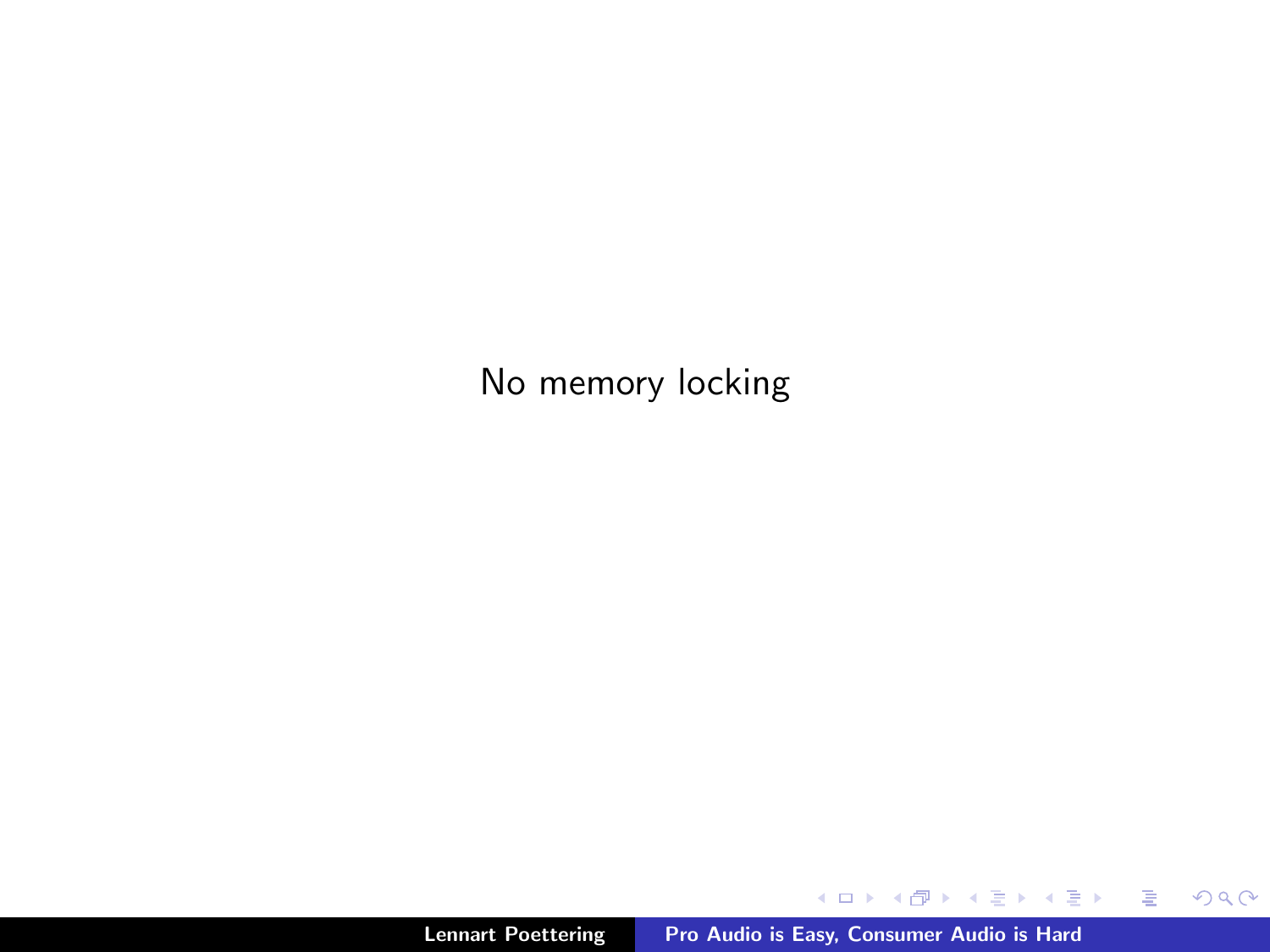Compromises, compromises, compromises

 $4.171 +$ 

∢ 重う

∢ 伊 ≯ 《 ヨ ≯

È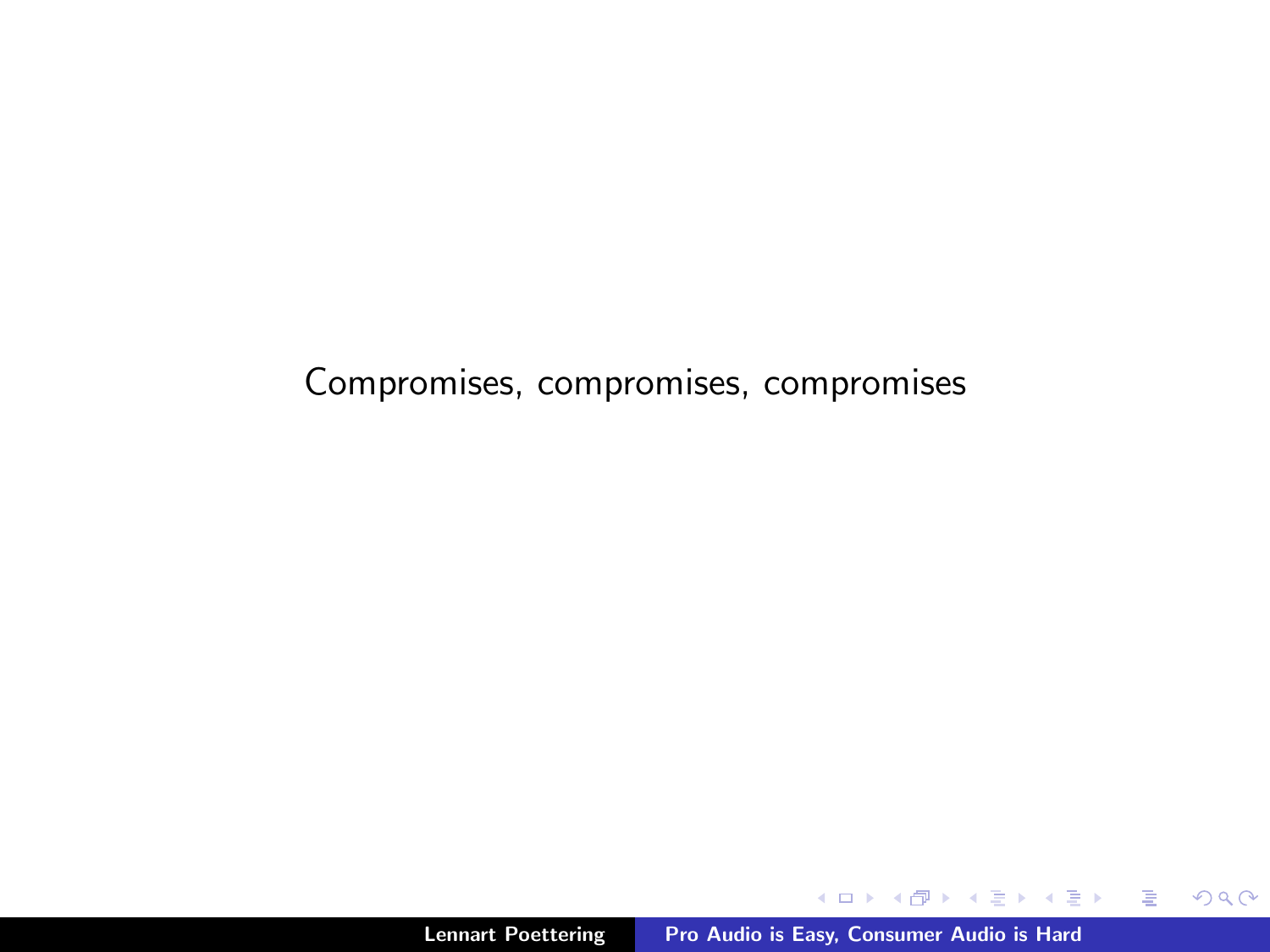# Cooperation PA, JACK

メロメ メ都 ドメ 君 ドメ 君 ドッ

目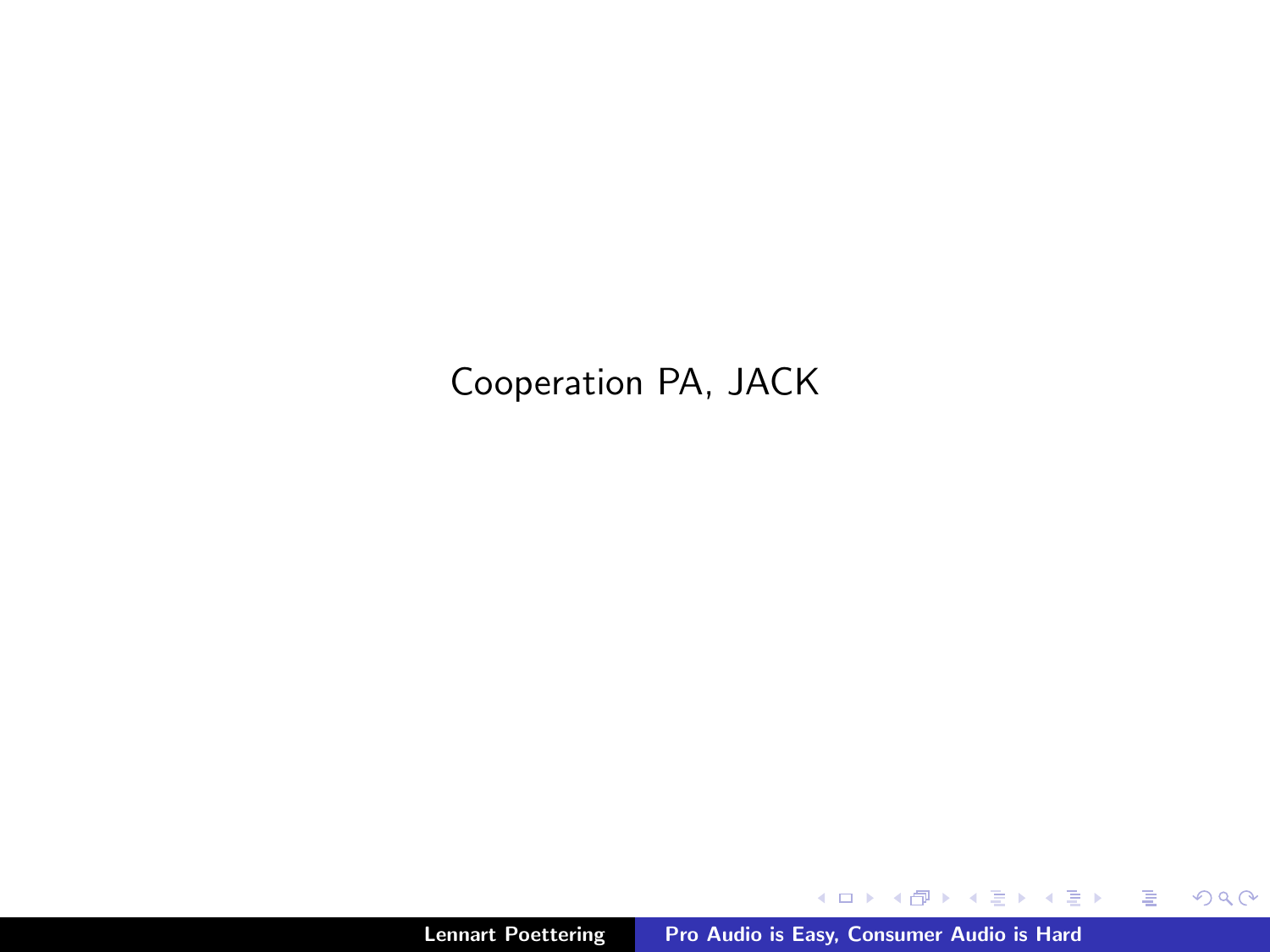Use more standard desktop infrastructure. Tear down the seperating walls.

a mills.

メタメ メミメ メミメー

目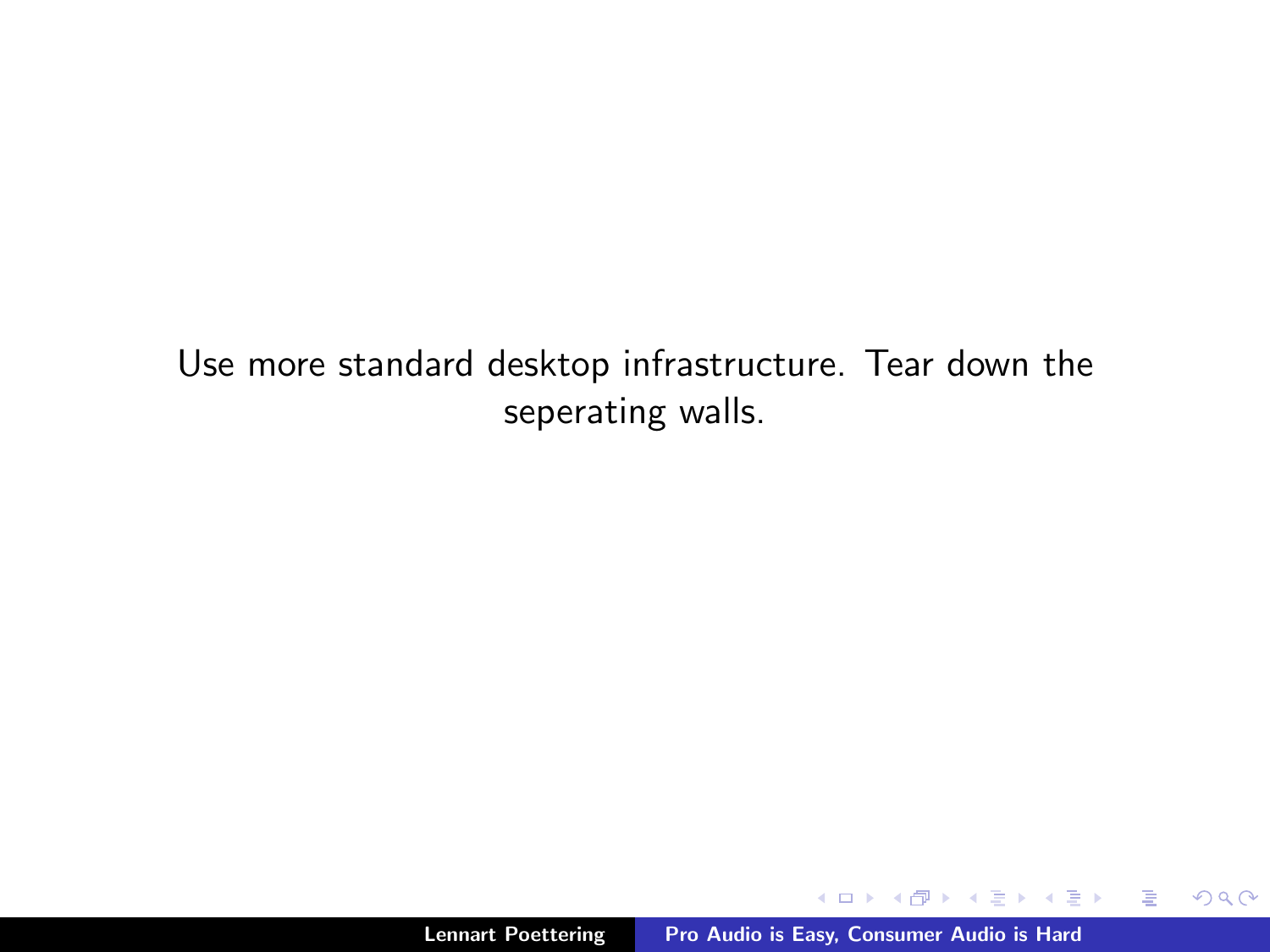Cooperation on APIs?

メロメ メ団 メイ きょく モメー

目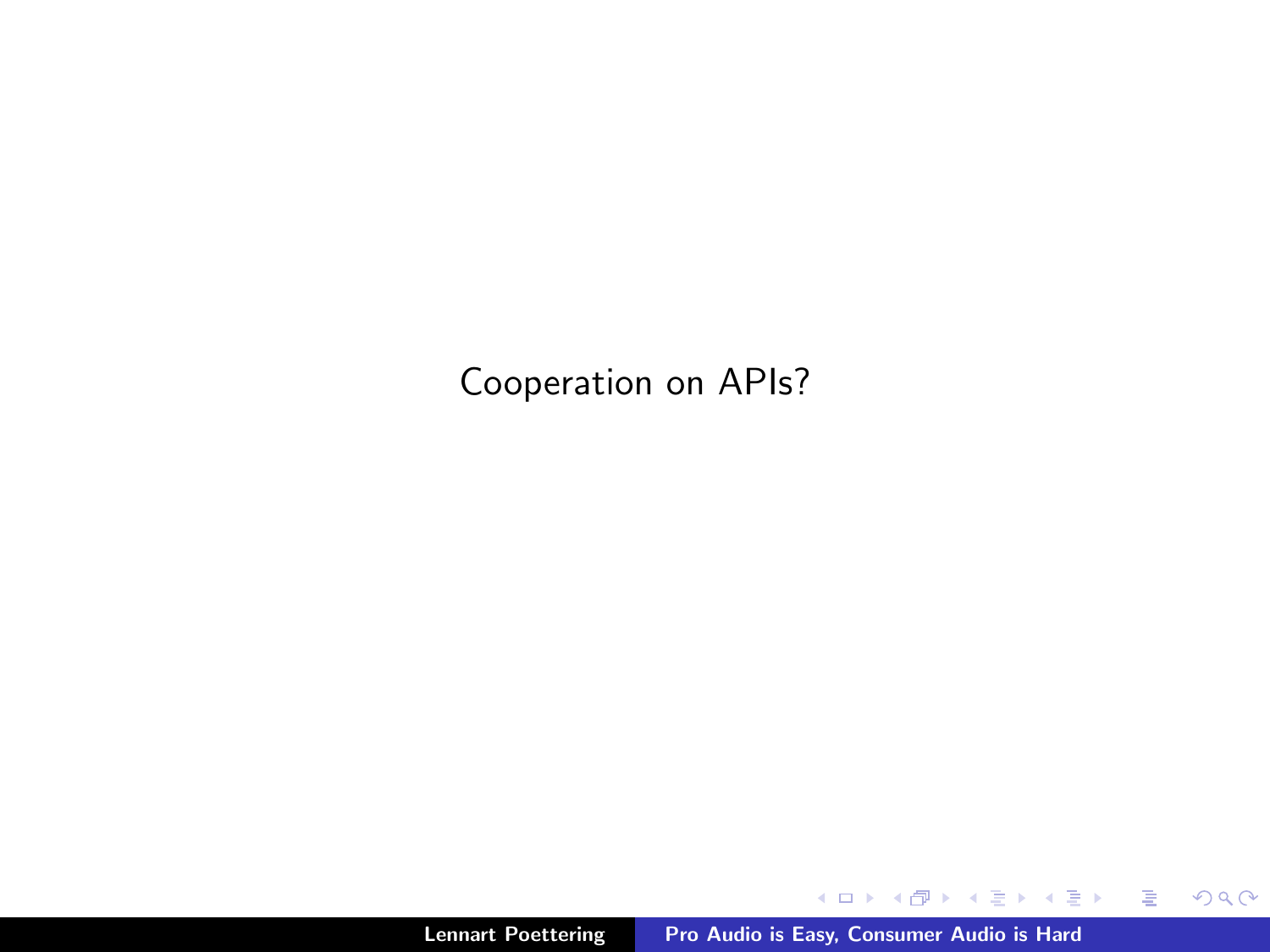Cooperation on Timing?

K ロ ▶ K 御 ▶ K 君 ▶ K 君 ▶ ...

目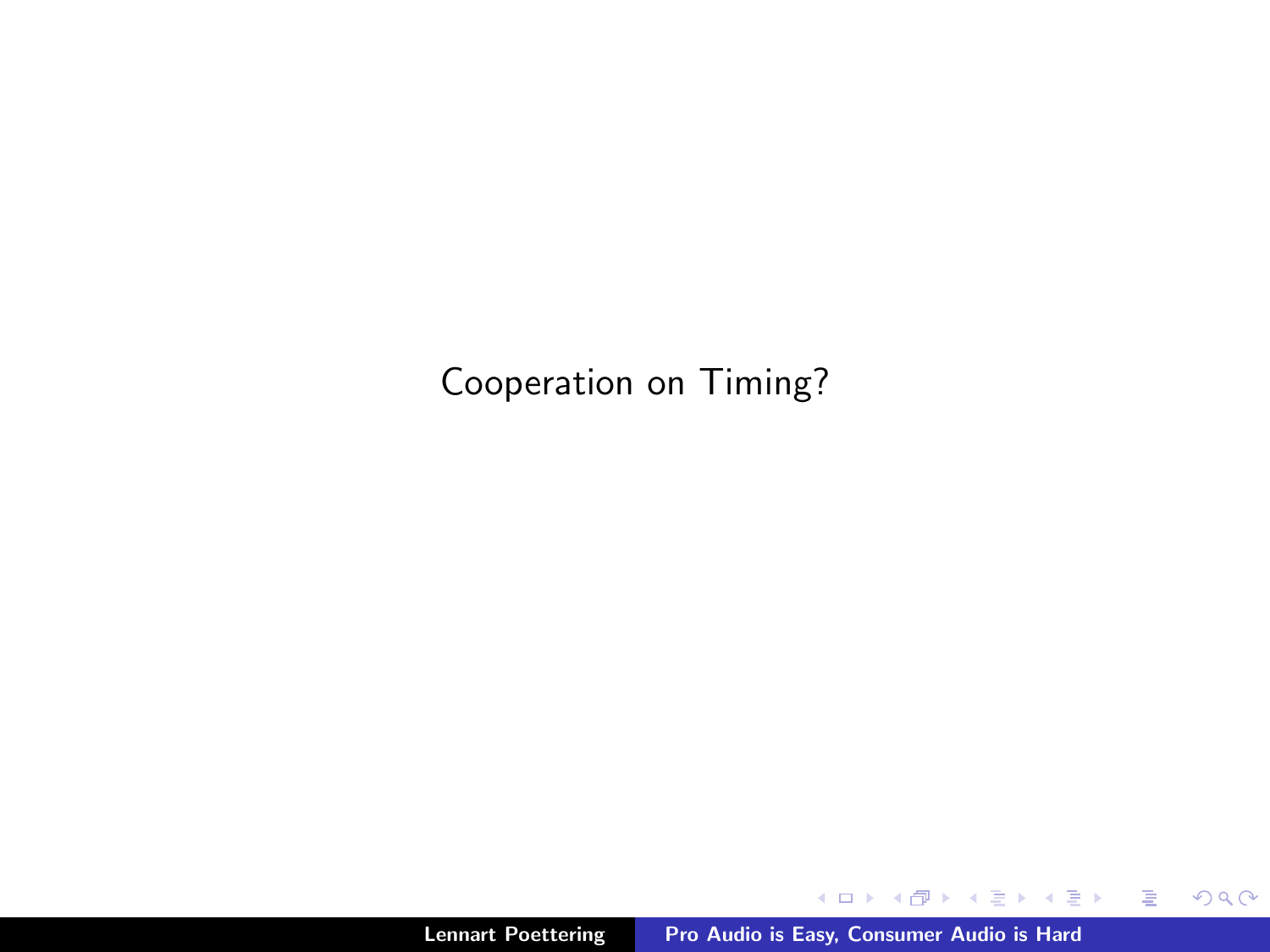### Cooperation on Protocols? RTP?

メロメ メ団 メイ きょく モメー

目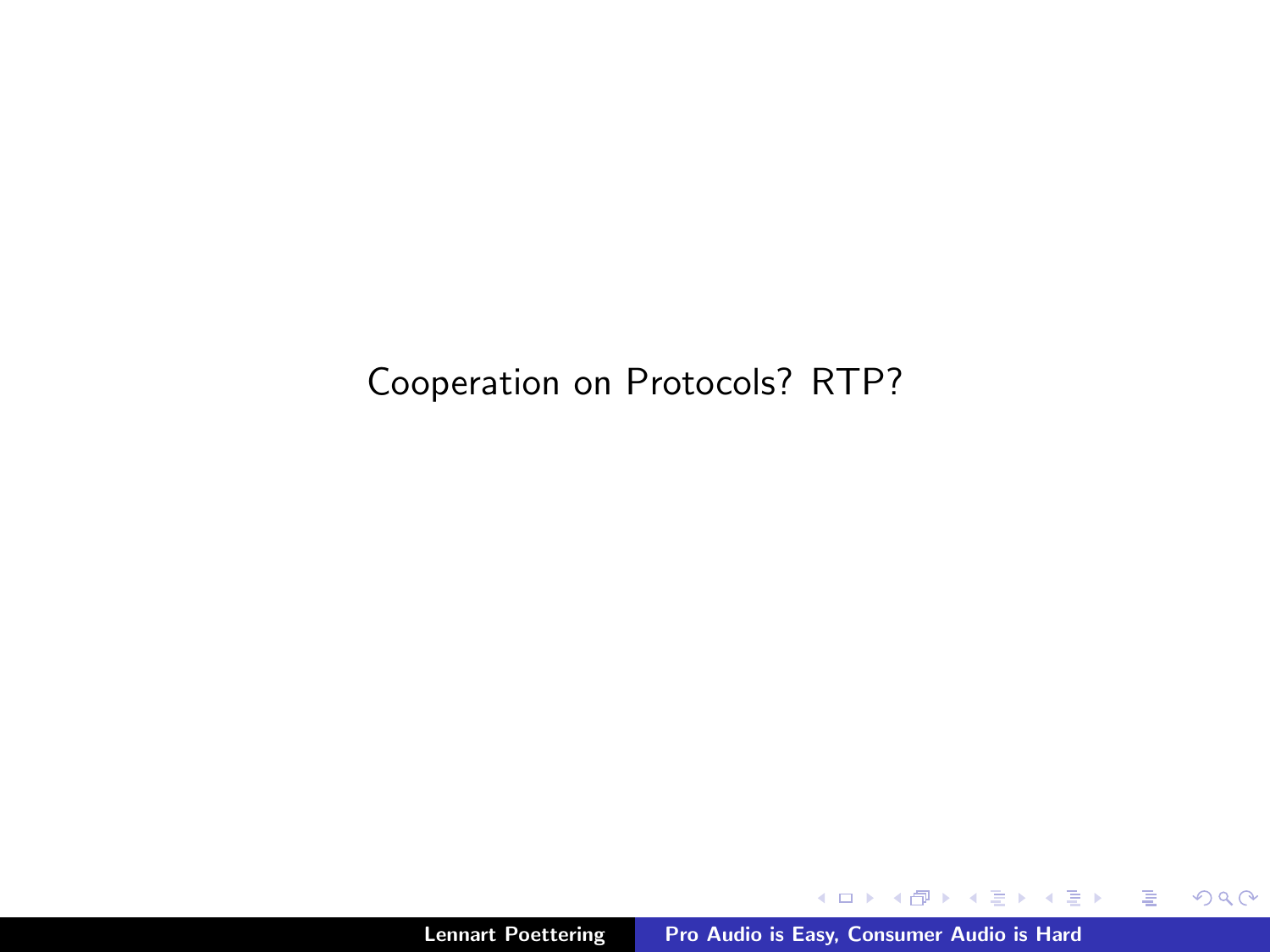## Come to LPC!

メロトメ 御 トメ き トメ き トッ きっ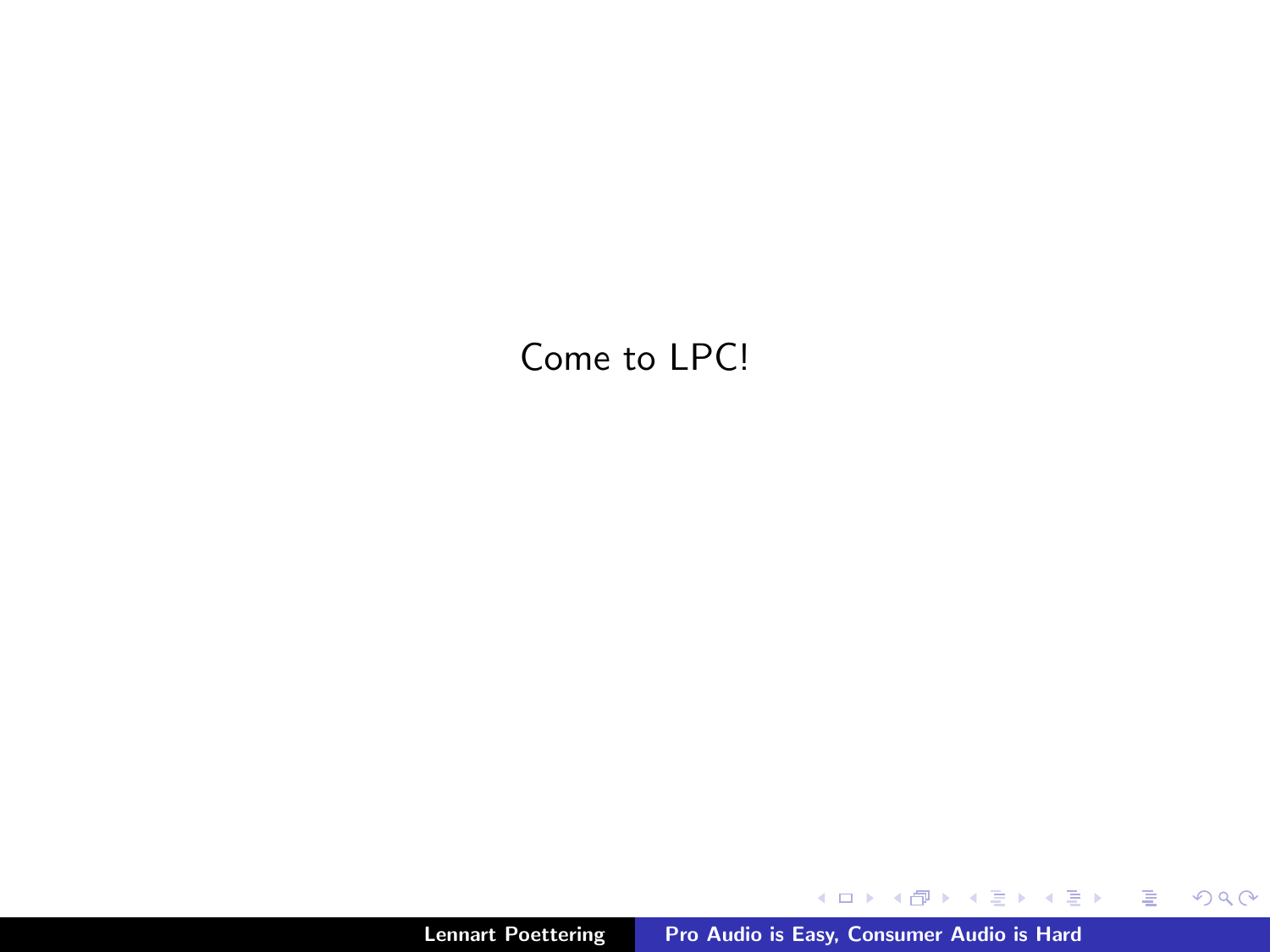# Come to LPC! Meet RT folks, V4L folks, MM folks

 $\leftarrow$   $\Box$ 

 $\overline{A}$   $\overline{B}$   $\rightarrow$   $\overline{A}$   $\overline{B}$   $\rightarrow$   $\overline{A}$   $\overline{B}$   $\rightarrow$ 

 $\equiv$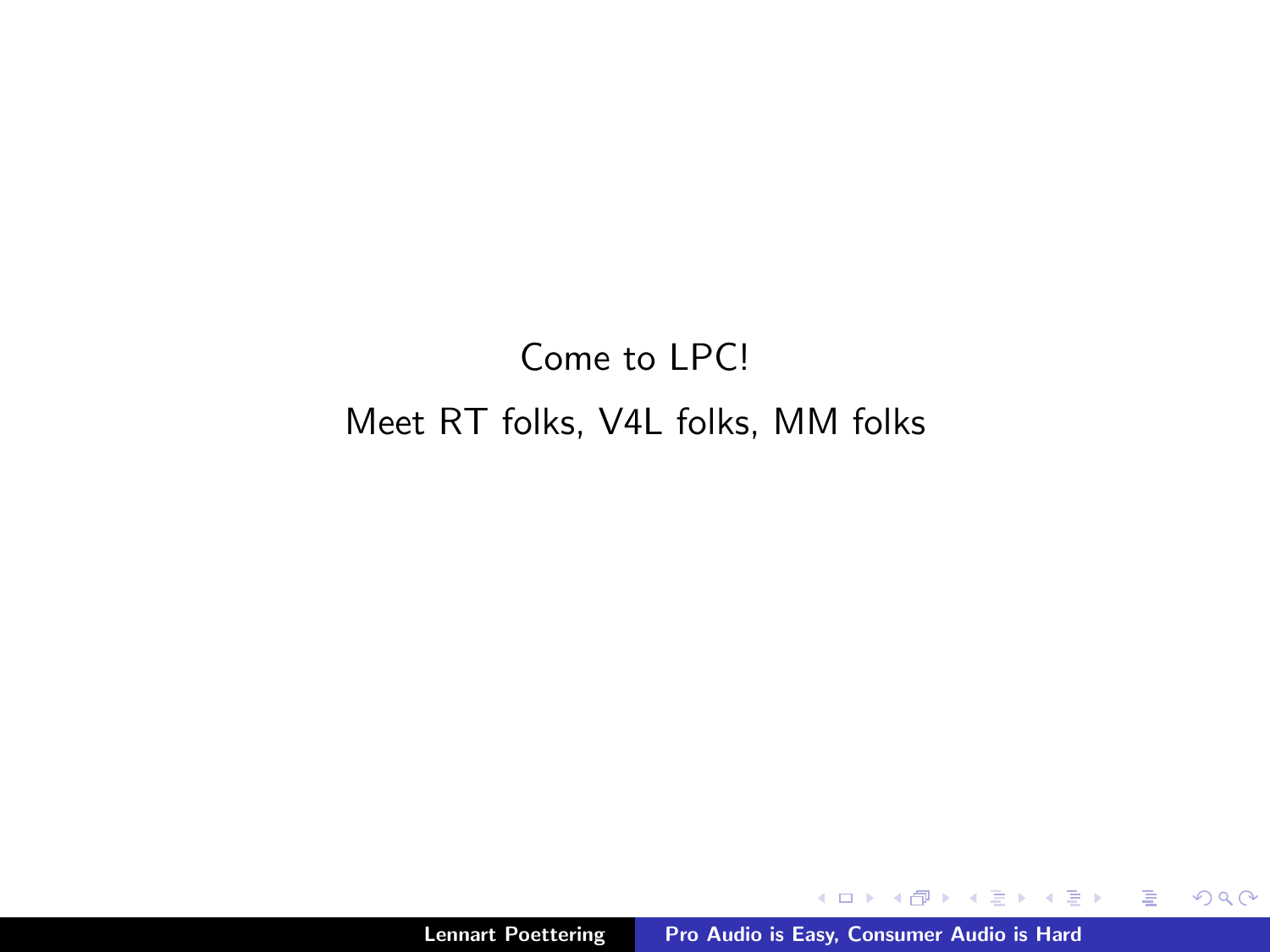That's all, folks.

メロメ メ都 メメ きょうくきょう

目